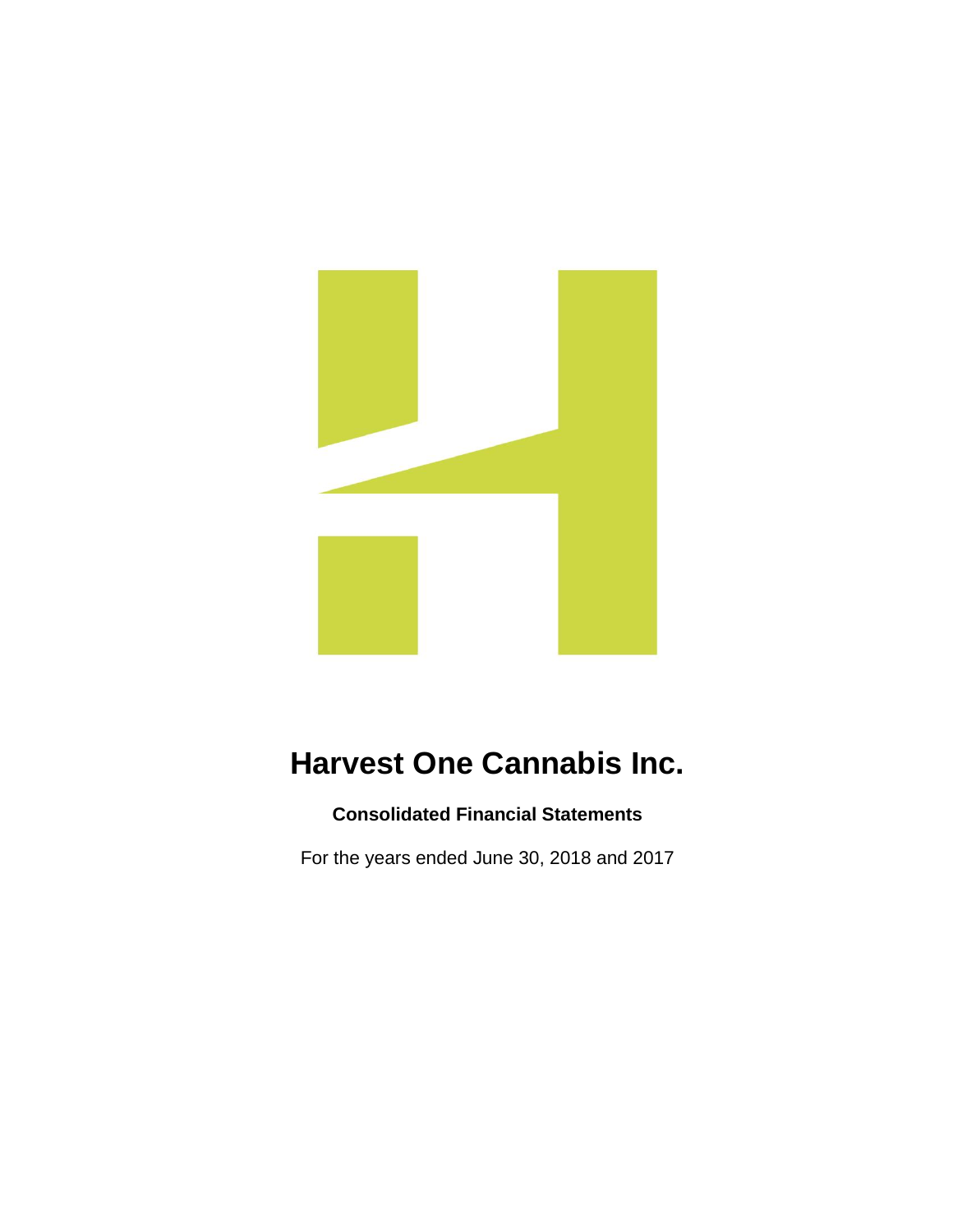### **Table of contents**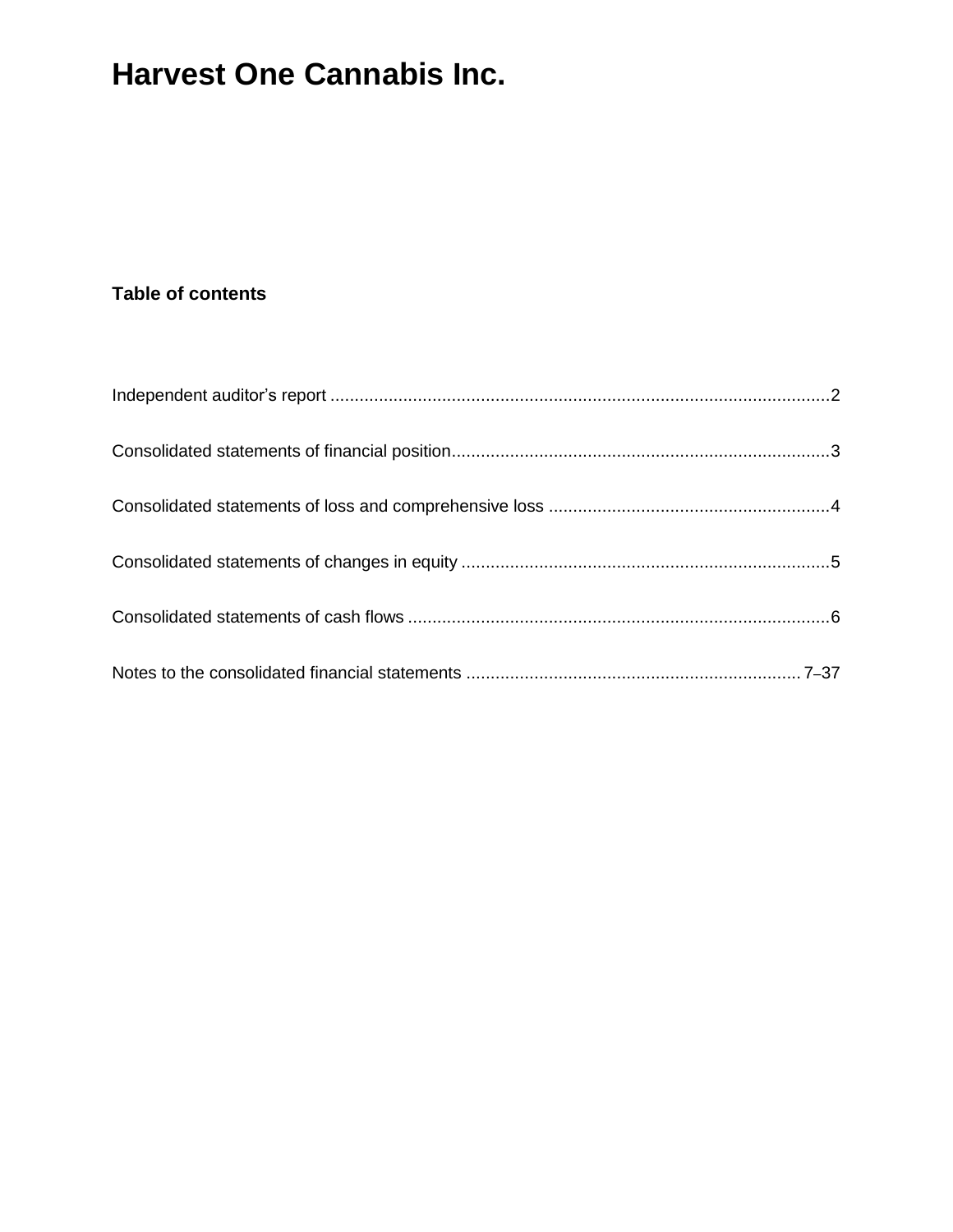# **Deloitte.**

Deloitte LLP 2800 – 1055 Dunsmuir Street Vancouver BC, V7X 1P4 Canada

Tel: 604 669 4466 [www.deloitte.ca](http://www.deloitte.com/)

# **Independent Auditor's Report**

To the Shareholders of Harvest One Cannabis Inc.

We have audited the accompanying consolidated financial statements of Harvest One Cannabis Inc., which comprise the consolidated statement of financial position as at June 30, 2018 and the consolidated statement of loss and comprehensive loss, statement of changes in equity and statement of cash flows for the year then ended, and a summary of significant accounting policies and other explanatory information.

#### **Management's Responsibility for the Consolidated Financial Statements**

Management is responsible for the preparation and fair presentation of these consolidated financial statements in accordance with International Financial Reporting Standards, and for such internal control as management determines is necessary to enable the preparation of consolidated financial statements that are free from material misstatement, whether due to fraud or error.

#### **Auditor's Responsibility**

Our responsibility is to express an opinion on these consolidated financial statements based on our audits. We conducted our audits in accordance with Canadian generally accepted auditing standards. Those standards require that we comply with ethical requirements and plan and perform the audit to obtain reasonable assurance about whether the consolidated financial statements are free from material misstatement.

An audit involves performing procedures to obtain audit evidence about the amounts and disclosures in the consolidated financial statements. The procedures selected depend on the auditor's judgment, including the assessment of the risks of material misstatement of the consolidated financial statements, whether due to fraud or error. In making those risk assessments, the auditor considers internal control relevant to the entity's preparation and fair presentation of the consolidated financial statements in order to design audit procedures that are appropriate in the circumstances, but not for the purpose of expressing an opinion on the effectiveness of the entity's internal control. An audit also includes evaluating the appropriateness of accounting policies used and the reasonableness of accounting estimates made by management, as well as evaluating the overall presentation of the consolidated financial statements.

#### **Opinion**

In our opinion, the consolidated financial statements present fairly, in all material respects, the financial position of Harvest One Cannabis Inc. as at June 30, 2018 and its financial performance and its cash flows for the year then ended in accordance with International Financial Reporting Standards.

#### **Other Matter**

The consolidated financial statements of Harvest One Cannabis Inc. for the year ended June 30, 2017, were audited by another auditor who expressed an unmodified opinion on those statements on September 28, 2017.

/s/ Deloitte LLP

Chartered Professional Accountants October 26, 2018 Vancouver, British Columbia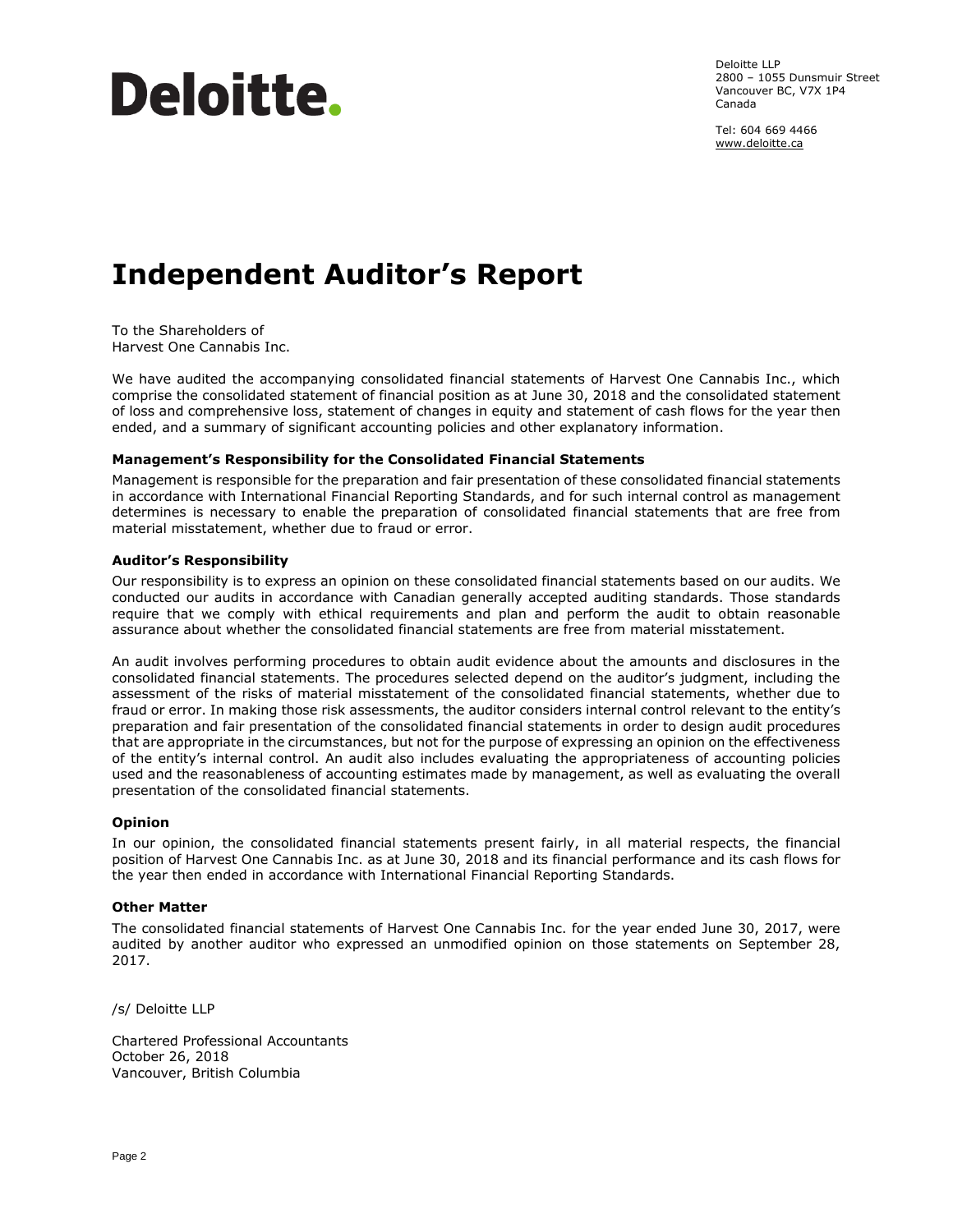Consolidated statements of financial position Years ended June 30, 2018 and 2017 (Expressed in Canadian dollars)

|                                                                  | Note        | June 30        | June 30           |
|------------------------------------------------------------------|-------------|----------------|-------------------|
|                                                                  |             | 2018           | 2017<br>Restated- |
|                                                                  |             |                | See Note 3(c)     |
|                                                                  |             |                | \$                |
| <b>Assets</b>                                                    |             | \$             |                   |
| <b>Current assets</b>                                            |             |                |                   |
| Cash                                                             |             | 56,845,541     | 14,246,320        |
| Accounts receivable                                              | 6           | 989,817        | 180,041           |
| Inventories                                                      | 7           | 4,743,966      | 1,213,684         |
| <b>Biological assets</b>                                         | 8           | 904,017        | 110,489           |
| Prepaid expenses and deposits                                    | 9           | 1,681,369      | 115,876           |
|                                                                  |             | 65,164,710     | 15,866,410        |
|                                                                  |             |                |                   |
| Non-current assets                                               |             |                |                   |
| Property, plant and equipment                                    | $3(c)$ , 10 | 10,540,200     | 8,264,607         |
| Intangible assets                                                | 5, 11       | 5,759,187      | 31,165            |
| Goodwill                                                         | 5           | 27,557,000     |                   |
|                                                                  |             | 43,856,387     | 8,295,772         |
|                                                                  |             |                |                   |
| <b>Total assets</b>                                              |             | 109,021,097    | 24,162,182        |
| <b>Liabilities</b>                                               |             |                |                   |
| <b>Current liabilities</b>                                       |             |                |                   |
|                                                                  | 12          | 4,109,365      | 766,948           |
| Accounts payable and accrued liabilities<br>Due to related party | 13          |                | 234,390           |
| <b>Total liabilities</b>                                         |             | 4,109,365      | 1,001,338         |
|                                                                  |             |                |                   |
| <b>Equity</b>                                                    |             |                |                   |
| Share capital                                                    | 15          | 117,736,375    | 33,843,668        |
| Other reserves                                                   | 16          | 13,856,419     | 3,397,775         |
| Accumulated other comprehensive loss                             |             | (82, 749)      | (89,019)          |
| Accumulated deficit                                              |             | (26, 598, 313) | (13,991,580)      |
| <b>Total equity</b>                                              |             | 104,911,732    | 23,160,844        |
|                                                                  |             |                |                   |
| Total liabilities and equity                                     |             | 109,021,097    | 24, 162, 182      |

Commitments (note 20)

Subsequent events (note 23)

Jason Bednar, Director

 *"Jason Bednar" "Grant Froese"* 

Ч **HARVEST ONE** 

The accompanying notes are an integral part of these consolidated financial statements.

Page 3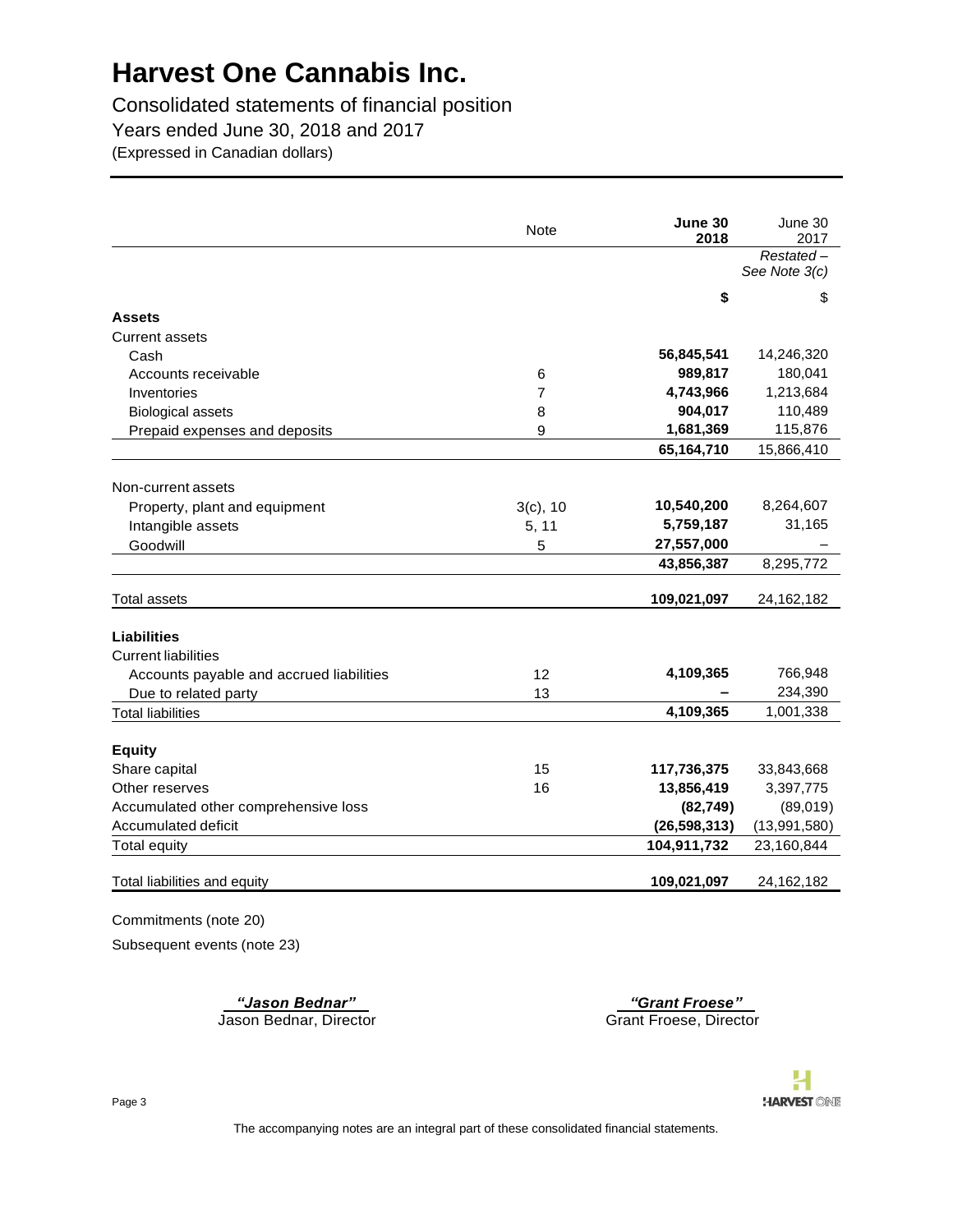Consolidated statements of loss and comprehensive loss Years ended June 30, 2018 and 2017 (Expressed in Canadian dollars)

|                                                                |                | For the year ended |                         |
|----------------------------------------------------------------|----------------|--------------------|-------------------------|
|                                                                | Note           | June 30<br>2018    | June 30<br>2017         |
|                                                                |                |                    | Restated-               |
|                                                                |                |                    | See Note 3(b)           |
|                                                                |                | \$                 | \$                      |
| Revenue                                                        | 19             | 725,975            | 75,950                  |
| Cost of sales                                                  |                |                    |                         |
| <b>Production costs</b>                                        |                | (2,020,603)        | (1,822,844)             |
| Inventory expensed to cost of sales                            |                | (565, 939)         | (102, 180)              |
| (Loss) gain relating to inventory impairment                   | $\overline{7}$ | (673, 743)         | 103,417                 |
| Gross loss before fair value adjustments                       |                | (2,534,310)        | (1,745,657)             |
| Realized fair value amounts included in inventory sold         |                | (137, 413)         |                         |
| Change in fair value of biological assets                      | 8              | 3,595,541          | 670,366                 |
| Gross profit (loss)                                            |                | 923,818            | (1,075,291)             |
| Operating expenses                                             |                |                    |                         |
| Depreciation and amortization                                  | 3(c)           | 75,154             | 55,370                  |
| General and administration                                     |                | 673,873            | 207,728                 |
| Insurance                                                      |                | 155,097            | 44,775                  |
| Marketing and investor relations                               |                | 780,038            | 470,608                 |
| Professional and consulting services                           |                | 3,373,916          | 785,215                 |
| Rent                                                           |                | 200,165            | 172,062                 |
| Salaries, bonus and benefits                                   |                | 2,935,299          | 780,396                 |
| Share-based compensation                                       | 16             | 2,240,476          | 1,894,356               |
| Regulatory                                                     |                | 378,852            | 254,947                 |
| Travel                                                         |                | 709,234            | 406,254                 |
|                                                                |                | 11,522,104         | 5,071,711               |
| Loss from operations                                           |                | (10, 598, 286)     | (6, 147, 002)           |
| Finance costs                                                  | 14             | (1,901,044)        | (149, 387)              |
| Foreign exchange                                               |                | (121, 905)         | (69, 297)               |
| Listing fee                                                    | 4              |                    | (2,097,509)             |
| Interest income                                                |                | 14,502             | 24,970                  |
| <b>Net loss</b>                                                |                | (12,606,733)       | (8,438,225)             |
| Foreign currency translation                                   |                | 6,270              | (99,009)                |
| <b>Comprehensive loss</b>                                      |                | (12,600,463)       | (8,537,234)             |
| Net loss per share - basic and diluted                         |                | (0.11)             | (0.16)                  |
|                                                                |                | 120,056,383        | 53,797,482              |
| Weighted average number of outstanding common shares<br>Page 4 |                |                    | r<br><b>HARVEST ONE</b> |

The accompanying notes are an integral part of these consolidated financial statements.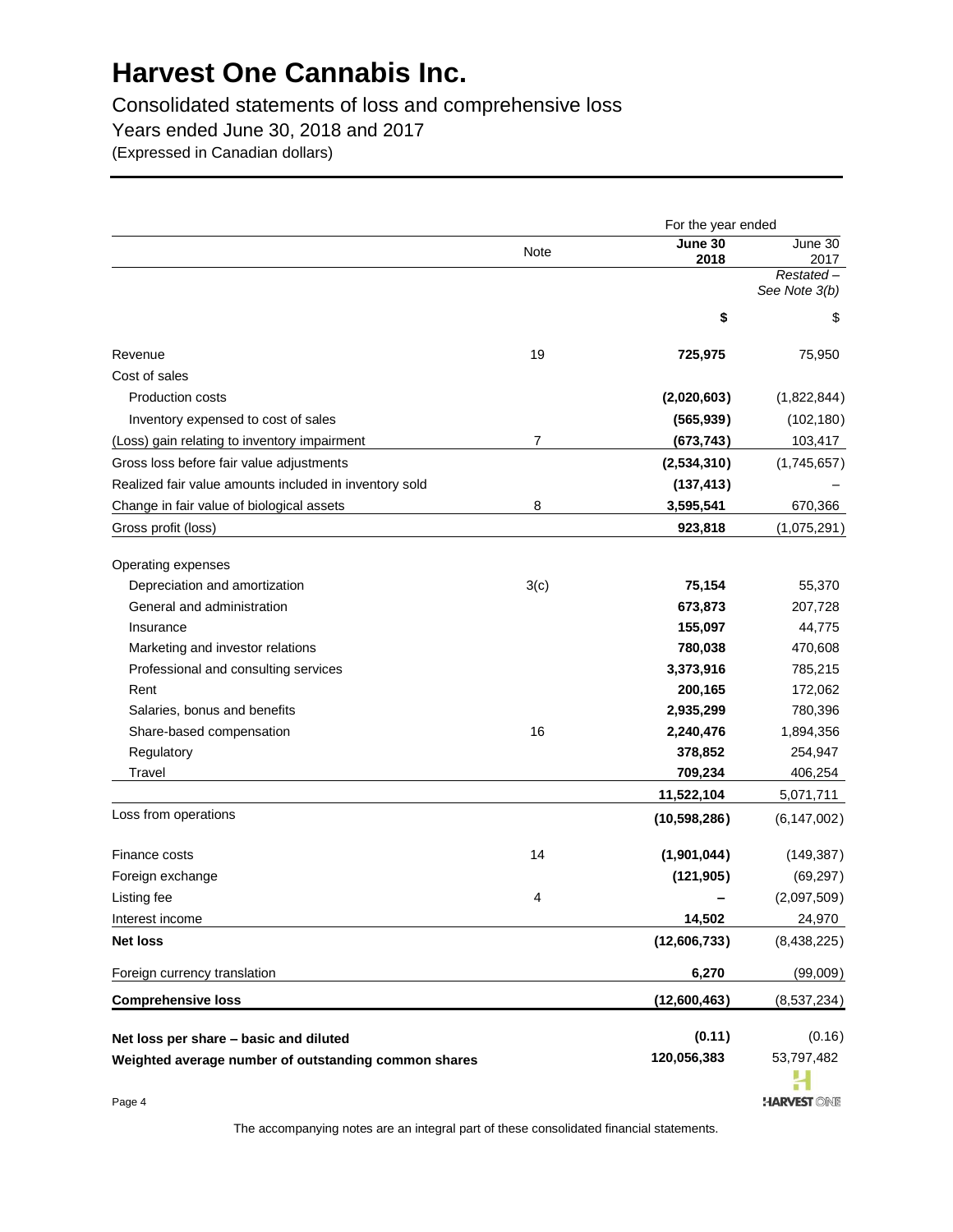Consolidated statements of changes in equity Years ended June 30, 2018 and 2017 (Expressed in Canadian dollars)

|                                                                       |             | Number of    |                     |                      | Accumulated other<br>comprehensive | Accumulated              |              |
|-----------------------------------------------------------------------|-------------|--------------|---------------------|----------------------|------------------------------------|--------------------------|--------------|
|                                                                       | <b>Note</b> | shares<br>#  | Share capital<br>\$ | Other reserves<br>\$ | loss                               | deficit<br>\$            | Total<br>ደ   |
|                                                                       |             |              |                     |                      | \$                                 |                          |              |
| Balance, July 1, 2016                                                 |             | 51,000,000   | 4,859,005           | 197,143              | 9,990                              | (6,532,116)              | (1,465,978)  |
| Common shares issued for settlement of debt to parent                 |             | 11,758,671   | 5,879,336           |                      |                                    | 2,939,668                | 8,819,004    |
| Reverse takeover of Harvest One Capital:                              |             |              |                     |                      |                                    |                          |              |
| • Common shares issued to Phyto UK as acquirer of Harvest One Capital |             | 41,574,662   |                     |                      |                                    |                          |              |
| • Elimination of United Greeneries and Satipharm common shares        |             | (51,000,000) |                     |                      |                                    |                          |              |
| • Outstanding Harvest One Capital shares post consolidation of 1.79:1 |             | 2,286,660    | 1,143,330           |                      |                                    |                          | 1,143,330    |
| Common shares issued for cash from private placement                  | 15          | 33,334,000   | 25,000,500          |                      |                                    |                          | 25,000,500   |
| Issuance costs on private placement                                   | 15          |              | (3,226,727)         | 1,306,276            |                                    |                          | (1,920,451)  |
| Issuance of stock options on reverse take-over                        | 16          |              |                     | 148,224              |                                    |                          | 148,224      |
| Stock options exercised                                               | 16          | 223,465      | 188,224             | (148, 224)           |                                    |                          | 40,000       |
| Share-based compensation                                              | 16          |              |                     | 1,894,356            |                                    |                          | 1,894,356    |
| Foreign currency translation                                          |             |              |                     |                      | (99,009)                           |                          | (99,009)     |
| Return of equity to shareholders                                      | 4           |              |                     |                      |                                    | (2,000,000)              | (2,000,000)  |
| Net loss                                                              |             |              |                     |                      |                                    | (8,438,225)              | (8,438,225)  |
| Impact of change in accounting policy                                 | 3(c)        |              |                     |                      |                                    | 39,093                   | 39,093       |
| <b>Balance, June 30, 2017</b>                                         |             | 89,177,458   | 33,843,668          | 3,397,775            | (89,019)                           | (13,991,580)             | 23,160,844   |
| Convertible debenture units issued                                    | 14          |              |                     | 7,603,657            |                                    |                          | 7,603,657    |
| Equity portion of issuance costs on convertible debenture units       | 14          |              | (376, 158)          | (491, 858)           |                                    |                          | (868, 016)   |
| Convertible debentures converted                                      | 14, 15      | 24,773,056   | 16,716,227          | (3,331,410)          |                                    | $\overline{\phantom{0}}$ | 13,384,817   |
| Common share units issued                                             | 15          | 22,115,385   | 34,721,154          | 5,528,846            |                                    | $\overline{\phantom{0}}$ | 40,250,000   |
| Issuance costs on common share units issued                           | 15          | 663,461      | (3,963,581)         | 1,207,500            |                                    |                          | (2,756,081)  |
| Common shares issued in Dream Water Canada acquisition                | 5           | 18,488,954   | 15,900,499          |                      |                                    |                          | 15,900,499   |
| Warrants issued in Dream Water acquisition                            | 5, 16       |              | $\qquad \qquad -$   | 224,528              |                                    |                          | 224,528      |
| Warrants exercised                                                    | 16          | 18,183,138   | 20,606,894          | (2,400,423)          |                                    |                          | 18,206,471   |
| Stock options exercised                                               | 16          | 220,000      | 287,672             | (122, 672)           |                                    |                          | 165,000      |
| Share-based compensation                                              | 16          |              |                     | 2,240,476            |                                    |                          | 2,240,476    |
| Foreign currency translation                                          |             |              |                     |                      | 6,270                              |                          | 6,270        |
| Net loss                                                              |             |              |                     |                      |                                    | (12,606,733)             | (12,606,733) |
| Balance, June 30, 2018                                                |             | 173,621,452  | 117,736,375         | 13,856,419           | (82, 749)                          | (26, 598, 313)           | 104,911,732  |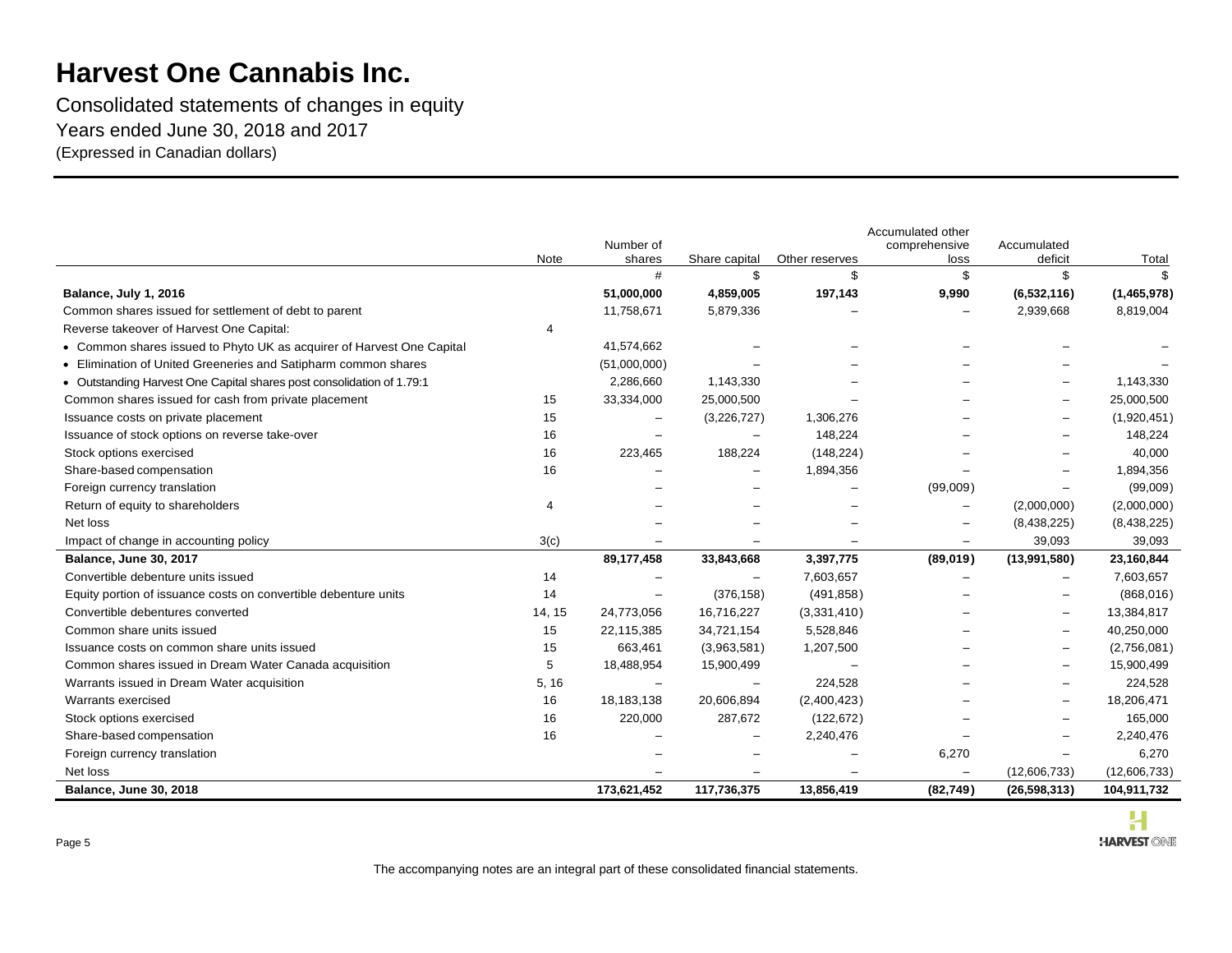Consolidated statements of cash flows Years ended June 30, 2018 and 2017 (Expressed in Canadian dollars)

|                                                                  | For the year ended |                 |                     |
|------------------------------------------------------------------|--------------------|-----------------|---------------------|
|                                                                  | Note               | June 30<br>2018 | June 30<br>2017     |
|                                                                  |                    |                 | Restated-           |
|                                                                  |                    | \$              | See Note 3(b)<br>\$ |
| <b>Operating activities</b>                                      |                    |                 |                     |
| Net loss                                                         |                    | (12,606,733)    | (8,438,225)         |
| Adjustments to reconcile non-cash items                          |                    |                 |                     |
| Depreciation and amortization                                    |                    | 456,788         | 1,095,754           |
| Loss (gain) relating to inventory impairment                     | 7                  | 673,743         | (103, 417)          |
| Share-based compensation                                         | 16                 | 2,240,476       | 1,894,356           |
| Listing fee                                                      | 4                  |                 | 2,097,509           |
| Finance costs                                                    | 14                 | 1,770,577       | 20,516              |
| Interest income                                                  |                    | (12, 131)       |                     |
| Change in fair value of biological assets                        | 8                  | (3,595,541)     | (670, 366)          |
| Warrants issued in Dream Water acquisition                       | 5                  | 224,528         |                     |
| Changes in non-cash working capital                              |                    |                 |                     |
| Accounts receivable                                              |                    | (659, 491)      | 36,921              |
| Inventories                                                      |                    | 150,449         | (30, 317)           |
| Prepaid expenses and deposits                                    |                    | (1, 367, 386)   | (94, 889)           |
| Accounts payable and accrued liabilities                         |                    | 1,617,626       | 269,447             |
|                                                                  |                    | (11,107,095)    | (3,922,711)         |
|                                                                  |                    |                 |                     |
| <b>Investing activities</b>                                      |                    |                 |                     |
| Acquisition of property, plant and equipment                     | 10                 | (2,672,551)     | (3,288,590)         |
| Acquisition of intangible assets                                 | 11                 | (26, 285)       | (31, 165)           |
| Acquisition of Dream Water, net of cash acquired                 | 5                  | (16, 822, 119)  |                     |
|                                                                  |                    | (19,520,955)    | (3,319,755)         |
| <b>Financing activities</b>                                      |                    |                 |                     |
| Common share units issued                                        | 15                 | 40,250,000      |                     |
| Issuance costs on common share units                             | 15                 | (2,756,081)     |                     |
| Convertible debenture units issued                               | 14                 | 20,125,000      |                     |
| Issuance costs on convertible debenture units                    | 14                 | (1,879,301)     |                     |
| Warrants exercised                                               | 16                 | 18,206,471      |                     |
| Stock options exercised                                          |                    | 165,000         |                     |
| Repayment of loan payable assumed on Dream Water USA acquisition | 5                  | (254, 945)      |                     |
| Repayment of borrowings                                          |                    |                 | (492, 997)          |
| (Repayments to) advances from related parties                    | 13, 17             | (634, 389)      | 667,694             |
| Proceeds from issuance of shares in private placement            |                    |                 | 25,040,500          |
| Share issue costs from private placement                         |                    |                 | (1,920,451)         |
| Distribution to MMJ PhytoTech Limited                            |                    |                 | (2,000,000)         |
| Cash acquired at reverse takeover                                | 4                  |                 | 200,615             |
| Transactions costs relating to reverse takeover                  | 4                  |                 | (787, 903)          |
|                                                                  |                    | 73,221,755      | 20,707,458          |
|                                                                  |                    |                 |                     |
| Effect of foreign exchange on cash                               |                    | 5,516           | (99,009)            |
| Increase in cash during the year                                 |                    | 42,599,221      | 13,365,983          |
| Cash, beginning of year                                          |                    | 14,246,320      | 880,337             |
| Cash, end of year                                                |                    | 56,845,541      | 14,246,320          |

| Supplemental disclosure of cash flow information |                |   |
|--------------------------------------------------|----------------|---|
| Cash paid<br>d during the vear for interest      | $\overline{a}$ | - |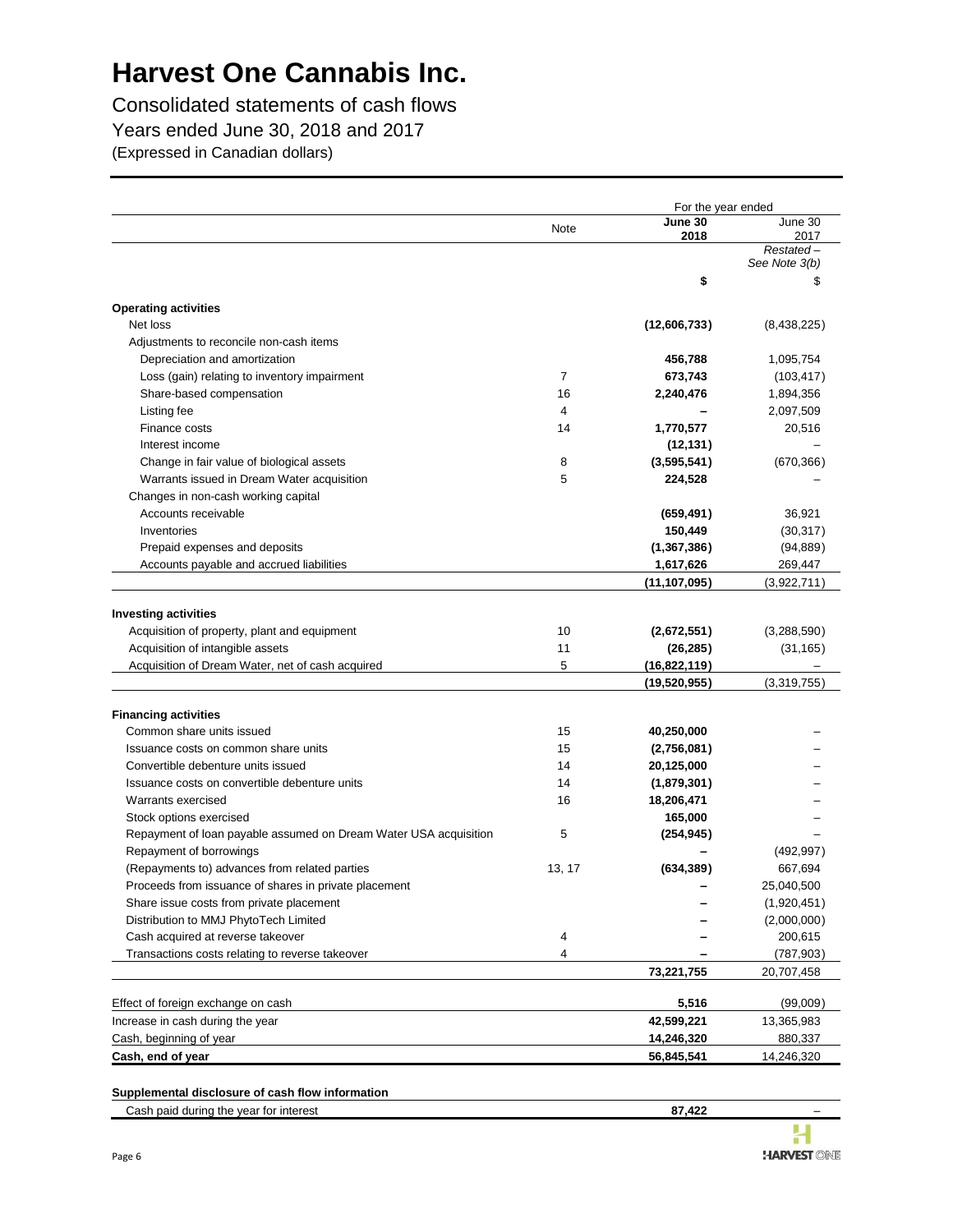Notes to the consolidated financial statements Years ended June 30, 2018 and 2017 (Expressed in Canadian dollars)

#### **1. Nature of operations**

Harvest One Cannabis Inc. ("Harvest One" or the "Company") was originally incorporated as Harvest One Capital Inc. on August 28, 2008 under the *British Columbia Company Act* and continues under the *Business Corporations Act of British Columbia*. The Company was classified as a Capital Pool Company ("CPC") as defined in the TSX Venture Exchange (the "TSX-V") Policy 2.4. Harvest One is a publicly traded corporation, with its head office located at 2650 – 1066 West Hastings Street, Vancouver, BC, V6E 3X1. The Company's common shares are listed on the TSX-V under the trading symbol "HVT".

The Company's principal business is to provide lifestyle and wellness products to consumers and patients in regulated markets around the world through its three wholly-owned subsidiaries as discussed below.

On April 26, 2017, the Company acquired 100% of the issued and outstanding shares of United Greeneries Holdings Ltd. ("United Greeneries") and Satipharm AG ("Satipharm") (the "Acquisition"). In connection with the Acquisition, the Company completed a \$25,000,000 private placement and, immediately prior to the closing of the Acquisition, the Company completed a share consolidation on the basis of 1.79 pre-consolidation common shares to one post-consolidation common share. The Acquisition constituted the Company's "Qualifying Transaction" within the meaning of TSX-V policies (note 4).

United Greeneries Ltd., a wholly-owned subsidiary of United Greeneries, is a Canadian Licensed Producer and seller of medical cannabis under the Access to Cannabis for Medical Purposes Regulations ("ACMPR"). United Greeneries was formed on July 31, 2015 by way of an amalgamation pursuant to the Business Corporations Act of British Columbia between MMJ Bioscience Inc., the predecessor to United Greeneries, and 1032831 BC Ltd., a wholly-owned subsidiary of PhytoTech Medical (UK) Pty Ltd. ("Phyto UK"). United Greeneries continued to operate under the name MMJ Bioscience Inc. until August 17, 2016 when it changed its name to United Greeneries Holdings Ltd. On June 18, 2018, United Greeneries Ltd. received a Dealer's License authorized by Health Canada to import narcotics into Canada, export its cannabis products to other markets, and further engage in research and development of cannabis infused products.

Satipharm is a European pharmaceutical and nutraceutical company, specialized in the development, manufacturing and production of cannabis-based health and dietary products with a focus on legally accessible cannabidiol ("CBD"). Satipharm was incorporated on August 11, 2015, under the *Swiss Code of Obligations* (Switzerland).

On May 29, 2018, the Company acquired 100% of the outstanding shares of Dreamwater Products Canada Inc. ("Dream Water Canada") and Sarpes Beverages, LLC ("Dream Water USA") (collectively, "Dream Water"). As part of the acquisition, Dream Products Inc. was formed by way of an amalgamation pursuant to the *Business Corporations Act of Ontario* between Dream Water Canada and 2632127 Ontario Inc., a wholly-owned subsidiary of the Company. Dream Products USA Inc. was incorporated by the Company pursuant to the *General Corporation Law of the State of Delaware* which acquired Dream Water USA (note 5). Dream Water is a consumer goods company that produces single serving 74 ml liquid sleep shots and sleep powder packets.

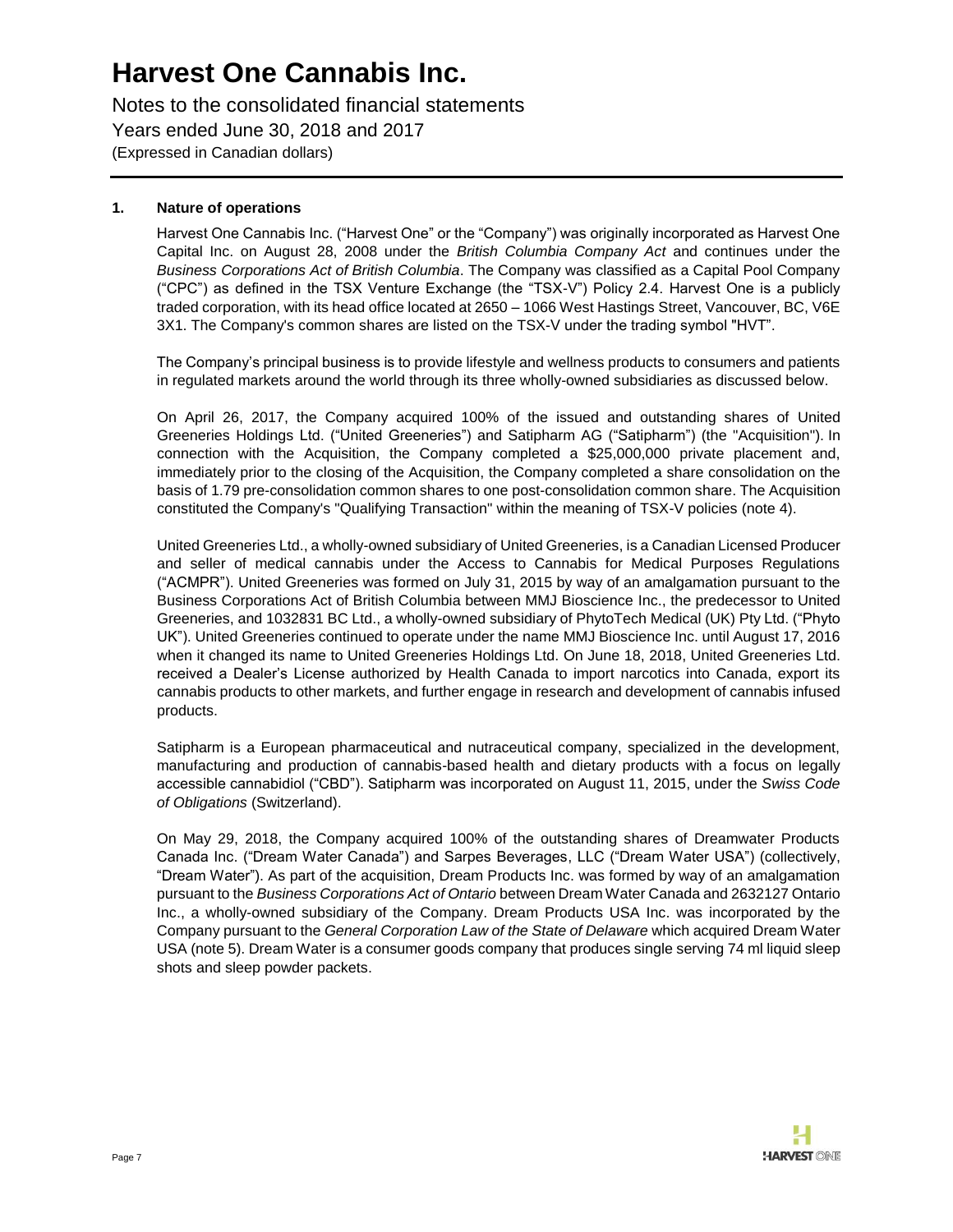Notes to the consolidated financial statements Years ended June 30, 2018 and 2017 (Expressed in Canadian dollars)

#### **2. Basis of presentation**

#### *a) Statement of compliance*

These consolidated financial statements have been prepared in accordance with International Financial Reporting Standards ("IFRS").

These consolidated financial statements were approved by the Board of Directors and authorized for issue on October 22, 2018.

#### *b) Basis of measurement*

These consolidated financial statements are presented in Canadian dollars and are prepared on a historical cost basis, except for certain financial instruments and biological assets which were measured at fair value.

#### **3. Significant accounting policies**

The significant accounting policies set out below have been applied consistently to all periods presented in these consolidated financial statements, except as otherwise indicated below (note 3(c)).

#### *a) Basis of consolidation*

These consolidated financial statements incorporate the financial statements of the Company and its subsidiaries. The accounts of the subsidiaries are prepared for the same reporting period as the Company, using consistent accounting policies. Intercompany transactions, balances and unrealized gains or losses on transactions are eliminated. The table below lists the Company's subsidiaries and the ownership interests in each:

| <b>Subsidiary</b>                   | <b>Jurisdiction</b> | % ownership | <b>Accounting</b><br>method |
|-------------------------------------|---------------------|-------------|-----------------------------|
| United Greeneries Holdings Ltd.     | Canada              | 100%        | Consolidation               |
| United Greeneries Ltd.              | Canada              | 100%        | Consolidation               |
| United Greeneries Operations Ltd.   | Canada              | 100%        | Consolidation               |
| United Greeneries Saskatchewan Ltd. | Canada              | 100%        | Consolidation               |
| Satipharm AG                        | Switzerland         | 100%        | Consolidation               |
| Satipharm Canada Limited            | Canada              | 100%        | Consolidation               |
| Satipharm Australia Pty Ltd.        | Australia           | 100%        | Consolidation               |
| Satipharm Europe Ltd.               | UK.                 | 100%        | Consolidation               |
| Satipharm Limited                   | Ireland             | 100%        | Consolidation               |
| Dream Products Inc.                 | Canada              | 100%        | Consolidation               |
| Dream Products USA Inc.             | <b>USA</b>          | 100%        | Consolidation               |
| Sarpes Beverages, LLC               | USA                 | 100%        | Consolidation               |
| Dreaming Koala, LLC                 | <b>USA</b>          | 100%        | Consolidation               |
| Green Dream Products, LLC           | <b>USA</b>          | 100%        | Consolidation               |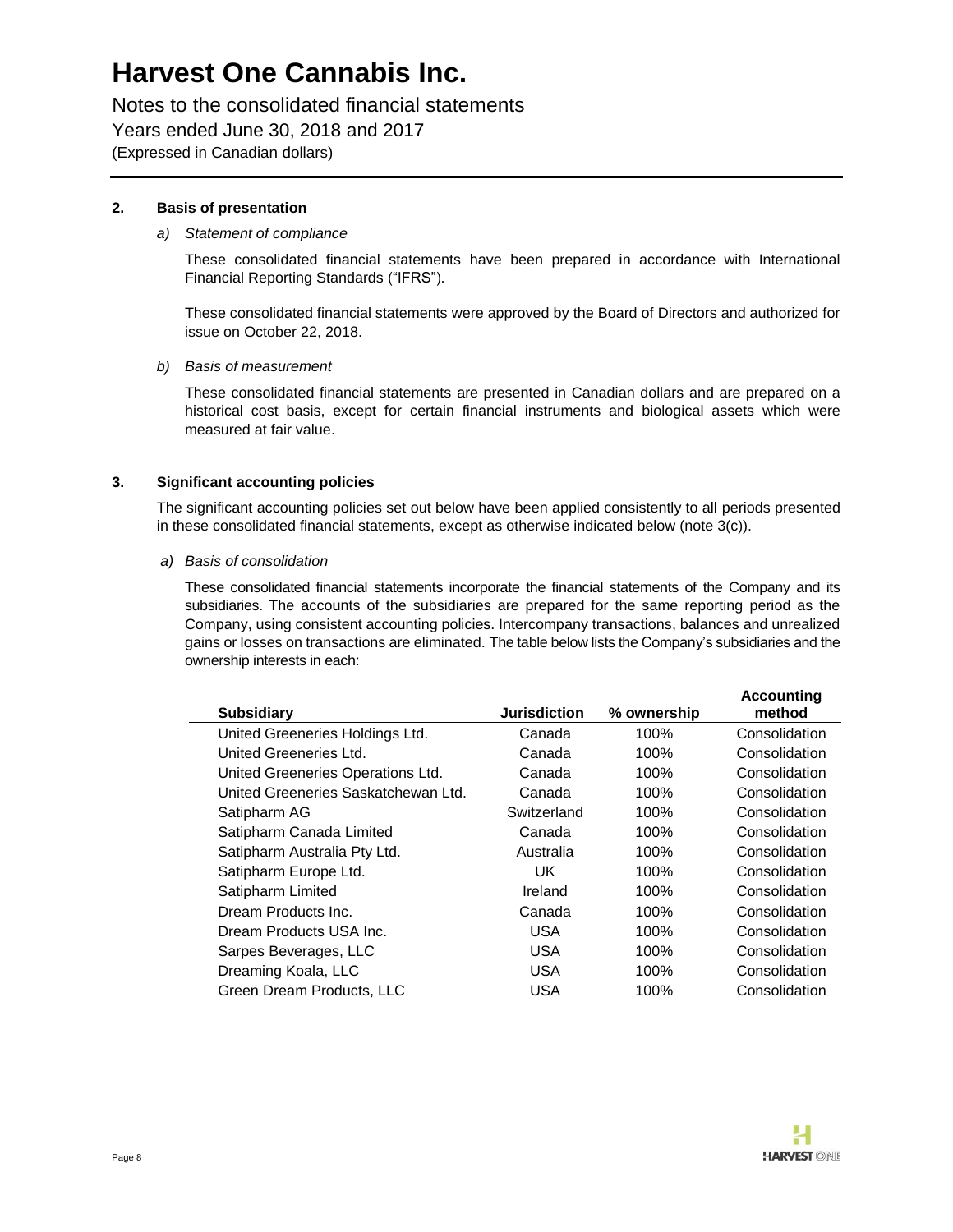Notes to the consolidated financial statements Years ended June 30, 2018 and 2017 (Expressed in Canadian dollars)

### **3. Significant accounting policies (continued)**

*a) Basis of consolidation (continued)*

#### **Business combinations**

Acquisitions of subsidiaries and businesses are accounted for using the acquisition method. The Company measures goodwill as the fair value of the consideration transferred less the fair value amount of the identifiable assets acquired and liabilities assumed, all measured as of the acquisition date.

Transaction costs, other than those associated with the issue of debt or equity securities, that the Company incurs in connection with a business combination are expensed as incurred.

#### b) *Classification of expenses*

For the year ended June 30, 2017, \$391,765 of production costs were disclosed as part of change in fair value of biological assets on the consolidated statement of loss and comprehensive loss. The Company has reclassified an additional \$1,431,079 of previously reported operating expenses to production costs, which is included in cost of sales. The reclassifications primarily relate to depreciation of the Company's facility where cannabis is cultivated, security costs of the facility, security labour, quality assurance costs, and quality assurance labour. A quantitative analysis of the line items affected is summarized below:

|                                           | As previously |                   |             |
|-------------------------------------------|---------------|-------------------|-------------|
| For the year ended June 30, 2017          | reported      | <b>Adjustment</b> | As restated |
|                                           | \$            | \$                | \$          |
| Production costs                          |               | (1,822,844)       | (1,822,844) |
| Change in fair value of biological assets | 278.601       | 391,765           | 670,366     |
| Operating expenses                        |               |                   |             |
| Depreciation and amortization             | 1,095,754     | (1,040,384)       | 55,370      |
| General and administration                | 493,327       | (285, 599)        | 207,728     |
| Regulatory                                | 360,043       | (105,096)         | 254,947     |
|                                           |               |                   |             |

The Company commenced sales of medical cannabis during the year ended June 30, 2018. As a result, the Company had a change in estimate and updated its fair value less costs to sell assumption in its biological assets valuation model. In conjunction with the updated valuation model, the Company concluded that all production costs, including those utilized in the valuation model for the calculation of the change in fair value of biological assets, should be presented in cost of sales. The Company believes this presentation is more appropriate for the understandability of the financial information by the users of the consolidated financial statements.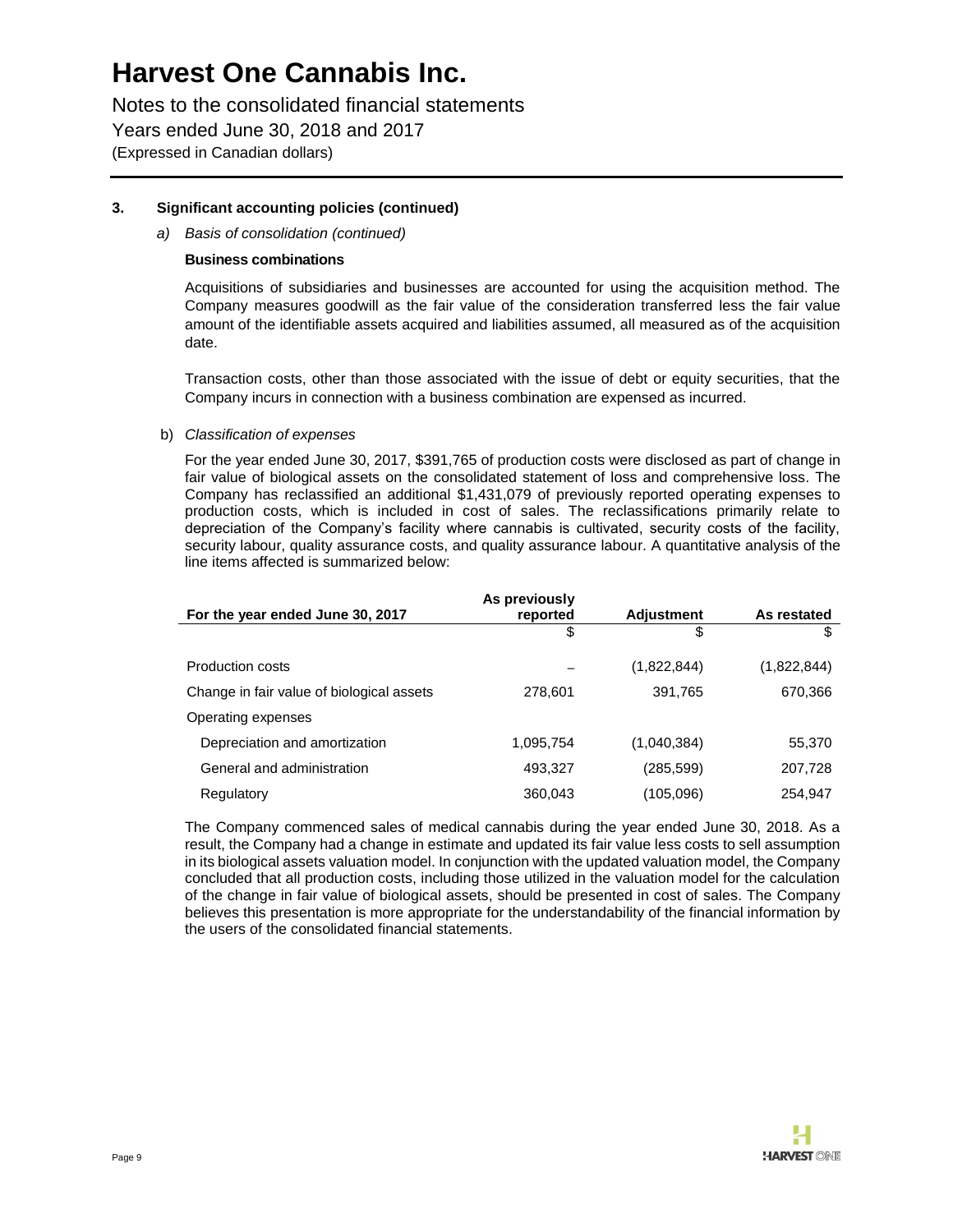Notes to the consolidated financial statements Years ended June 30, 2018 and 2017 (Expressed in Canadian dollars)

#### **3. Significant accounting policies (continued)**

#### c) *Change in accounting policy*

Effective July 1, 2017, the Company changed its accounting policy with respect to depreciation of property, plant and equipment. Prior to this change, the Company provided depreciation expense on a declining balance basis over the asset's estimated useful life from the time the asset is available for use. The Company now provides depreciation on a straight-line basis over the asset's estimated useful life from the time the asset is available for use. In addition, the Company now uses a component approach when determining depreciation expense. The Company believes that the revised policy provides reliable and more relevant financial information to the users of the consolidated financial statements.

The policy has been applied retrospectively as an adjustment to equity as at June 30, 2017. The effect on the prior year is to decrease the accumulated deficit and to increase the carrying amount of property, plant and equipment by approximately \$39,000. The effect on the current year is to decrease depreciation and amortization expense by approximately \$286,000 and no change to loss per share.

The Company's amended policy is as follows:

#### *Property, plant and equipment*

Property, plant and equipment is measured at cost less accumulated depreciation. Depreciation is provided on a straight line basis over the asset's useful life commencing from the time the asset is available for use. The depreciation rates used for each class of depreciable asset are:

| Office equipment                    | $3 - 5$ years  |
|-------------------------------------|----------------|
| Plant and equipment                 | $3 - 25$ vears |
| Building and leasehold improvements | 40 vears       |

An asset's residual value and useful life are reviewed during each financial year and adjusted if appropriate. Gains and losses on disposal of an item are determined by comparing the proceeds from disposal with the carrying amount of the item and recognized in the consolidated statement of loss and comprehensive loss.

Construction in progress is transferred to the appropriate category of property, plant and equipment when available for use and depreciation of the asset commences at that point.

#### *d) Foreign currency translation*

The presentation and functional currency of the Company is the Canadian dollar. The individual financial statements of each subsidiary are presented in the currency of the primary economic environment in which the entity operates (its functional currency).

Foreign currency transactions are translated into the individual entity's functional currency at the exchange rates in effect on the date of the transactions. Monetary assets and liabilities denominated in foreign currencies at the statement of financial position date are translated to the functional currency of the individual entity at the foreign exchange rate applicable at that date. Realized and unrealized exchange losses are recognized through the consolidated statement of loss and comprehensive loss.

Non-monetary assets and liabilities that are measured in terms of historical cost in a foreign currency are translated using the exchange rate at the date of the transaction.

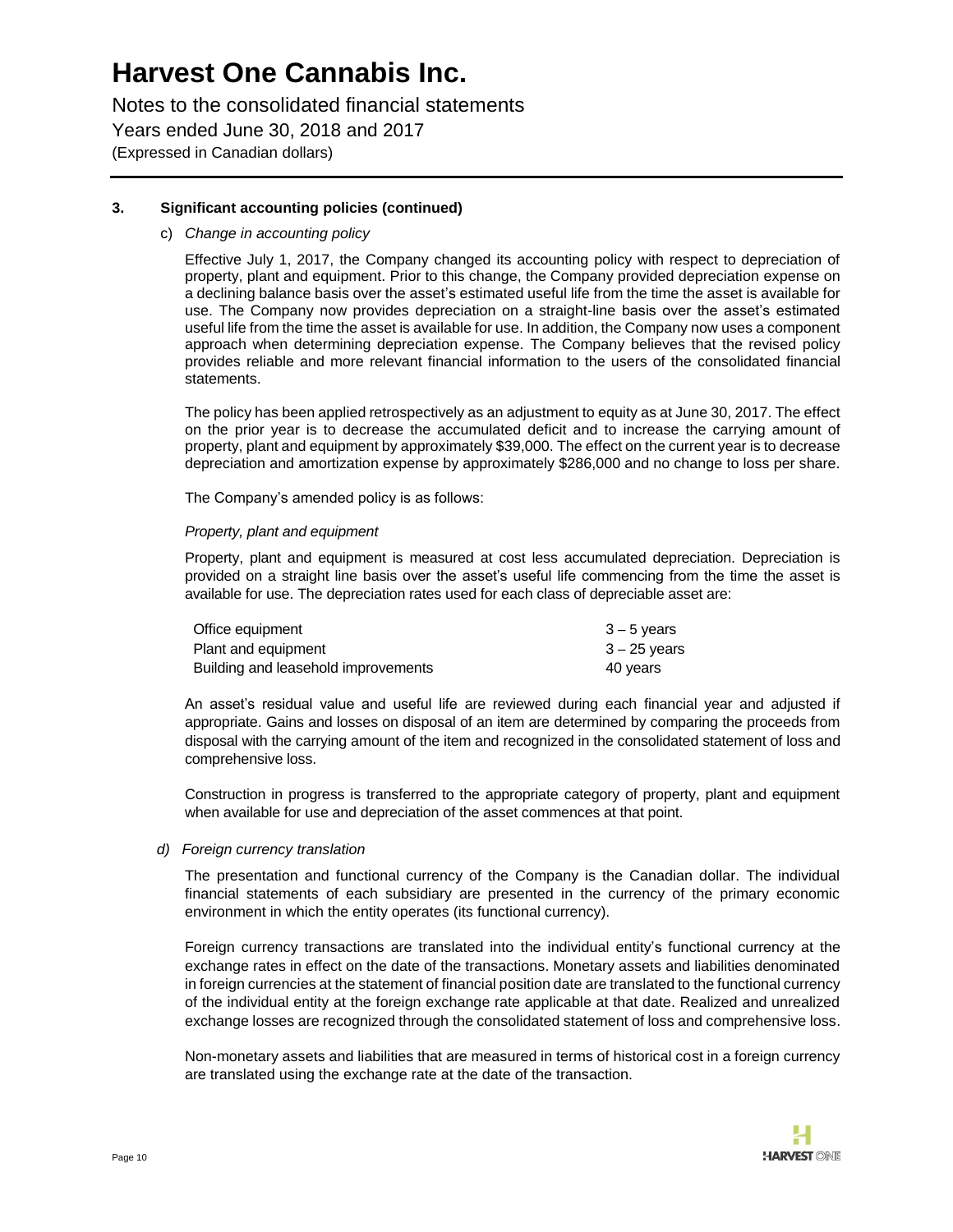Notes to the consolidated financial statements Years ended June 30, 2018 and 2017 (Expressed in Canadian dollars)

#### **3. Significant accounting policies (continued)**

#### *d) Foreign currency translation (continued)*

The assets and liabilities of foreign operations are translated in Canadian dollars at year-end exchange rates while income and expenses, and cash flows are translated into Canadian dollars using average exchange rates. Exchange differences resulting from translating foreign operations are recognized in other comprehensive loss and accumulated in equity.

#### *e) Biological assets*

The Company's biological assets consist of cannabis plants and seeds. The Company measures the biological assets in accordance with IAS 41 - *Agriculture* at fair value less costs to sell up to the point of harvest, which becomes the basis for the cost of finished goods inventories after harvest. Fair value is determined based on future cash flows of the in-process biological assets less costs to complete. Costs to sell include post-harvest production, shipping, and fulfillment costs. The net unrealized gains or losses arising from changes in fair value less costs to sell during the year are included in the results of operations of the related year. Seeds are measured at cost which approximates fair value.

#### *f) Production costs*

Production costs include the direct and indirect costs incurred prior to the harvest of cannabis plants. These costs include a portion of labour, quality and testing, depreciation on facility, and utilities which were not capitalized to inventories.

#### *g) Inventories*

Inventories of harvested finished goods and packing materials are valued at the lower of cost and net realizable value. Inventories of harvested cannabis are transferred from biological assets at their fair value at harvest, which becomes the initial deemed cost. Any subsequent post-harvest costs are capitalized to inventory to the extent that cost is less than net realizable value. These costs include the remaining portion of costs not expensed to production costs as discussed above.

Inventories of purchased product are valued at the lower of cost and net realizable value.

Net realizable value is determined as the estimated selling price in the ordinary course of business less the estimated costs of completion and the estimated costs necessary to make the sale.

#### *h) Finite-life and indefinite-life intangible assets*

Intangible assets with a finite life are recorded at cost less accumulated amortization. Intangible assets acquired in a business combination are measured at fair value at the acquisition date. Amortization is provided on a straight-line basis over their estimated useful lives:

| Website                | 5 years |
|------------------------|---------|
| Customer relationships | 7 years |

The estimated useful life and amortization method are reviewed during each financial year and adjusted if appropriate, with the effect of any changes in estimate being accounted for on a prospective basis.

Intangible assets with indefinite useful lives are comprised of acquired brand names which are carried at cost. Brand names are estimated to have an indefinite life because they are expected to generate cash flows indefinitely.

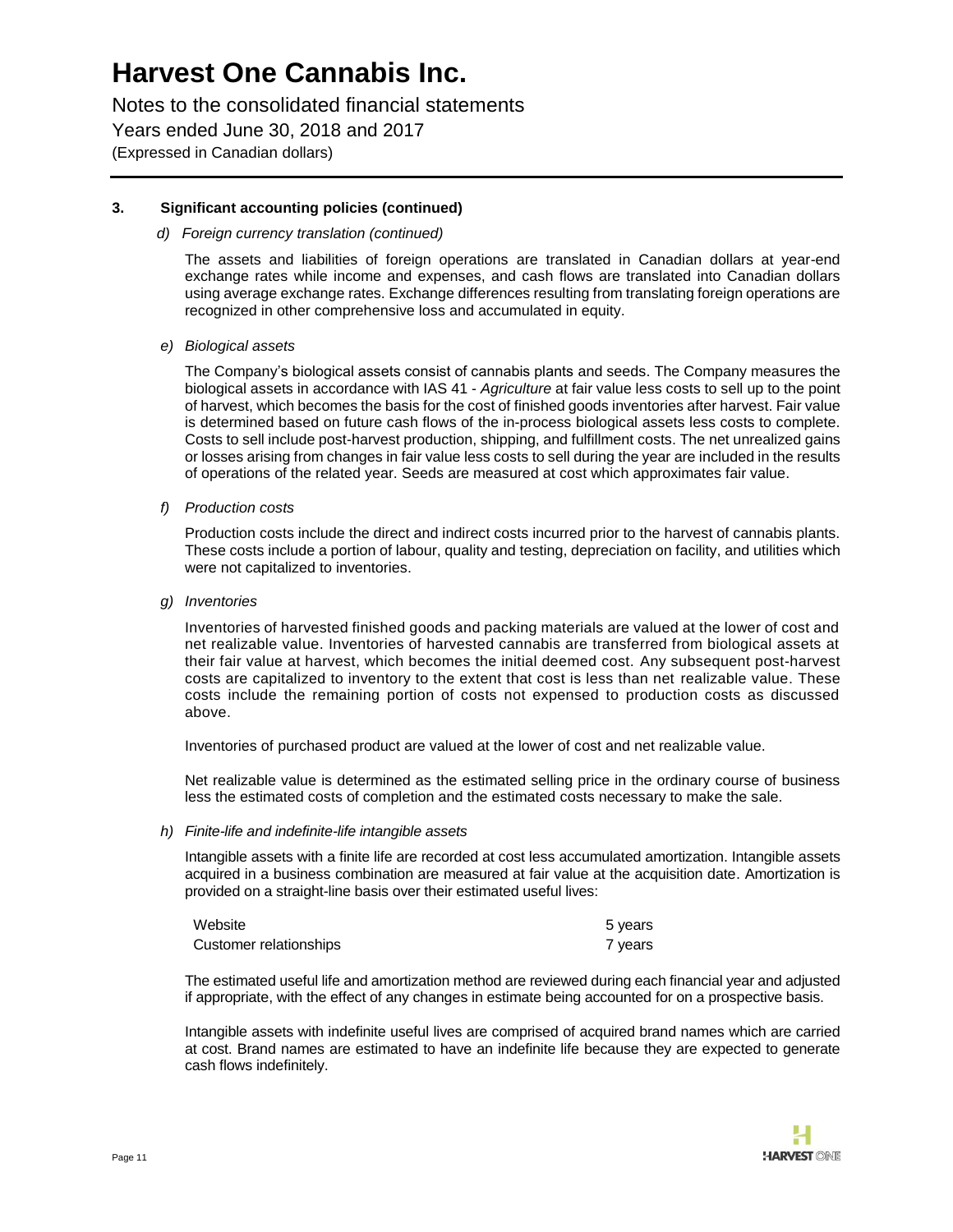Notes to the consolidated financial statements Years ended June 30, 2018 and 2017 (Expressed in Canadian dollars)

### **3. Significant accounting policies (continued)**

#### *i) Goodwill*

Goodwill represents the excess of the price paid for the acquisition of an entity over the fair value of the net identifiable tangible and intangible assets and liabilities acquired. Goodwill is allocated to the cashgenerating unit ("CGU") to which it relates. The Company has allocated goodwill to the Consumer segment as this is the lowest level at which management monitors goodwill.

#### *j) Impairment of long-lived assets*

Long-lived assets, including property, plant and equipment and intangible assets are evaluated to determine whether there is any indication that these assets are impaired at each statement of financial position date or whenever events or changes in circumstances indicate that the carrying amount of an asset may exceed its recoverable amount. For the purpose of impairment testing, assets that cannot be tested individually are grouped together into the smallest group of assets (the CGU). The recoverable amount of an asset or a CGU is the higher of its fair value, less costs to sell, and its value in use. If the carrying amount of an asset exceeds its recoverable amount, an impairment charge is recognized immediately in the consolidated statement of loss and comprehensive loss by the amount by which the carrying amount of the asset exceeds the recoverable amount. Where an impairment loss subsequently reverses, the carrying amount of the asset is increased to the lesser of the revised estimate of recoverable amount, and the carrying amount that would have been recorded had no impairment loss been recognized previously.

*k) Share capital*

The Company's common shares are classified as equity instruments. Incremental costs directly related to the issue of new shares or options are shown in equity as a deduction, net of tax, from the proceeds. For equity offerings of units consisting of a common share and warrant, when both instruments are classified as equity, the Company bifurcates the proceeds between the common share and the warrant.

#### *l) Revenue recognition*

Revenue is recognized at the fair value of consideration received or receivable, net of allowance for returns. Revenue from the sale of goods is recognized when all the following conditions have been satisfied:

- The Company has transferred to the buyer the significant risks and rewards of ownership of the goods;
- The Company retains neither continuing managerial involvement to the degree usually associated with ownership nor effective control over the goods sold;
- The amount of revenue can be measured reliably;
- It is probable that the economic benefits associated with the transaction will flow to the Company; and
- The costs incurred or to be incurred in respect of the transaction can be measured reliably.

Revenue from the sale of the Company's finished goods is recognized on the date of shipment, which is when the conditions above have been satisfied.

*m) Loss per share*

Basic loss per share is calculated by dividing net loss by the weighted average number of outstanding common shares during the year. Diluted loss per share is calculated similarly but includes potential dilution from the exercise of warrants, exercise of stock options, and conversion of debt to equity, except when the effect would be anti-dilutive.

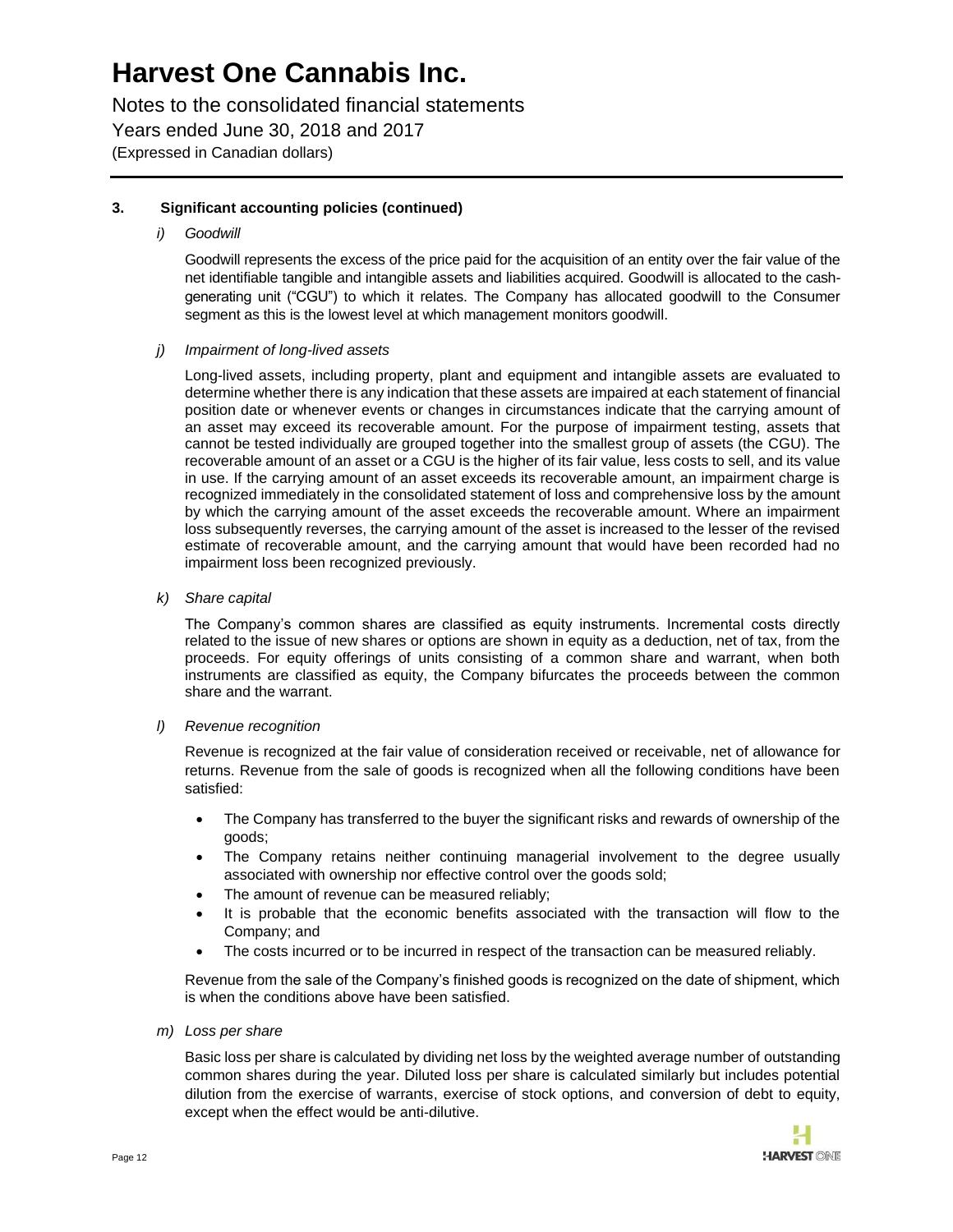Notes to the consolidated financial statements Years ended June 30, 2018 and 2017 (Expressed in Canadian dollars)

### **3. Significant accounting policies (continued)**

#### *n) Income taxes*

Deferred income tax assets and liabilities are recognized for the future tax consequences attributable to differences between the carrying amounts of existing assets and liabilities for accounting purposes, and their respective tax bases. Deferred income tax assets and liabilities are measured using tax rates that have been enacted or substantively enacted applied to taxable income in the years in which those temporary differences are expected to be recovered or settled. The effect on deferred income tax assets and liabilities of a change in statutory tax rates is recognized in the consolidated statement of loss and comprehensive loss in the year of change. Deferred income tax assets are recorded when their recoverability is considered probable and are reviewed at the end of each reporting period.

#### *o) Share-based compensation*

The Company measures equity settled share-based payments based on their fair value at the grant date and recognizes compensation expense over the vesting period based on the Company's estimate of equity instruments that will eventually vest. Expected forfeitures are estimated at the date of grant and subsequently adjusted if further information indicates actual forfeitures may vary from the original estimate. The impact of the revision of the original estimate is recognized in profit or loss such that the cumulative expense reflects the revised estimate. Consideration paid by employees on the exercise of stock options is recorded as share capital and the related share-based compensation is transferred from other reserves to share capital.

#### *p) Financial instruments*

#### *Financial assets*

All financial assets (including assets designated at fair value through profit or loss) are recognized initially on the date at which the Company becomes a party to the contractual provisions of the instrument. The Company derecognizes a financial asset when the contractual rights to the cash flows from the asset expire, or it transfers the rights to receive the contractual cash flows on the financial asset in a transaction in which substantially all the risks and rewards of ownership of the financial asset are transferred.

The Company classifies its financial assets as financial assets at fair value through profit or loss or loans and receivables. A financial asset is classified at fair value through profit or loss if it is classified as held for trading or is designated as such upon initial recognition. Financial assets at fair value through profit or loss are measured at fair value, and changes therein are recognized in profit or loss.

Loans and receivables are financial assets with fixed or determinable payments that are not quoted in an active market. Such assets are recognized initially at fair value. Subsequent to initial recognition loans and receivables are measured at amortized cost using the effective interest method, less any impairment losses.

#### *Financial liabilities*

All financial liabilities (including liabilities designated at fair value through profit or loss) are recognized initially on the date at which the Company becomes a party to the contractual provisions of the instrument. The Company derecognizes a financial liability when its contractual obligations are discharged, cancelled or expire.

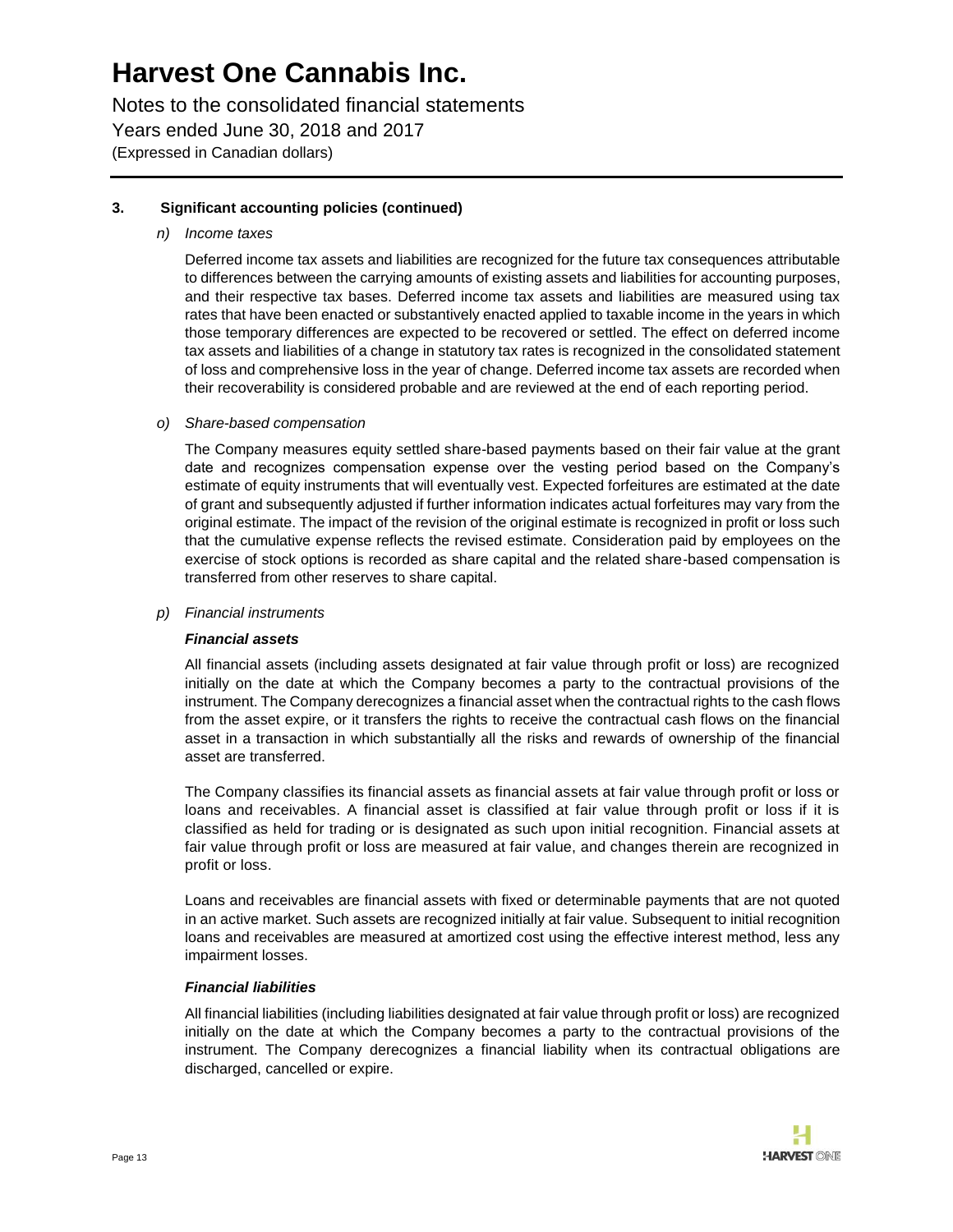Notes to the consolidated financial statements Years ended June 30, 2018 and 2017 (Expressed in Canadian dollars)

### **3. Significant accounting policies (continued)**

#### *p) Financial instruments (continued)*

The Company classifies its financial liabilities as either financial liabilities at fair value through profit or loss or other liabilities. Subsequent to initial recognition other liabilities are measured at amortized cost using the effective interest method. Financial liabilities at fair value are stated at fair value with changes being recognized in the consolidated statement of loss and comprehensive loss.

#### *Classification of financial instruments*

The Company classifies its financial assets and liabilities depending on the purpose for which the financial instruments were acquired, their characteristics, and management intent as outlined below:

|                                          | Classification                    |
|------------------------------------------|-----------------------------------|
| Cash                                     | Fair value through profit or loss |
| Accounts receivable                      | Loans and receivables             |
| Accounts payable and accrued liabilities | Other liabilities                 |
| Due to related party                     | Other liabilities                 |
| Convertible debentures                   | Other liabilities                 |

#### *Transaction costs*

Transaction costs that are directly attributable to the acquisition or issue of financial assets and financial liabilities (other than financial assets and financial liabilities at fair value through profit or loss) are added to or deducted from the fair value of the financial assets or financial liabilities, as appropriate, on initial recognition. Transaction costs directly attributable to the acquisition of financial assets or financial liabilities at fair value through profit or loss are recognized immediately in profit or loss.

#### *Impairment of financial assets*

Financial assets, other than those classified at fair value through profit or loss, are assessed for indicators of impairment at the end of each reporting period or whenever circumstances dictate. Financial assets are considered to be impaired when there is objective evidence that, as a result of one or more events that occurred after the initial recognition of the financial asset, the estimated future cash flows of the investment have been affected.

#### *q) Critical accounting estimates and judgments*

The preparation of the consolidated financial statements in conformity with IFRS requires management to make judgments, estimates and assumptions that affect the application of accounting policies and the reported amounts of assets, liabilities, income and expenses. Actual results may differ from these estimates. Estimates and underlying assumptions are reviewed on an ongoing basis. Revisions to accounting estimates are recognized in the period in which the estimates are revised and in any future periods affected.

#### *Biological assets and inventory*

In calculating the fair value of biological assets, management is required to make a number of estimates, including estimating the stage of growth of the cannabis plants up to the point of harvest, harvesting costs, selling costs, average or expected selling prices, wastage and expected yields for the cannabis plants. In calculating final inventory values, management compares the inventory cost to estimated net realizable value.



Classification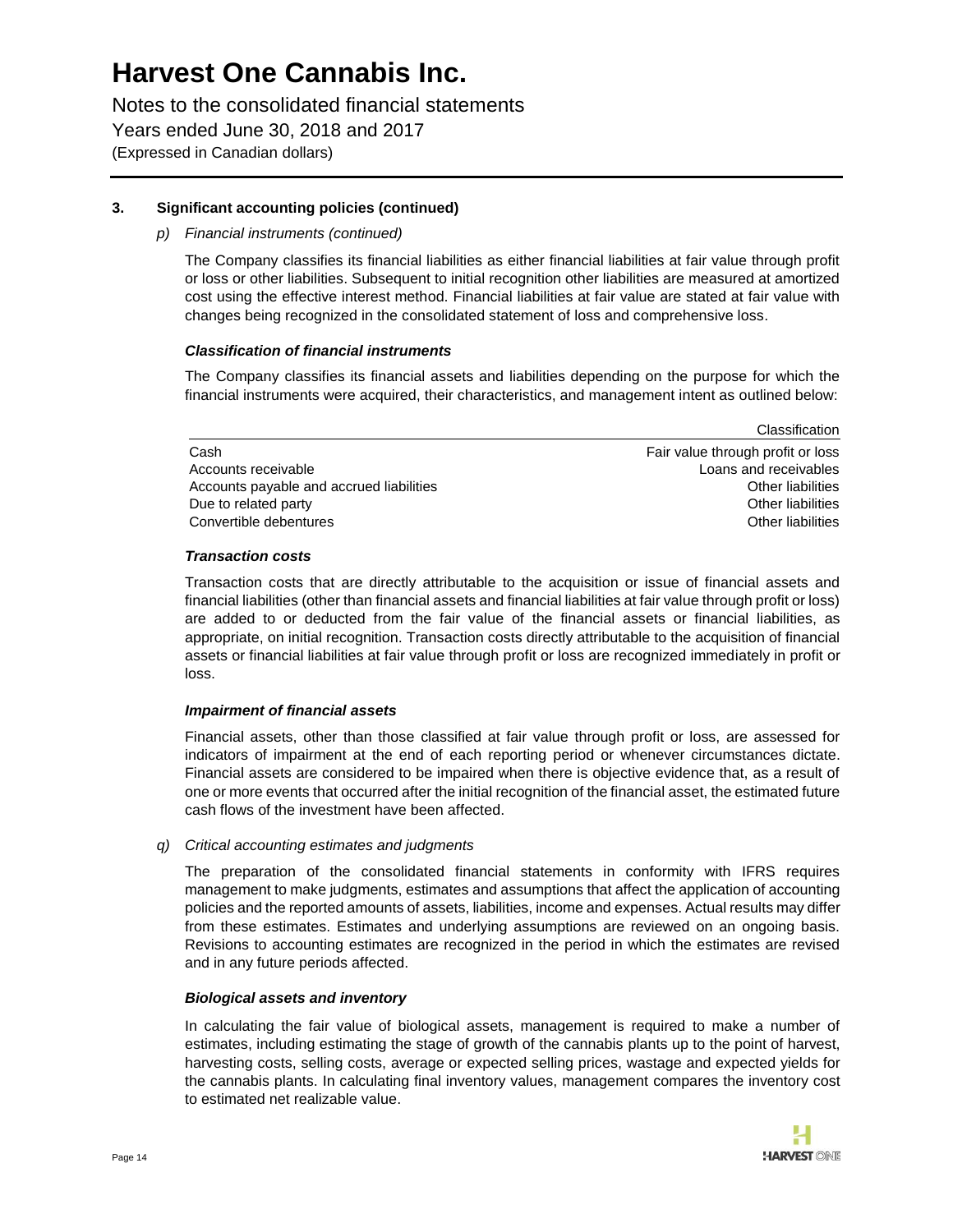Notes to the consolidated financial statements Years ended June 30, 2018 and 2017 (Expressed in Canadian dollars)

### **3. Significant accounting policies (continued)**

#### *q) Critical accounting estimates and judgments (continued)*

#### *Estimated useful lives and depreciation and amortization of property, plant and equipment and intangible assets*

Depreciation and amortization of property, plant and equipment and intangible assets are dependent upon estimates of useful lives and when the asset is available for use, which are determined through the exercise of judgment. The assessment of any impairment of these assets is dependent upon estimates of recoverable amounts that consider factors such as economic and market conditions and the useful lives of assets.

#### *Share-based compensation*

In calculating the share-based compensation expense, the Company includes key estimates such as the rate of forfeiture of options granted, the expected life of the option, the volatility of the Company's share price, and the risk-free interest rate.

#### *Warrants*

In calculating the value of the warrants, the Company includes key estimates such as the expected life of the warrants, the volatility of the Company's share price, and the risk-free interest rate.

#### *Business combinations*

Judgment is used in determining whether an acquisition is a business combination or an asset acquisition. The Company must determine whether it is the acquirer or acquiree in each acquisition. Under IFRS 3 – *Business Combinations*, the acquirer is the entity that obtains control of the acquiree in the acquisition. If it is not clear which company is the acquirer, additional information must be considered, such as the combined entity's relative voting rights, existence of a large minority voting interest, composition of the governing body and senior management, and the terms behind the exchange of equity interest.

#### *Goodwill and intangibles impairment*

The Company performs an annual test for goodwill impairment in the fourth quarter for the CGU with goodwill, and whenever events or circumstances make it more likely than not that an impairment may have occurred, such as a significant adverse change in the business climate or a decision to sell or dispose all or a portion of a reporting unit.

Determining whether an impairment has occurred requires valuation of the respective CGU, which we estimate using a discounted cash flow method. When available and as appropriate, we use comparative market multiples to corroborate discounted cash flow results. In applying this methodology, we rely on a number of factors, including actual operating results, future business plans, economic projections and market data.

The Company tests intangible assets with indefinite lives annually for impairment using a fair value method such as discounted cash flows.

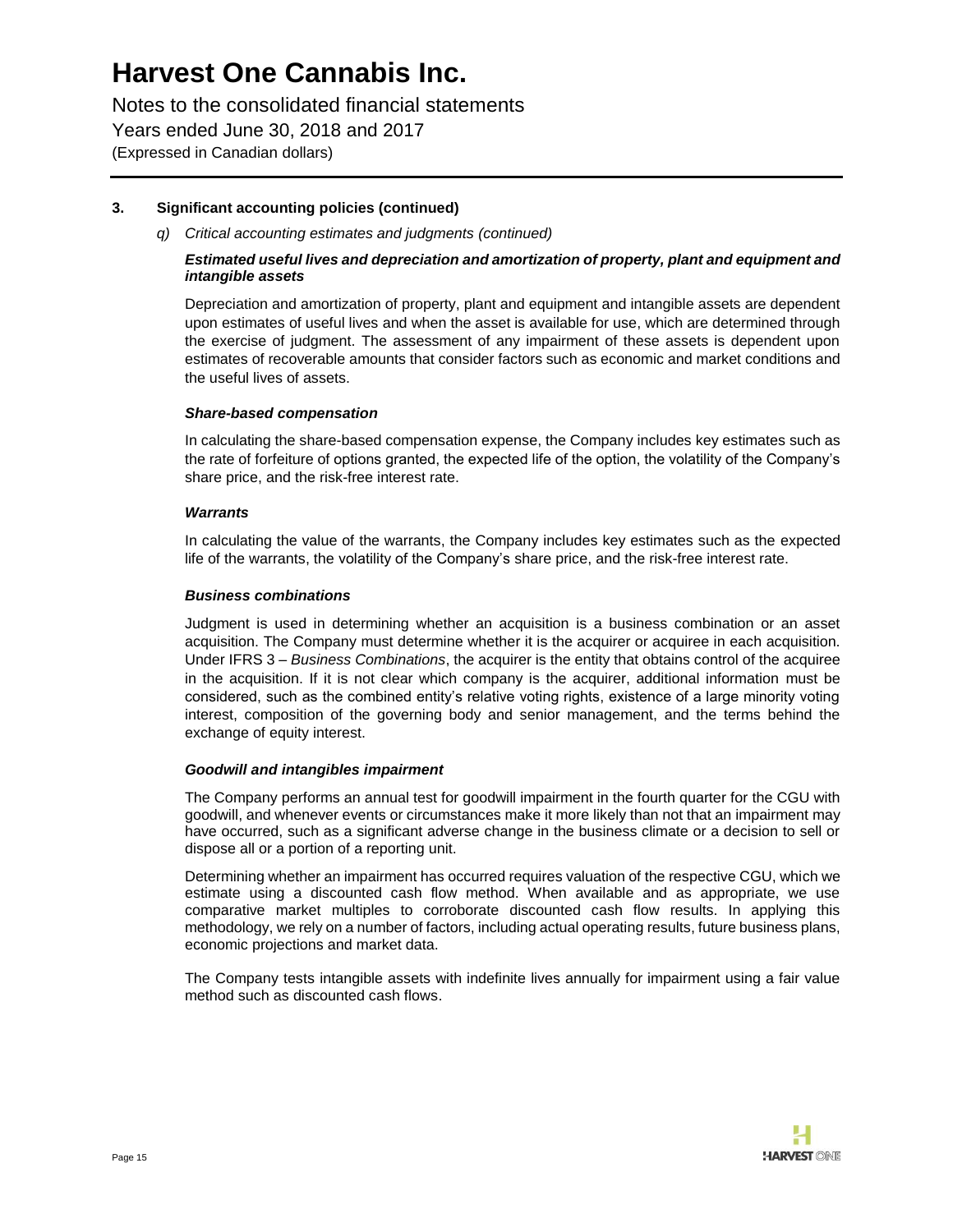Notes to the consolidated financial statements Years ended June 30, 2018 and 2017 (Expressed in Canadian dollars)

### **3. Significant accounting policies (continued)**

#### *q) Critical accounting estimates and judgments (continued)*

#### *Income taxes*

Deferred tax assets, including those arising from tax loss carry-forwards, require management to assess the likelihood that the Company will generate sufficient taxable earnings in future periods in order to utilize recognized deferred tax assets. Assumptions about the generation of future taxable profits depends on management's estimates of future cash flows. In addition, future changes in tax laws could limit the ability of the Company to obtain tax deductions in future periods. To the extent that future cash flows and taxable income differ significantly from estimates, the ability of the Company to realize the net deferred tax assets recorded at the reporting date could be impacted.

*r) New and revised IFRS issued but not yet effective*

#### *IFRS 15 Revenue from Contracts with Customers ("IFRS 15")*

IFRS 15 was issued by the IASB in May 2014 and specifies how and when revenue should be recognized based on a five-step model, which is applied to all contracts with customers. The Company will adopt IFRS 15 effective July 1, 2018. The Company is currently completing its assessment of the impact of this new standard.

#### *IFRS 9 Financial Instruments ("IFRS 9")*

IFRS 9 was issued by the IASB in November 2009 and October 2010 and will replace IAS 39 – *Financial Instruments: Recognition and Measurement* ("IAS 39"). IFRS 9 uses a single approach to determine whether a financial asset is measured at amortized cost or fair value, replacing the multiple rules in IAS 39. The approach in IFRS 9 is based on how an entity manages its financial instruments in the context of its business model and the contractual cash flow characteristics of the financial assets. Financial liabilities are classified in a similar manner as under IAS 39. The Company will adopt IFRS 9 effective July 1, 2018. The Company is currently completing its assessment of the impact of this new standard.

#### *IFRS 16 Leases ("IFRS 16")*

IFRS 16 was issued by the IASB in January 2016 and specifies the requirements to recognize, measure, present and disclose leases. The standard provides a single lessee accounting model, requiring lessees to recognize assets and liabilities for all leases unless the lease term is 12 months or less and the underlying asset has a low value. IFRS 16 is effective for the Company for its year ending June 30, 2020, and a lessee shall either apply IFRS 16 with full retrospective effect or alternatively not restate comparative information but recognize the cumulative effect of initially applying IFRS 16 as an adjustment to opening equity at the date of initial application. The Company is continuing to assess the impact of this new standard.

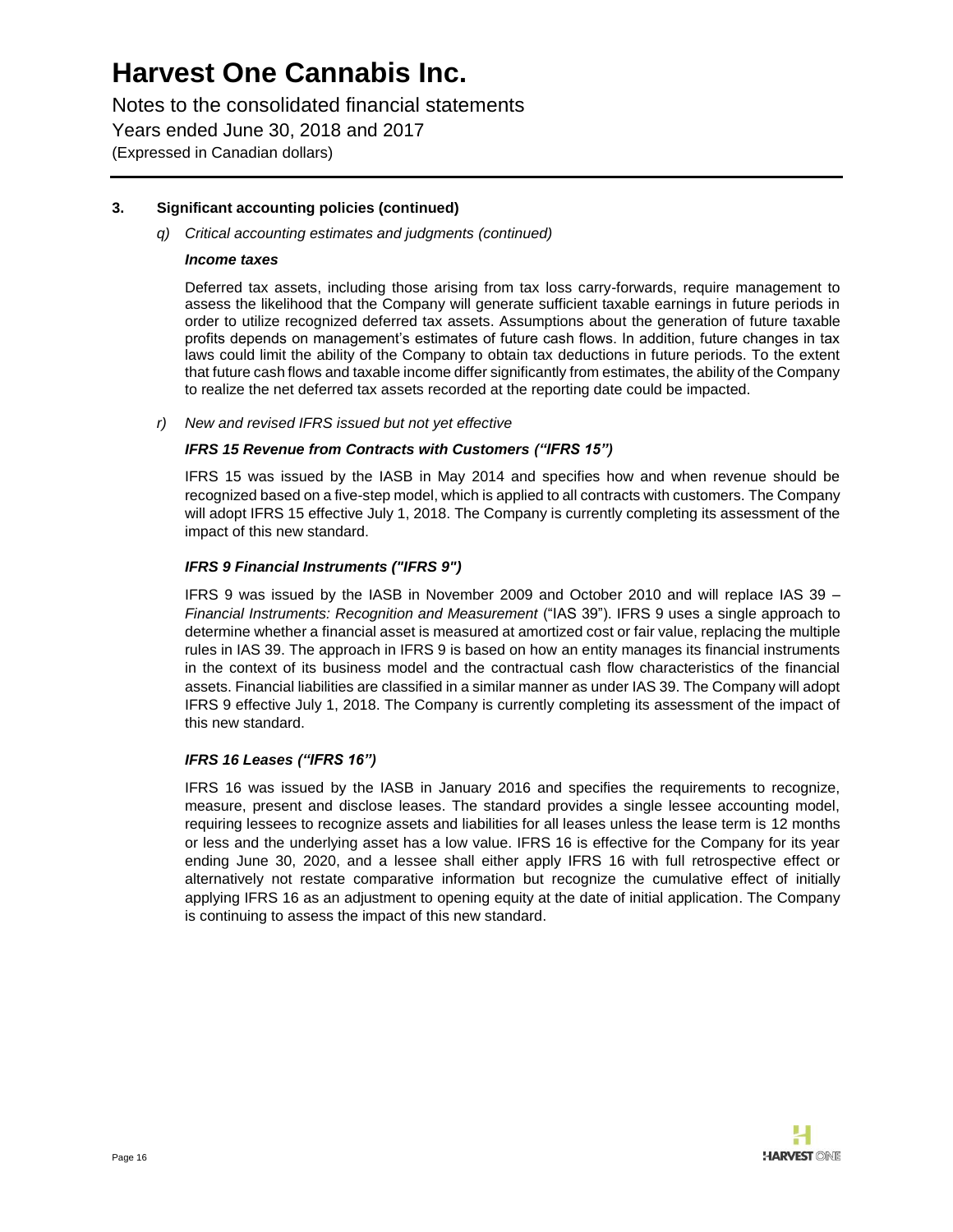Notes to the consolidated financial statements Years ended June 30, 2018 and 2017 (Expressed in Canadian dollars)

#### **4. Reverse take-over transaction**

On April 26, 2017, pursuant to a share exchange agreement dated December 7, 2016, the Company acquired from Phyto UK, a wholly owned subsidiary of MMJ PhytoTech Limited ("MMJ"), 100% of the issued and outstanding shares of United Greeneries and Satipharm for \$33,180,997 payable as follows:

- a) \$2,000,000 in cash;
- b) 41,574,662 common shares of the Company at \$0.75 per share.

For accounting purposes, the \$2,000,000 in cash paid to Phyto UK was treated as a return of equity to the original shareholder.

Further, in completing this transaction, the Company issued 11,758,671 common shares of the Company to MMJ to extinguish \$8,819,003 in intercompany debts. A gain of \$2,939,668 was recognized in equity on settlement of this debt in accordance with IAS 1 *– Presentation of Financial Statements.*

In connection with the Acquisition, the Company completed a \$25,000,000 private placement, by issuing 33,334,000 units of the Company at \$0.75 per unit. Each unit consisted of one common share and onehalf common share purchase warrant ("RTO Warrants"). Each whole RTO Warrant entitles the holder to acquire one common share of the Company for an exercise price of \$1.00 per share for a period of 36 months from issuance.

Immediately prior to closing of the Acquisition, the Company completed a share consolidation on the basis of 1.79 pre-consolidation common shares to one post-consolidation common share, and changed its name from Harvest One Capital Inc. to Harvest One Cannabis Inc. The Acquisition constituted the Company's Qualifying Transaction within the meaning of TSX-V policies. Further, in connection with the completion of its Qualifying Transaction, the Company obtained final approval to list its common shares on the TSX-V as a Tier 1 Industrial or Life Sciences Issuer. The common shares began trading on the TSX-V on April 28, 2017 under the symbol "HVST" and was later changed to "HVT" on February 2, 2018.

The transaction has been accounted for as a reverse take-over ("RTO") that does not constitute a business combination for accounting purposes. The Company's legal subsidiaries, United Greeneries and Satipharm, have been treated as the accounting acquirer and Harvest One, the legal parent, has been treated as the accounting acquiree.

| Consideration transferred:                                |                 |
|-----------------------------------------------------------|-----------------|
| Fair value of 2,286,660 post-consolidation Harvest shares | \$<br>1,143,330 |
| Fair value of 223,465 post-consolidation Harvest options  | 148,224         |
|                                                           | 1,291,554       |
| Net assets acquired:                                      |                 |
| Cash                                                      | 200,615         |
| Accounts payable and accrued liabilities                  | (218,668)       |
|                                                           | (18,053)        |
| Excess attributed to cost of listing                      | \$<br>1,273,501 |
| Listing costs:                                            |                 |
| Legal                                                     | 497,366         |
| Professional, consulting and other fees                   | 326,642         |
|                                                           | 2.097.509       |

For accounting purposes, the consolidated financial statements for the year ended June 30, 2017 reflect a continuation of the financial position, operating results and cash flows from the Company's legal subsidiaries, United Greeneries and Satipharm.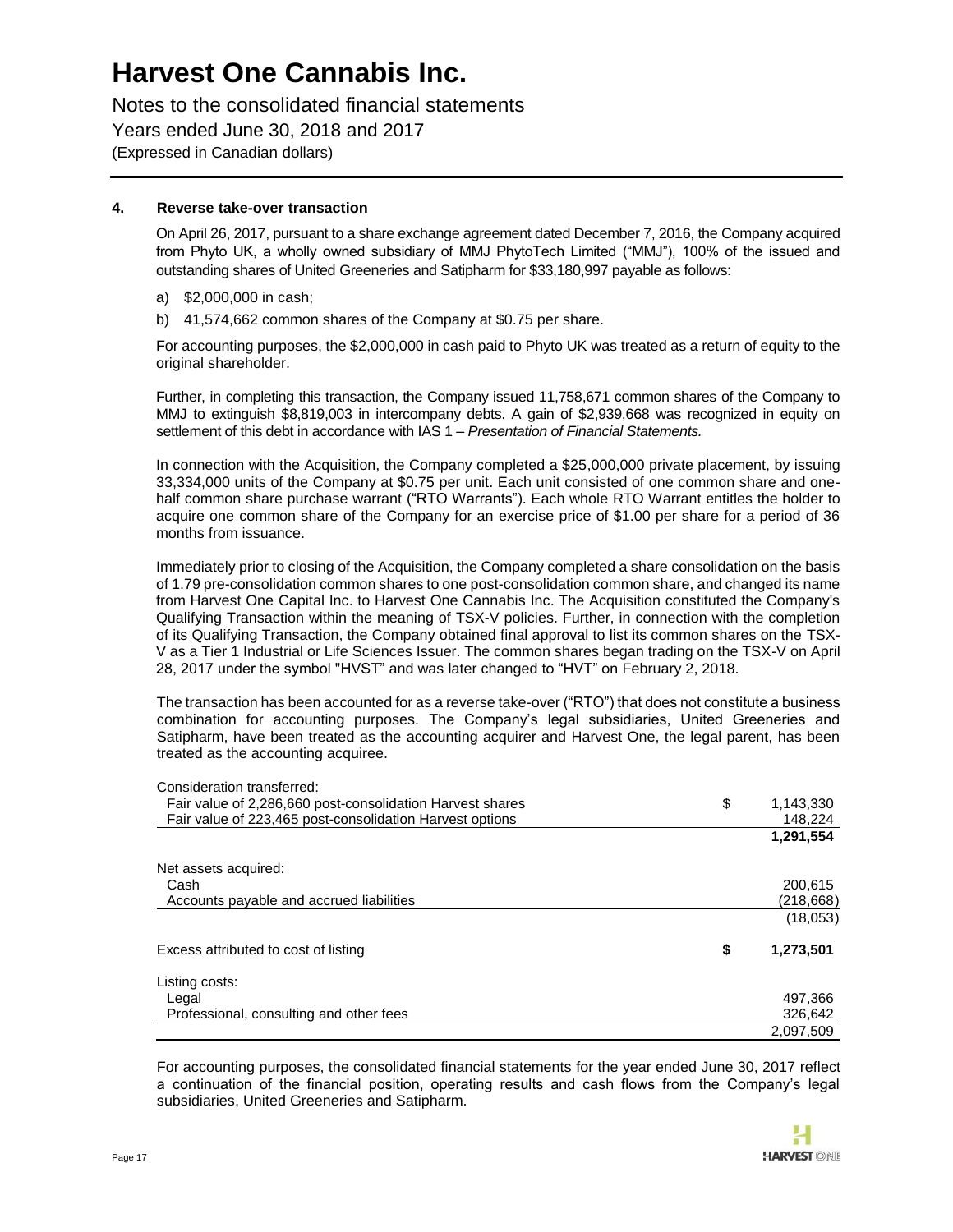Notes to the consolidated financial statements Years ended June 30, 2018 and 2017 (Expressed in Canadian dollars)

#### **5. Acquisition of Dream Water**

On May 29, 2018, the Company completed the acquisition of all of the outstanding shares of Dream Water Canada and Dream Water USA for a total consideration of \$33,482,613. Dream Water delivers a readymade consumer goods marketing, distribution, and production development division to the Company. The transaction was accounted for as a business combination in accordance with IFRS 3.

| Consideration transferred:          |            |
|-------------------------------------|------------|
| Cash paid at closing                | 16.275.000 |
| 18,488,954 common shares issued     | 15.900.499 |
| Settlement of intercompany balances | 1.307.114  |
|                                     | 33,482,613 |

The common shares were issued to the former shareholders of Dream Water Canada. The fair value of the common shares was based on the closing market price of the Company's common shares on May 24, 2018, which is the closing date of the Dream Water Canada acquisition.

The preliminary purchase price was allocated below and is subject to change as it is not finalized.

|                        | 33,482,613    |
|------------------------|---------------|
| Goodwill               | 27,557,000    |
| Brand names            | 4,190,000     |
| Customer relationships | 1,540,000     |
| Intangible assets      |               |
| Net assets acquired    | \$<br>195.613 |

Goodwill arose from the acquisition as the consideration paid reflected the benefit of the acquired workforce, expected revenue growth, and future product and market development. These benefits were not recognized separately from goodwill because they do not meet the recognition criteria for identifiable intangible assets. The amount of goodwill that is expected to be deducible for tax purposes is approximately \$10,483,000.

The fair values of the net assets acquired are as follows:

| Cash                                     | \$<br>759,996 |
|------------------------------------------|---------------|
| Accounts receivable                      | 150,234       |
| Prepaid expenses and deposits            | 198.107       |
| Inventories                              | 1,552,462     |
| Property, plant, and equipment           | 31,567        |
| Assets acquired                          | 2,692,366     |
| Accounts payable and accrued liabilities | (1,724,791)   |
| Shareholder Ioan                         | (400,000)     |
| Security deposits                        | (117, 017)    |
| Loan payable                             | (254,945)     |
| Net assets acquired                      | 195.613       |

Net cash outflow on acquisition is as follows:

| Less: cash acquired | (759.996)  |
|---------------------|------------|
|                     | 16,822,119 |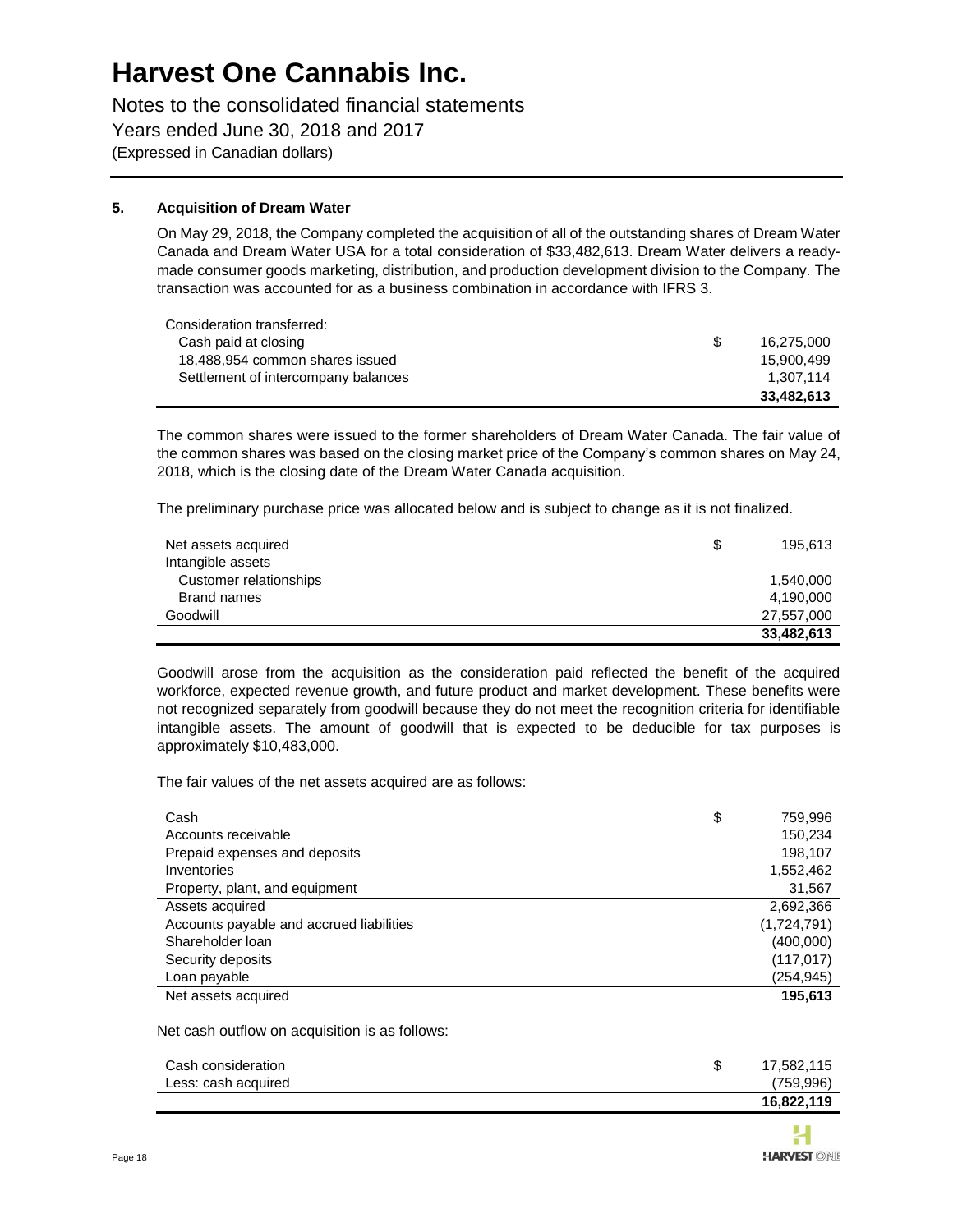Notes to the consolidated financial statements

Years ended June 30, 2018 and 2017

(Expressed in Canadian dollars)

### **5. Acquisition of Dream Water (continued)**

In connection with the acquisition, the Company expensed \$1,508,558 of acquisition-related costs under professional and consulting services for the year ended June 30, 2018, including 517,000 warrants with a value of \$224,528 issued to the broker on May 29, 2018 (note 16(b)).

For the year ended June 30, 2018, Dream Water contributed revenue of \$441,866 and a net loss of \$531,190 (note 19).

### **6. Accounts receivable**

The summary of the Company's accounts receivable is as follows:

|                                   | June 30<br>2018 | June 30<br>2017 |
|-----------------------------------|-----------------|-----------------|
|                                   |                 |                 |
| Taxes receivable from governments | 529,962         | 138,422         |
| Trade and other receivables       | 459,855         | 41.619          |
|                                   | 989,817         | 180.041         |

At the reporting date, the Company assessed the collectability of the balance and concluded that none of the receivables were uncollectible.

### **7. Inventories**

The summary of the Company's inventories is as follows:

|                                                         | June 30<br>2018 | June 30<br>2017 |
|---------------------------------------------------------|-----------------|-----------------|
|                                                         | \$              | \$              |
| Raw materials                                           | 399,483         |                 |
| Finished goods                                          |                 |                 |
| Dry cannabis (a)                                        | 3,083,977       | 571,919         |
| CBD capsules (b)                                        |                 | 608,708         |
| Dream Water liquid sleep shots and sleep powder packets | 1,006,180       |                 |
| Supplies and post-harvest production costs              | 254,326         | 33,057          |
|                                                         | 4,743,966       | 1.213.684       |

As at June 30, 2018, the Company held 562,300 grams of dry cannabis (June 30, 2017 – 124,790 grams).

- a) The Company regularly reviews its dry cannabis inventory for quality and freshness. During the year ended June 30, 2018, 69,270 grams of cannabis inventory did not meet the quality standards for dry flower sale and therefore, was sold as extraction grade cannabis. As a result, the Company impaired \$210,000 of dry cannabis finished goods to reduce the carrying amount to its estimated net realizable value.
- b) During the year ended June 30, 2018, the Company also assessed the net realizable value of its CBD capsules. At June 30, 2018, the CBD capsules on hand had a limited remaining shelf life and sales were significantly reduced. As a result, the Company impaired approximately \$464,000 of CBD capsules to reduce the carrying amount to its estimated net realizable value.

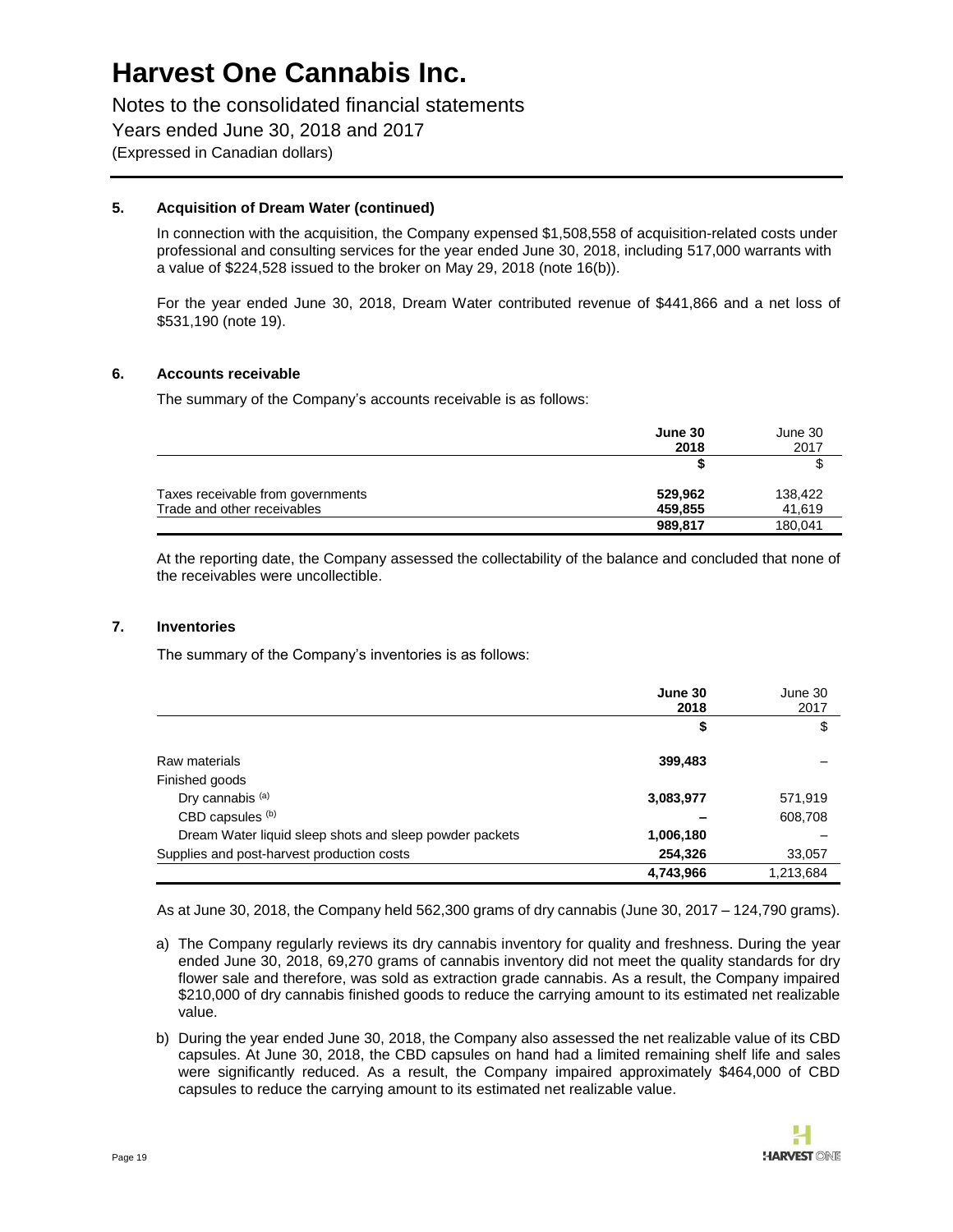Notes to the consolidated financial statements Years ended June 30, 2018 and 2017 (Expressed in Canadian dollars)

#### **7. Inventories (continued)**

During the year ended June 30, 2017, an inventory impairment provision of approximately \$103,000 on the CBD capsules previously held was reversed after re-evaluating the factors which caused the initial provision to be recorded.

### **8. Biological assets**

The Company's biological assets consist of seeds and cannabis plants. The continuity of biological assets for the years ended June 30, 2018 and 2017 is as follows:

|                                           | June 30<br>2018 | June 30<br>2017 |
|-------------------------------------------|-----------------|-----------------|
|                                           | \$              | \$              |
| Balance, beginning of year                | 110,489         |                 |
| Purchase of seeds                         |                 | 20.914          |
| Change in fair value of biological assets | 3,595,541       | 670,368         |
| Transferred to inventory upon harvest     | (2,802,013)     | (580, 793)      |
| Balance, end of year                      | 904,017         | 110.489         |

As at June 30, 2018, included in the carrying amount of biological assets was \$20,914 in seeds and \$883,103 in cannabis plants (June 30, 2017 – \$20,914 in seeds and \$87,575 in cannabis plants).

The fair value measurements for biological assets have been categorized as Level 3 of the fair value hierarchy based on the inputs to the valuation technique used, as there is no actively traded commodity market for plants. The fair value was determined using a valuation model to estimate the expected harvest yield per plant applied to the estimated fair value less costs to sell per gram.

The significant assumptions applied in determining the fair value of biological assets are as follows:

- a) wastage of plants based on their various stages;
- b) expected yield by strain of plant of approximately 20 grams per plant based on a trailing 12 month average of historical growing results (June 30, 2017 – approximately 20 grams per plant);
- c) percentage of costs incurred to date compared to the estimated total costs to be incurred ("stage of plant growth");
- d) percentage of costs incurred for each stage of plant growth; and
- e) average fair value of whole flower less costs to sell of \$6.45 per gram (June 30, 2017 \$5.00 per gram).

These estimates are subject to volatility and a number of uncontrollable factors which could significantly affect the fair value of biological assets in future periods. A 10% increase or decrease in the fair value less costs to sell or in the expected yield would result in an increase or decrease of approximately \$126,000 in biological assets at June 30, 2018 (June 30, 2017 – \$20,593).

On average, the growth cycle is 13 weeks and for in-process biological assets, the fair value at point of harvest is adjusted based on the stage of plant growth. As at June 30, 2018, on average, the biological assets were 64% complete as to the next expected harvest date (June 30, 3017 – 37%).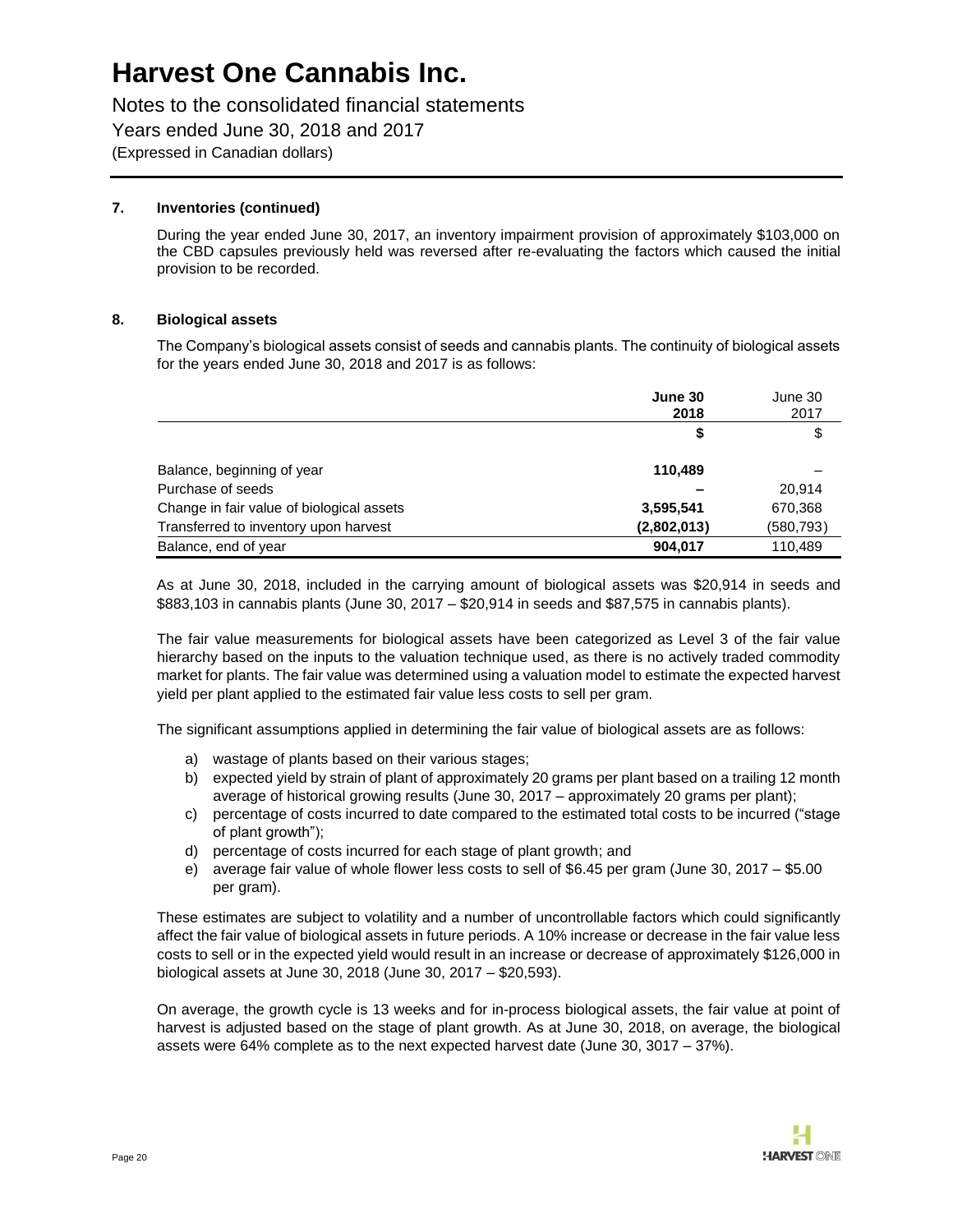Notes to the consolidated financial statements Years ended June 30, 2018 and 2017 (Expressed in Canadian dollars)

### **9. Prepaid expenses and deposits**

The summary of the Company's prepaid expenses and deposits is as follows:

|             | June 30<br>2018 | June 30<br>2017 |
|-------------|-----------------|-----------------|
|             |                 | \$              |
| Prepayments | 997,254         | 73,537          |
| Deposits    | 684,115         | 42,339          |
|             | 1,681,369       | 115,876         |

### **10. Property, plant and equipment**

The summary of the Company's property, plant and equipment is as follows:

|                                 | Plant and | Office  | Building and<br>leasehold |           | Construction |            |
|---------------------------------|-----------|---------|---------------------------|-----------|--------------|------------|
|                                 | equipment |         | equipment improvements    | Land      | in progress  | Total      |
|                                 | \$        | \$      | \$                        | \$        | \$           | \$         |
| Cost                            |           |         |                           |           |              |            |
| July 1, 2016                    | 1,963,838 | 88,705  | 3,558,594                 |           | 856,976      | 6,468,113  |
| Additions                       | 219,806   | 122,034 | 2,463,999                 | 431,000   | 50,581       | 3,287,420  |
| <b>Disposals</b>                | (2,308)   |         |                           |           |              | (2,308)    |
| June 30, 2017                   | 2,181,336 | 210,739 | 6,022,593                 | 431,000   | 907,557      | 9,753,225  |
| <b>Accumulated depreciation</b> |           |         |                           |           |              |            |
| July 1, 2016                    | 48,521    | 16,635  | 370,281                   |           |              | 435,437    |
| Depreciation                    | 259,317   | 27,680  | 807,867                   |           |              | 1,094,864  |
| <b>Disposals</b>                | (2,590)   |         |                           |           |              | (2,590)    |
| Adjustment (note 3(c))          | 139,178   | 1,184   | (179, 455)                |           |              | (39,093)   |
| June 30, 2017                   | 444,426   | 45,499  | 998,693                   |           |              | 1,488,618  |
| Net book value<br>June 30, 2017 | 1,736,910 | 165,240 | 5,023,900                 | 431,000   | 907,577      | 8,264,607  |
| Cost                            |           |         |                           |           |              |            |
| July 1, 2017                    | 2,181,336 | 210,739 | 6,022,593                 | 431,000   | 907,557      | 9,753,225  |
| Additions                       | 491,873   | 148,275 | 255,769                   | 963,980   | 901,725      | 2,761,622  |
| <b>Disposals</b>                | (57, 503) |         |                           |           |              | (57, 503)  |
| June 30, 2018                   | 2,615,706 | 359,014 | 6,278,362                 | 1,394,980 | 1,809,282    | 12,457,344 |
| <b>Accumulated depreciation</b> |           |         |                           |           |              |            |
| July 1, 2017                    | 444,426   | 45,499  | 998,693                   |           |              | 1,488,618  |
| Depreciation                    | 222,668   | 59,204  | 146,654                   |           |              | 428,526    |
| June 30, 2018                   | 667,094   | 104,703 | 1,145,347                 | -         |              | 1,917,144  |
| Net book value<br>June 30, 2018 | 1,948,612 | 254,311 | 5,133,015                 | 1,394,980 | 1,809,282    | 10,540,200 |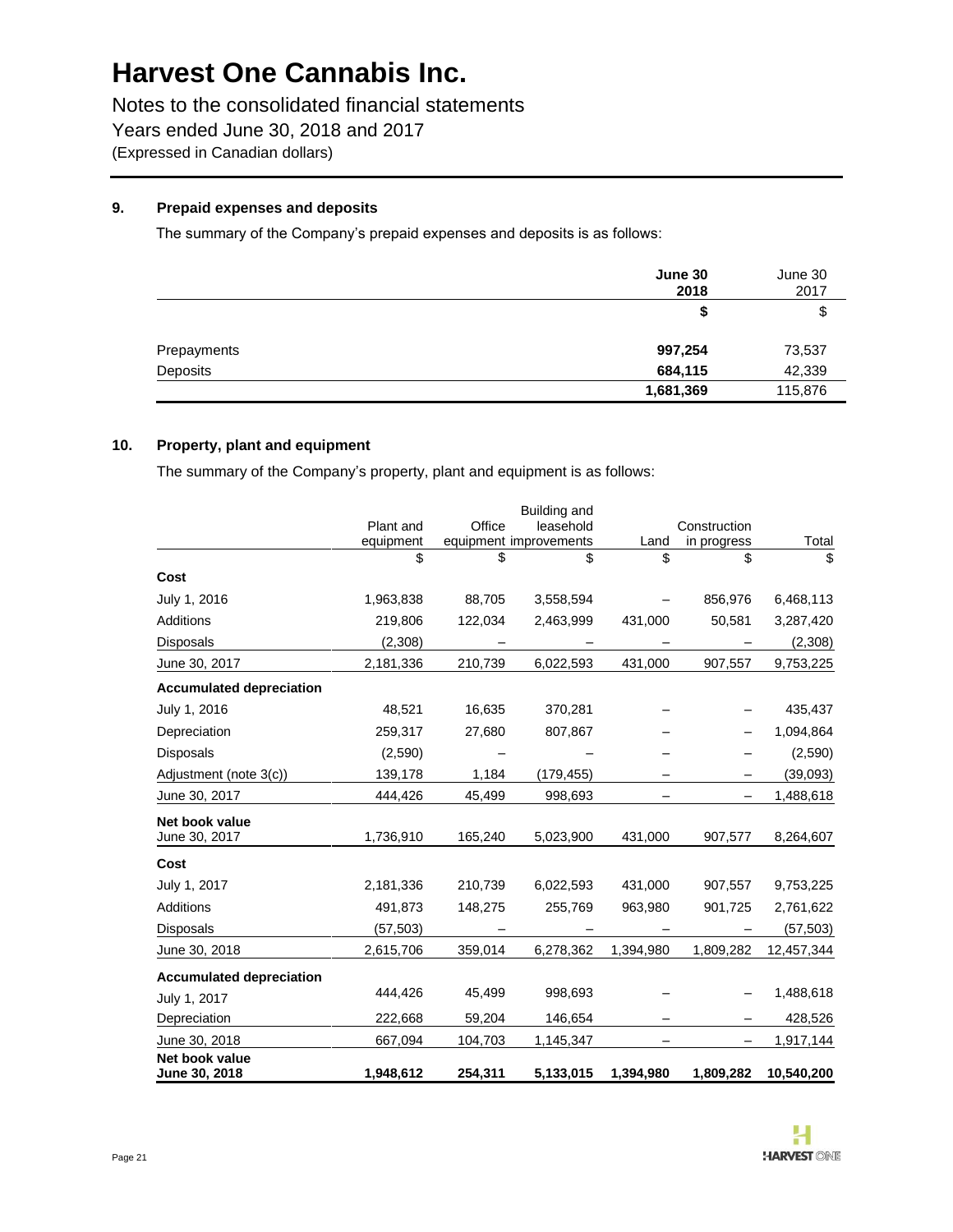Notes to the consolidated financial statements Years ended June 30, 2018 and 2017

(Expressed in Canadian dollars)

### **10. Property, plant and equipment (continued)**

On May 18, 2017, the Company purchased the land and building it previously leased and in which its current operations reside for cash consideration of \$2,862,000. The consideration was allocated between land and building as \$431,000 and \$2,431,000 respectively, with the amount allocated to the land being based on comparable transactions in the Duncan area.

On February 1, 2018, the Company purchased 398 acres of agricultural land in British Columbia for cash consideration of approximately \$964,000.

### **11. Intangible assets**

The summary of the Company's intangible assets is as follows:

|                                     |                    | Customer      |         |           |
|-------------------------------------|--------------------|---------------|---------|-----------|
|                                     | <b>Brand names</b> | relationships | Website | Total     |
|                                     | \$                 | \$            | \$      | \$        |
| Cost                                |                    |               |         |           |
| July 1, 2016                        |                    |               |         |           |
| Additions                           |                    |               | 32,055  | 32,055    |
| June 30, 2017                       |                    |               | 32,055  | 32,055    |
| <b>Accumulated amortization</b>     |                    |               |         |           |
| July 1, 2016                        |                    |               |         |           |
| Amortization                        |                    |               | 890     | 890       |
| June 30, 2017                       |                    |               | 890     | 890       |
| Net book value                      |                    |               |         |           |
| June 30, 2017                       |                    |               | 31,165  | 31,165    |
| Cost                                |                    |               |         |           |
| July 1, 2017                        |                    |               | 32,055  | 32,055    |
| Additions                           |                    |               | 26,285  | 26,285    |
| Additions from acquisition (note 5) | 4,190,000          | 1,540,000     |         | 5,730,000 |
| June 30, 2018                       | 4,190,000          | 1,540,000     | 58,340  | 5,788,340 |
| <b>Accumulated amortization</b>     |                    |               |         |           |
| July 1, 2017                        |                    |               | 890     | 890       |
| Amortization                        |                    | 19,288        | 8,975   | 28,263    |
| June 30, 2018                       |                    | 19,288        | 9,865   | 29,153    |
| Net book value                      |                    |               |         |           |
| June 30, 2018                       | 4,190,000          | 1,520,712     | 48,475  | 5,759,187 |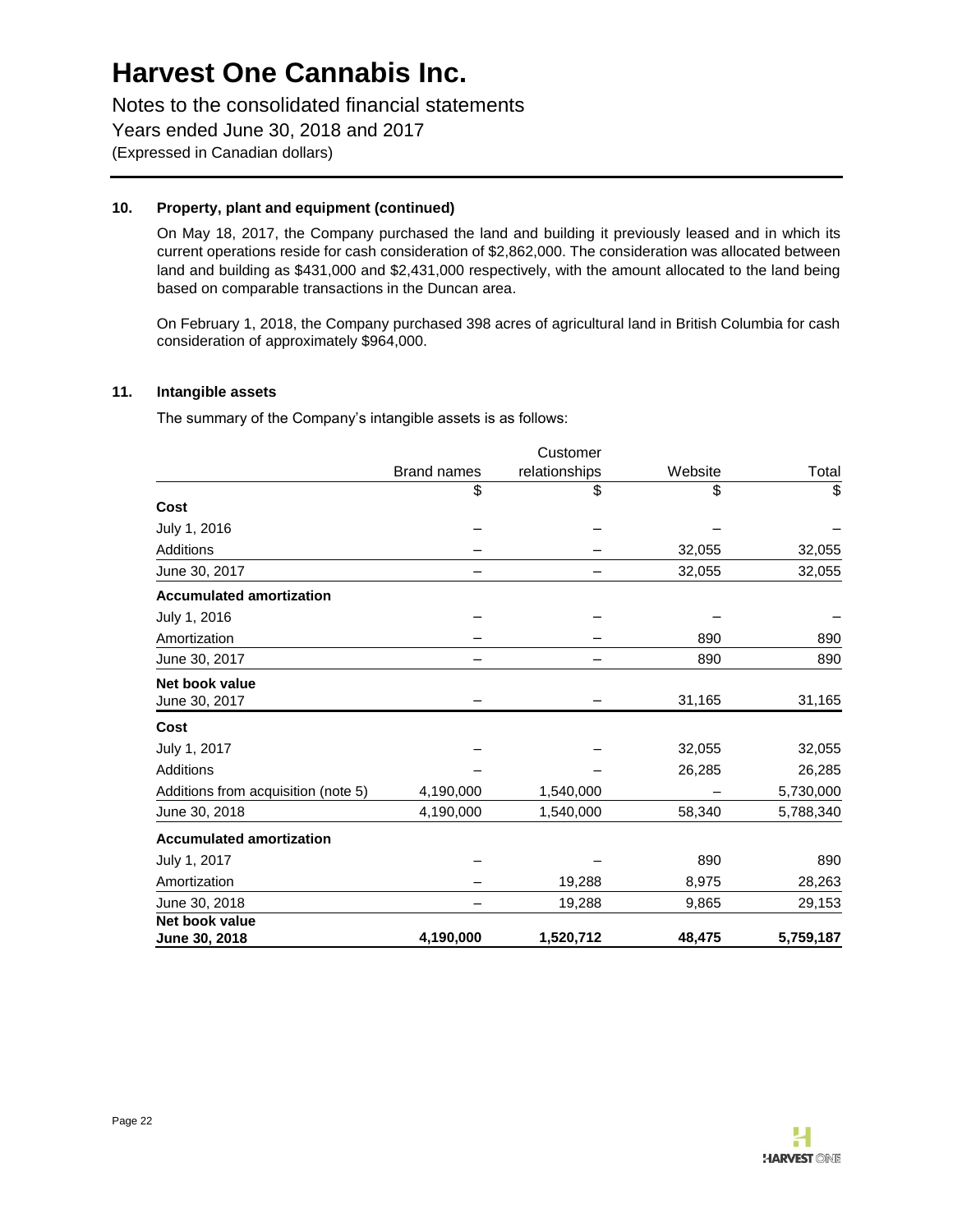Notes to the consolidated financial statements Years ended June 30, 2018 and 2017 (Expressed in Canadian dollars)

### **12. Accounts payable and accrued liabilities**

The summary of the Company's accounts payable and accrued liabilities is as follows:

|                            | June 30<br>2018 | June 30<br>2017 |
|----------------------------|-----------------|-----------------|
|                            | \$              | \$              |
| Trade payables             | 1,243,729       | 495,932         |
| <b>Accrued liabilities</b> | 2,279,303       | 143,412         |
| Payroll liabilities        | 313,907         | 120,439         |
| Other payables             | 272,426         | 7,165           |
|                            | 4,109,365       | 766,948         |

Trade payables and accrued liabilities are non-interest bearing. Trade payables are normally settled on a 30-day basis. Other payables are non-interest bearing and have an average term of 30 days. All amounts are expected to be settled within 12 months.

### **13. Due to related party**

The summary of the Company's due to related party is as follows:

|                      | June 30<br>2018          | June 30<br>2017 |
|----------------------|--------------------------|-----------------|
|                      |                          | ۰D              |
| Due to related party | $\overline{\phantom{a}}$ | 234,390         |

Prior to the RTO, the operational and funding requirements of the Company were supported by MMJ. As part of the RTO, the Company repaid a portion of the amount owed through the issuance of common shares (note 4). As at June 30, 2017, the remaining balance was payable to MMJ and was unsecured, interest free, with no fixed term of repayment.

As of June 30, 2018, MMJ owned 53,333,333 common shares of the Company representing 30.7% ownership interest (June 30, 2017 – 53,333,333 common shares and 59.8%, respectively).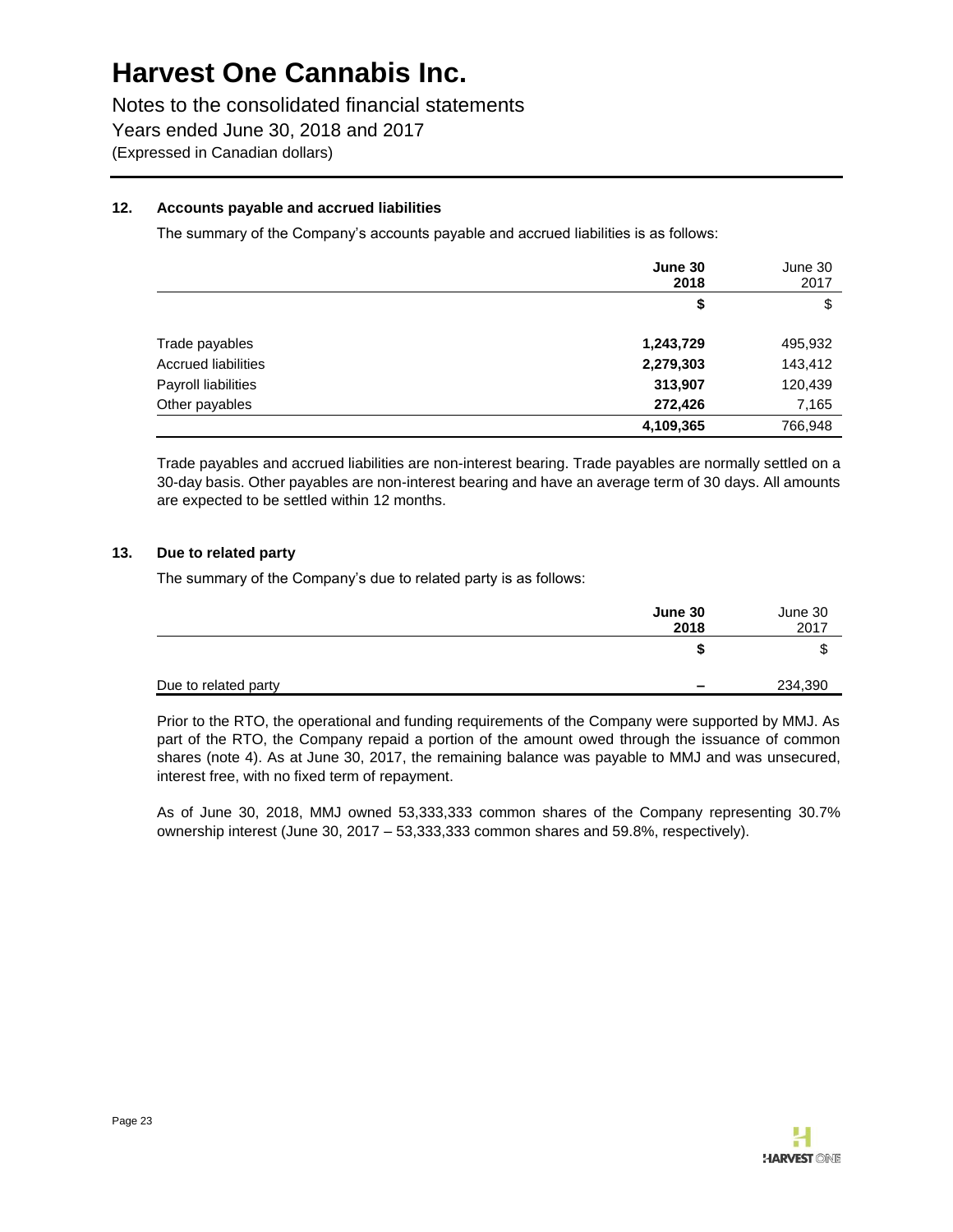Notes to the consolidated financial statements

Years ended June 30, 2018 and 2017

(Expressed in Canadian dollars)

### **14. Convertible debenture units**

The continuity of the Company's convertible debenture units for the years ended June 30, 2018 and 2017 is as follows:

|                            | June 30<br>2018 | June 30<br>2017 |
|----------------------------|-----------------|-----------------|
|                            | \$              | \$              |
| Balance, beginning of year |                 |                 |
| Issued                     | 20,729,000      |                 |
| Equity portion             | (7,603,657)     |                 |
| Conversion                 | (13, 304, 437)  |                 |
| Accretion                  | 179,094         |                 |
| Balance, end of year       |                 |                 |

On December 14, 2017, the Company completed a bought deal financing ("the Offering") of unsecured convertible debentures units ("the Debenture Units") for the gross principal amount of \$20,125,000. Each Debenture Unit consisted of \$1,000 principal amount unsecured convertible debentures of the Company ("the Convertible Debentures") and 458 common share purchase warrants ("Debenture Warrants") of the Company.

Each Debenture Warrant entitles the holder to acquire one common share for an exercise price of \$1.09 until December 14, 2020. The Company could accelerate the expiry date of the Debenture Warrants if the closing price of the Company's common shares equaled or exceeded \$1.64 for ten consecutive days.

The Convertible Debentures bore interest at 8.0% per annum, payable semi-annually on June 30 and December 31 of each year and would mature on December 14, 2022. The Convertible Debentures were convertible into common shares of the Company at a price of \$0.84 per share, subject to forced conversion at the Company's option if the volume weighted average price ("VWAP") of the Company's common shares equaled or exceeded \$1.40 per share for 30 consecutive trading days.

The Company paid the underwriters a cash commission equal to 6.0% of the aggregate principal amount of the Debenture Units issued. In addition, the Company issued the underwriters 604 Debenture Units. Issuance costs were allocated between the liability and equity components of the Debenture Units.

The liability component of the Convertible Debentures was valued using Company specific interest rates assuming no conversion features exist. The debt component was to be accreted to face value over the term to maturity as a non-cash interest charge and the equity component is presented in other reserves as a separate component of equity. The Debenture Warrants were valued based on the quoted price in active markets. The residual amount after valuing the liability component of the Convertible Debentures and Debenture Warrants was allocated to the equity component of the Convertible Debentures.

On February 23, 2018, the Company exercised its option to convert the remaining principal amount of the Convertible Debentures outstanding into common shares of the Company at a price of \$0.84 as the VWAP of the Company's common shares exceeded \$1.40 per share for 30 consecutive trading days. The conversion was completed on March 28, 2018.

During the year ended June 30, 2018, the Company recorded \$1,511,102 of deferred financing fee amortization and \$179,094 of accretion expense which are both included in finance costs. In addition, the Company paid interest of \$87,422 and issued 24,773,056 common shares on conversion of \$20,729,000 Convertible Debentures, including \$80,381 in interest.

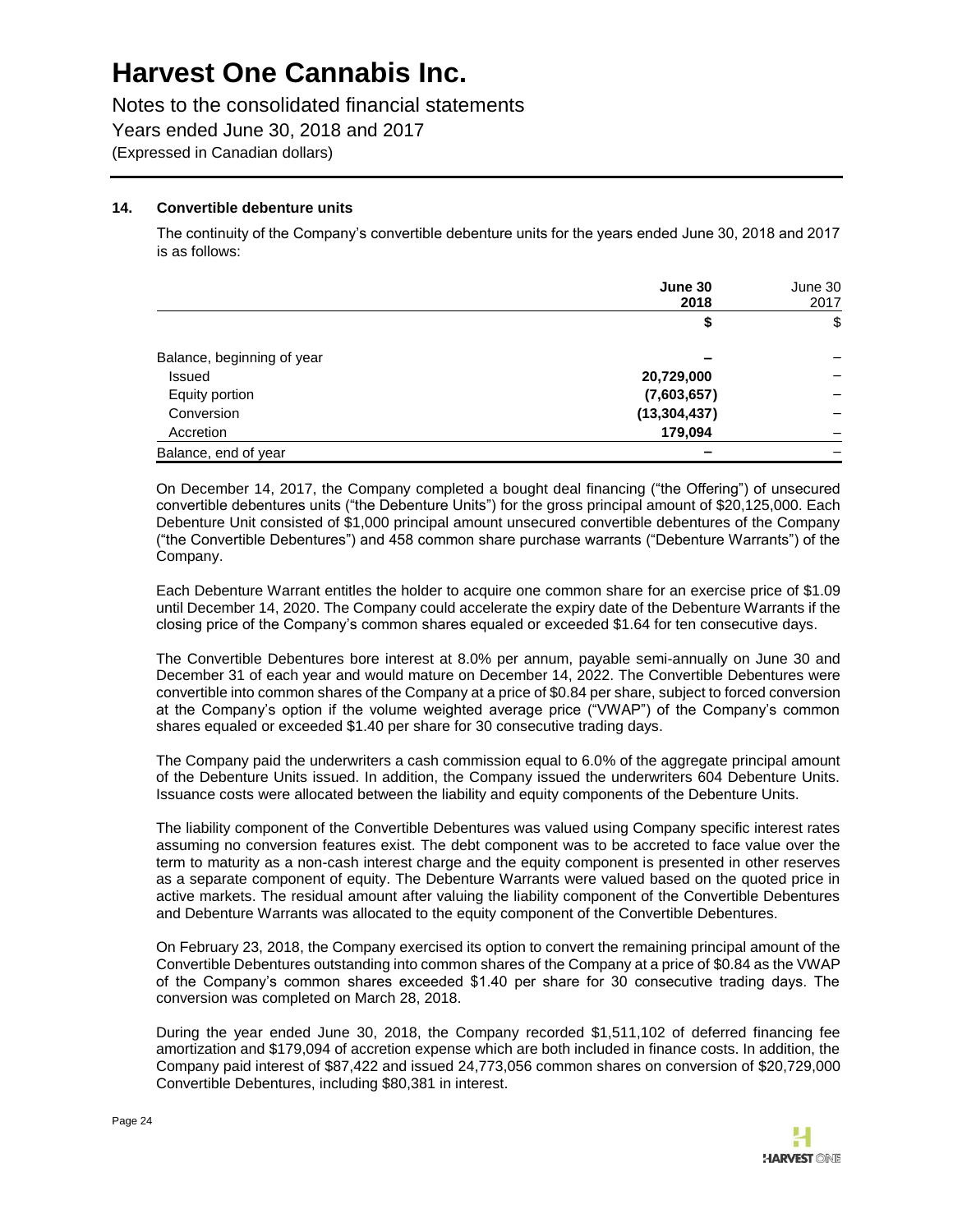Notes to the consolidated financial statements Years ended June 30, 2018 and 2017 (Expressed in Canadian dollars)

### **15. Share capital**

#### *a) Authorized*

The Company has an unlimited number of authorized common shares with no par value.

- *b) Issued capital*
	- (i) On May 24, 2018, the Company issued 18,488,954 common shares as part of the Dream Water Canada acquisition (note 5).
	- (ii) On January 31, 2018, the Company completed a bought deal financing ("Units Offering") of 22,115,385 units at a price of \$1.82 per unit for gross proceeds of \$40,250,000. Each unit consists of one common share and one common share purchase warrant ("Units Offering Warrants"). Each Units Offering Warrant entitles the holder to purchase one common share at an exercise price of \$2.30 per Units Offering Warrant until January 31, 2020 (note 16(b)).

The Company paid the underwriters a cash commission of 6.0% of the aggregate principal amount of the Units issued. In addition, the Company issued the underwriters 663,461 brokers' compensation units warrants ("Brokers' Units Offering Warrants").

- (iii) During the year ended June 30, 2018, 24,773,056 common shares were issued upon conversion of \$20,729,000 Convertible Debentures (note 14).
- (iv) During the year ended June 30, 2018, 18,183,138 common shares were issued for gross proceeds of \$18,206,471 upon exercise of warrants (note 16(b)).
- (v) Upon completion of the RTO transaction, the Company issued a total of 41,574,662 common shares to the previous shareholders of United Greeneries and Satipharm (note 4).

Concurrently with the completion of the RTO, the Company settled \$8,819,004 of outstanding debt (principal and interest), due from United Greeneries and Satipharm, to MMJ through the issuance of 11,758,671 common shares. The fair value of the shares issued was estimated based on the value of units issued during the private placement. A residual fair value method was used to determine the fair value of one common share resulting in \$5,879,336 of shares being issued and a gain on debt settlement of \$2,939,668 being recorded in equity in accordance with IAS 1 as the substance of the settlement was a transaction with a shareholder acting in their capacity as a shareholder (note 4).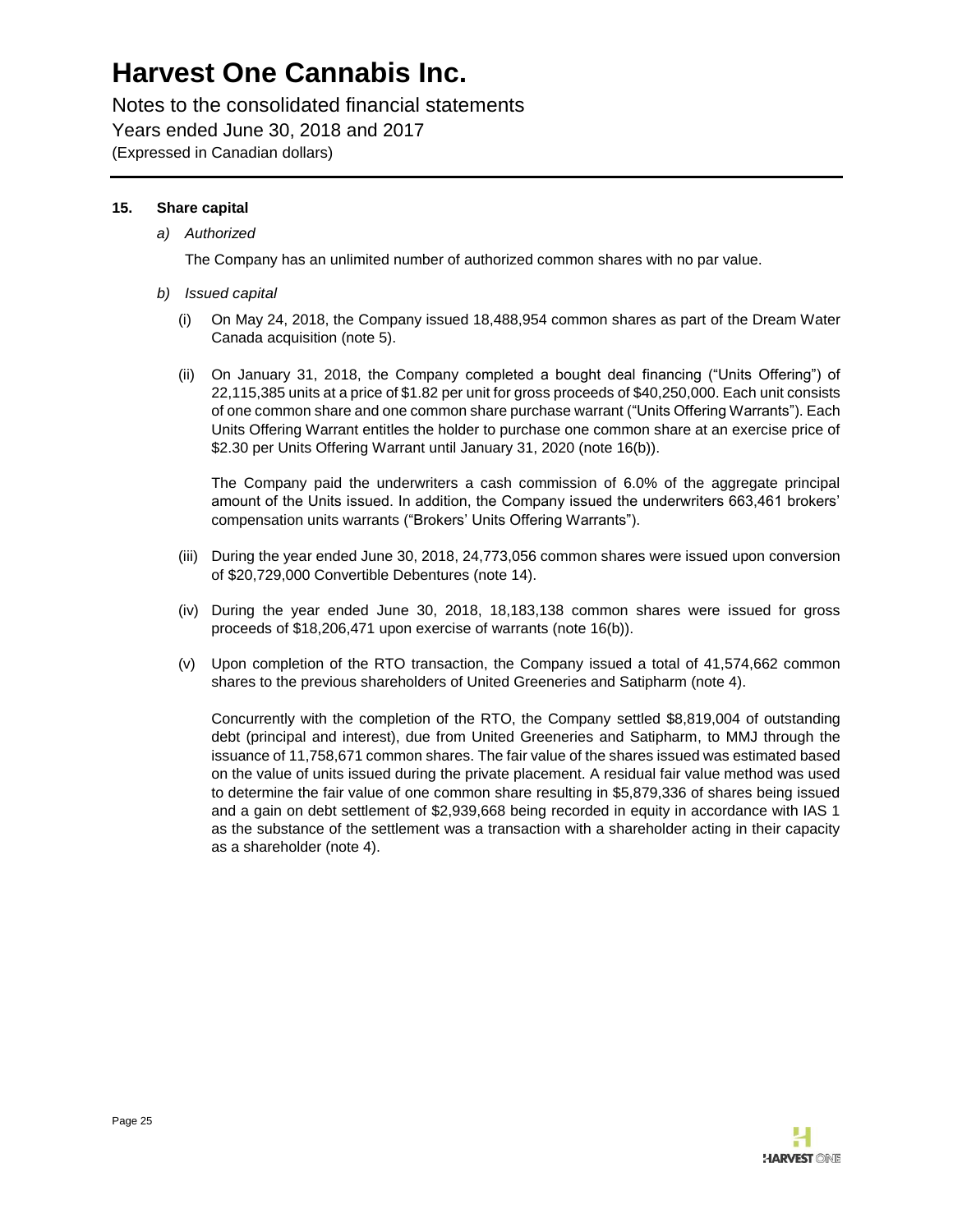Notes to the consolidated financial statements Years ended June 30, 2018 and 2017 (Expressed in Canadian dollars)

### **16. Other reserves**

Other reserves activity during the years ended June 30, 2018 and 2017 is summarized as follows:

|                                                     |               |             | Convertible        |         |             |
|-----------------------------------------------------|---------------|-------------|--------------------|---------|-------------|
|                                                     | Stock options | Warrants    | debenture<br>units | Other   | Total       |
|                                                     | \$            | \$          | \$                 | \$      | \$          |
| July 1, 2016                                        |               |             |                    | 197,143 | 197,143     |
| Share-based compensation                            | 1,453,991     |             |                    |         | 1,453,991   |
| Share-based compensation<br>(options issued by MMJ) |               |             |                    | 440,365 | 440,365     |
| Fair value of warrants issued                       |               | 1,306,276   |                    |         | 1,306,276   |
| June 30, 2017                                       | 1,453,991     | 1,306,276   |                    | 637,508 | 3,397,775   |
| Share-based compensation                            | 2,133,771     |             |                    |         | 2,133,771   |
| Stock options exercised                             | (122, 672)    |             |                    |         | (122, 672)  |
| Share-based compensation<br>(options issued by MMJ) |               |             |                    | 106,705 | 106,705     |
| Fair value of warrants issued                       |               | 10,025,621  |                    |         | 10,025,621  |
| Warrants exercised                                  |               | (2,400,423) |                    |         | (2,400,423) |
| Convertible debenture units<br>issued               |               |             | 3,331,410          |         | 3,331,410   |
| Issuance costs on warrants<br>issued                |               | 715,642     |                    |         | 715,642     |
| Convertible debentures<br>converted                 |               |             | (3,331,410)        |         | (3,331,410) |
| June 30, 2018                                       | 3,465,090     | 9,647,116   |                    | 744,213 | 13,856,419  |

#### *a) Stock options and share-based compensation*

The Company has established a share purchase option plan whereby the Company's Board of Directors may from time to time grant stock options to employees and non-employees. The maximum number of shares that may be reserved for issuance under the Plan is 10% of the issued and outstanding common shares of the Company. Vesting is determined by the Board of Directors.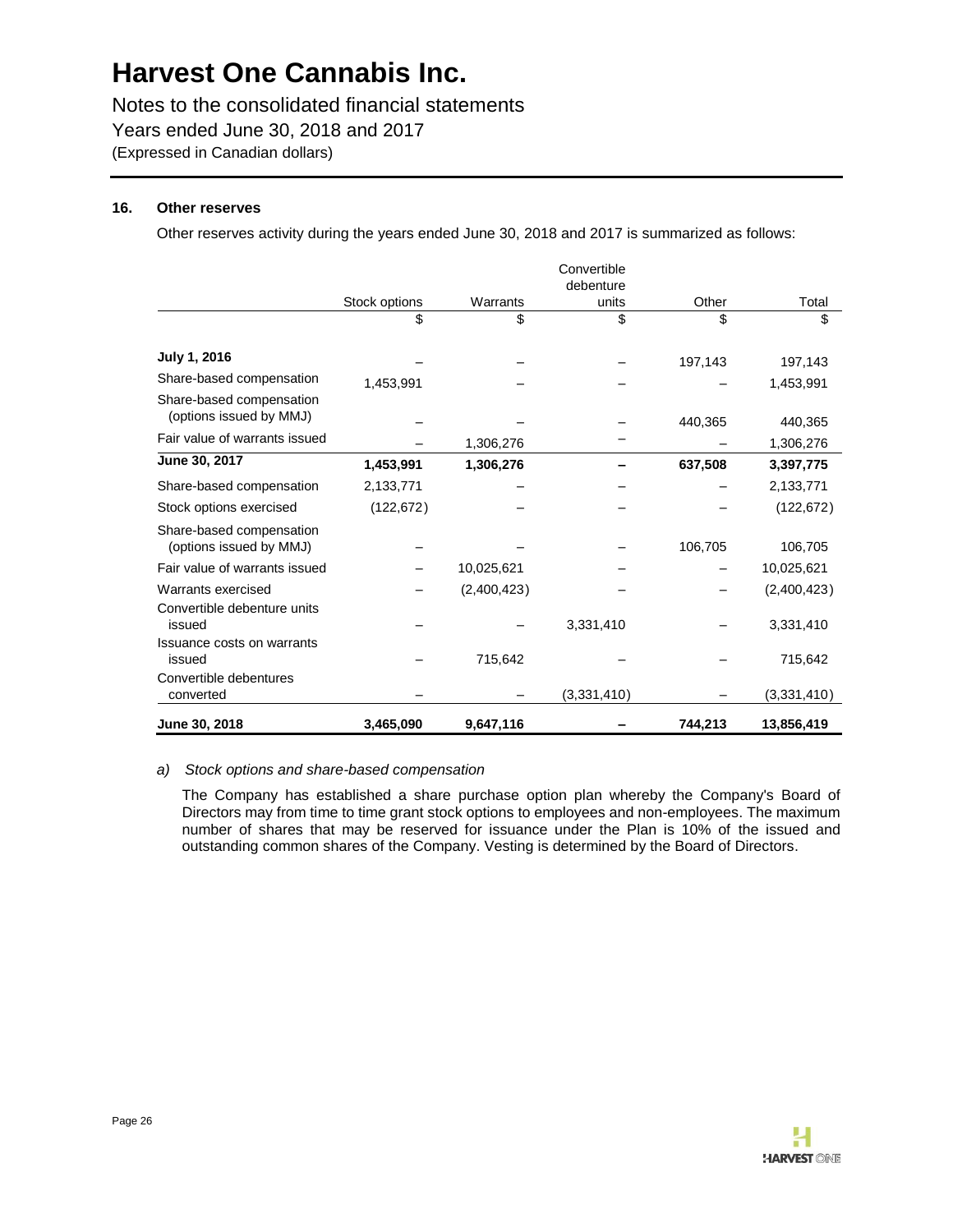Notes to the consolidated financial statements Years ended June 30, 2018 and 2017 (Expressed in Canadian dollars)

### **16. Other reserves (continued)**

#### *a) Stock options and share-based compensation (continued)*

The continuity of the Company's stock options at June 30, 2018 and 2017 is as follows:

|                              |             | Weighted         |
|------------------------------|-------------|------------------|
|                              | Number      | average exercise |
|                              | outstanding | price            |
|                              | #           | \$               |
| Outstanding at June 30, 2016 |             |                  |
| Granted                      | 8,273,465   | 0.73             |
| Exercised                    | (223, 465)  | 0.18             |
| Outstanding at June 30, 2017 | 8,050,000   | 0.75             |
| Granted                      | 2,275,000   | 1.01             |
| Exercised                    | (220,000)   | 0.75             |
| Forfeited                    | (1,080,000) | 0.75             |
| Outstanding at June 30, 2018 | 9,025,000   | 0.82             |

The following table discloses the number of options outstanding and number of options exercisable at June 30, 2018:

| Number of options |                | Number of options |                  |
|-------------------|----------------|-------------------|------------------|
| outstanding       | Exercise price | exercisable       | Expiry date      |
| #                 | \$             | #                 |                  |
| 6,750,000         | 0.75           | 4,309,167         | April 27, 2022   |
| 400,000           | 1.77           |                   | January 25, 2023 |
| 1,875,000         | 0.84           |                   | May 28, 2023     |
| 9,025,000         |                | 4,309,167         |                  |

In determining the amount of share-based compensation, the Company used the Black-Scholes option pricing model to establish the fair value of options granted during the year ended June 30, 2018 and 2017 by applying the following assumptions:

|                                  | June 30, 2018       | June 30, 2017 |
|----------------------------------|---------------------|---------------|
| Risk-free interest rate          | $1.77\% - 2.12\%$   | $0.80\%$      |
| Expected life of options (years) | 3.59                | 3.59          |
| Expected annualized volatility   | $89.50\% - 94.76\%$ | 128.23%       |
| Expected dividend yield          | Nil                 | Nil           |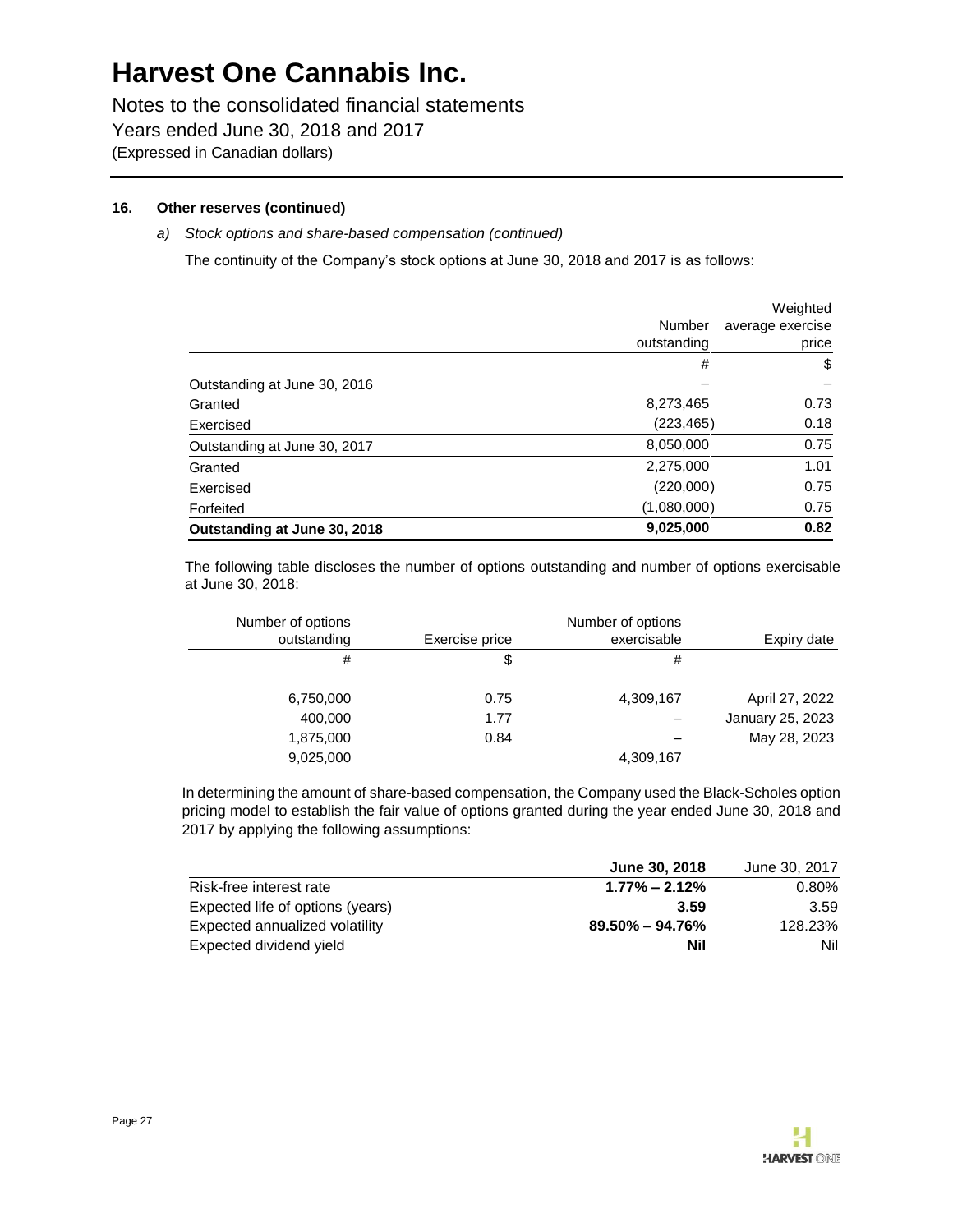Notes to the consolidated financial statements Years ended June 30, 2018 and 2017 (Expressed in Canadian dollars)

#### **16. Other reserves (continued)**

#### *a) Stock options and share-based compensation (continued)*

For the year ended June 30, 2018, volatility was estimated by using the historical share prices of the Company. For the year ended June 30, 2017, volatility was estimated using the historical volatility of peer companies as the Company had limited trading history. The expected life in years represents the period of time that options granted are expected to be outstanding. The risk-free rate was based on the zero-coupon Canada government bonds with a remaining term equal to the expected life of the option.

#### *b) Warrants*

The continuity of the Company's warrants at June 30, 2018 is as follows:

| <b>Outstanding at</b><br>June 30, 2018 | 3.376.468              | 1.300.036                             | 5,901,282             | 22.115.385                    | 663.461                       | 517,000                    | 33,873,632                          | 1.88                               |
|----------------------------------------|------------------------|---------------------------------------|-----------------------|-------------------------------|-------------------------------|----------------------------|-------------------------------------|------------------------------------|
| Exercised                              | (13,290,532)           | (1,300,006)                           | (3,592,600)           |                               |                               | -                          | (18, 183, 138)                      | 1.00                               |
| Issued                                 |                        | 600.002                               | 9.493.882             | 22.115.385                    | 663.461                       | 517.000                    | 33.389.730                          | 1.91                               |
| Outstanding at<br>June 30, 2017        | 16.667.000             | 2.000.040                             |                       |                               |                               |                            | 18.667.040                          | 0.97                               |
|                                        | <b>RTO</b><br>Warrants | Warrants and<br>Secondarv<br>Warrants | Debenture<br>Warrants | Units<br>Offering<br>Warrants | Units<br>Offering<br>Warrants | Dream<br>Water<br>Warrants | Total<br>number<br>outstanding<br># | average<br>exercise<br>price<br>\$ |
|                                        |                        | Brokers'<br><b>RTO</b>                |                       |                               | Brokers'                      |                            |                                     | Weighted                           |

#### (i) RTO Warrants

In connection with the private placement on April 26, 2017, the Company issued 16,667,000 RTO Warrants (note 15(b)).

During the year ended June 30, 2018, 13,290,532 RTO Warrants were exercised for proceeds of \$13,290,532 and exchanged for 13,290,532 common shares.

#### (ii) Brokers' RTO Warrants and Secondary Warrants

In connection with the private placement on April 26, 2017, the Company also issued 2,000,040 warrants to the Brokers ("Brokers' RTO Warrants") with an exercise price of \$0.75 per warrant and which expire 36 months from the date of issue. Upon exercise of the Brokers' RTO Warrants, the Company will issue one common share and one-half common share purchase warrant ("Secondary Warrant"). Each whole Secondary Warrant will be exercisable into one common share of the Company with an exercise price of \$1.00 per warrant and expire 36 months from the issuance of the Secondary Warrant.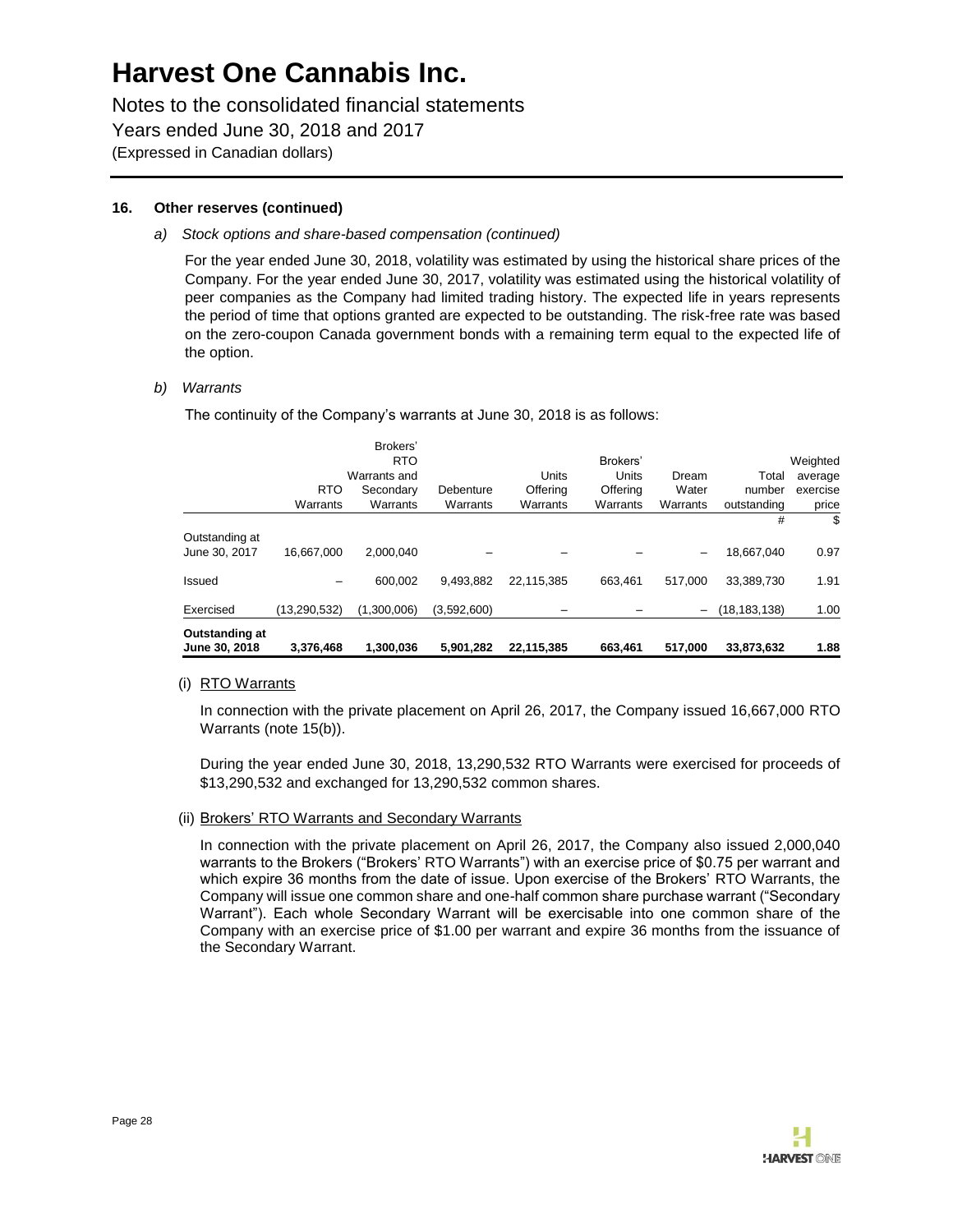Notes to the consolidated financial statements Years ended June 30, 2018 and 2017 (Expressed in Canadian dollars)

### **16. Other reserves (continued)**

#### *b) Warrants (continued)*

(ii) Brokers' RTO Warrants and Secondary Warrants (continued)

The Company valued the Brokers' RTO Warrants and Secondary Warrants using the Black-Scholes option pricing model to establish the fair value of the Brokers' RTO Warrants and Secondary Warrants granted by applying the following assumptions:

| Risk-free interest rate           | $0.80\%$ |
|-----------------------------------|----------|
| Expected life of warrants (years) | 3.00     |
| Expected annualized volatility    | 129.00%  |
| Expected dividend yield           | Nil      |

Volatility was estimated using the historical volatility of peer companies as the Company had limited trading history. The expected life in years represents the period of time that the warrants granted are expected to be outstanding. The risk-free rate was based on the zero-coupon Canada government bonds with a remaining term equal to the expected life of the warrant.

During the year ended June 30, 2018, 1,200,004 Brokers' RTO Warrants were exercised for proceeds of \$900,003 and exchanged for 1,200,004 common shares. In addition, 100,002 Secondary Warrants were exercised for proceeds of \$100,002 and exchanged for 100,002 common shares.

#### (iii)Debenture Warrants

In connection with the Offering on December 14, 2017, the Company issued 9,493,882 Debenture Warrants (note 14). Upon exercise of the Debenture Warrants, the Company will issue one common share.

During the year ended June 30, 2018, 3,592,600 Debenture Warrants were exercised for proceeds of \$3,915,934 and exchanged for 3,592,600 common shares.

(iv)Units Offering Warrants

In connection with the Units Offering, the Company issued 22,115,385 Units Offering Warrants (note 15(b)). Upon exercise of the Units Offering Warrants, the Company will issue one common share.

The Units Offering Warrants were valued based on the quoted price in active markets.

(v) Brokers' Units Offering Warrants

In connection with the Units Offering on January 31, 2018, the Company also issued 663,461 Broker's Units Offering Warrants to the Brokers with an exercise price of \$2.30 per warrant and which expire 24 months from the date of issue. Upon exercise of the Brokers' Units Offering Warrants, the Company will issue one common share.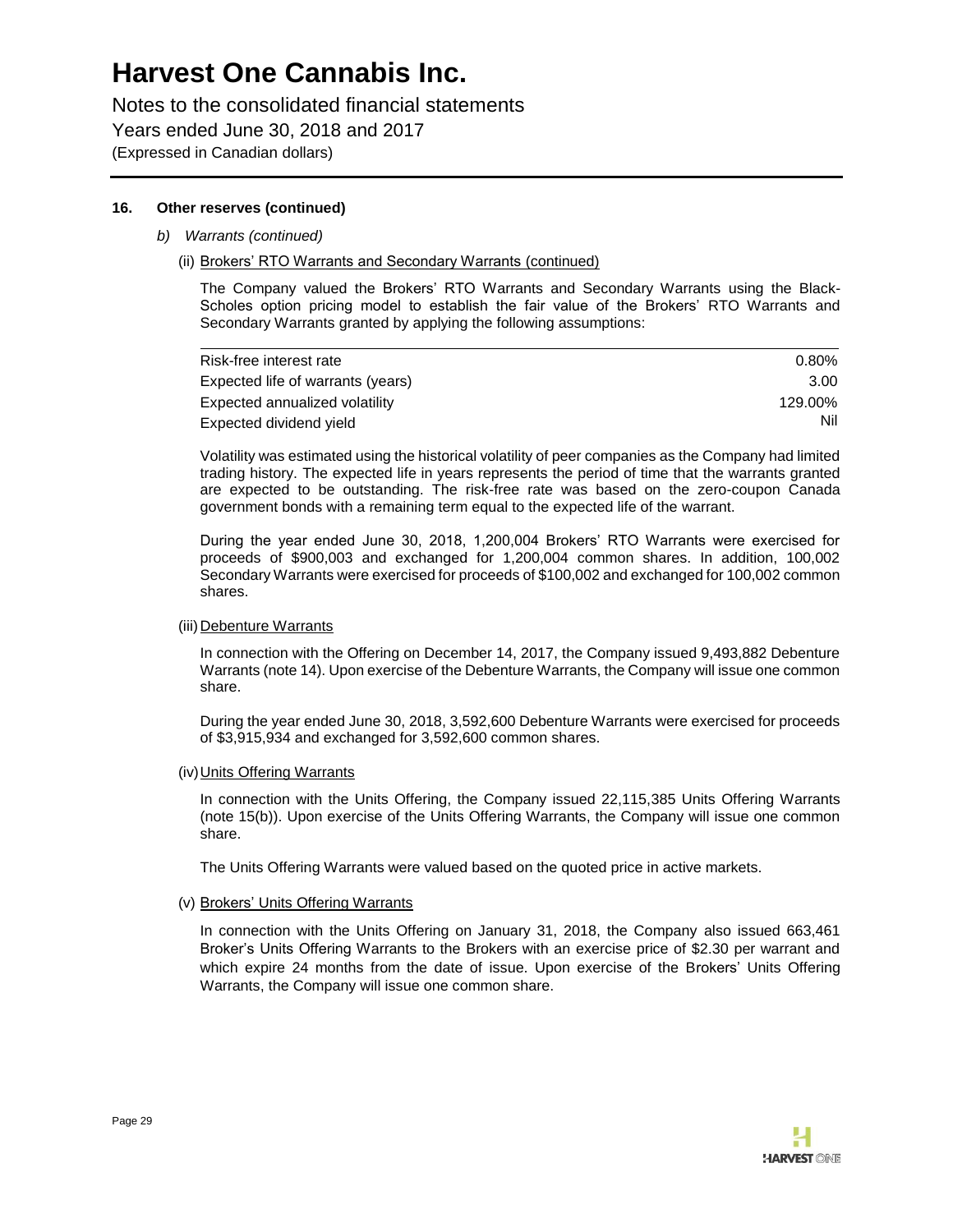Notes to the consolidated financial statements Years ended June 30, 2018 and 2017 (Expressed in Canadian dollars)

### **16. Other reserves (continued)**

- *b) Warrants (continued)*
	- (vi) Dream Water Warrants

In connection with the Dream Water acquisition on May 29, 2018, the Company issued 517,000 warrants to the broker with an exercise price of \$1.00 per warrant and which expire 36 months from the date of issue ("Dream Water Warrants"). Upon exercise of the Dream Water Warrants, the Company will issue one common share.

The Company valued the Dream Water Warrants using the Black-Scholes option pricing model to establish the fair value of the Dream Water Warrants granted by applying the following assumptions:

| Risk-free interest rate           | 1.88%  |
|-----------------------------------|--------|
| Expected life of warrants (years) | 3.00   |
| Expected annualized volatility    | 89.35% |
| Expected dividend yield           | Nil    |

Volatility was estimated by using the historical volatility of the Company. The expected life in years represents the period of time that the warrants granted are expected to be outstanding. The riskfree rate was based on the zero-coupon Canada government bonds with a remaining term equal to the expected life of the warrant.

*c) Other*

During the year ended June 30, 2018, the Company recorded \$106,705 (2017 – \$440,365) in sharebased compensation expense as a result of vesting of stock options from MMJ, issued to employees of Harvest One, United Greeneries, and Satipharm in previous years, whereby the Company incurred the expense as it is the primary recipient of the services provided.

#### **17. Related parties**

In addition to related party transactions described elsewhere in the notes to the consolidated financial statements, the Company had the following related party transactions:

*a) Compensation of key management personnel*

Key management personnel include persons having the authority and responsibility for planning, directing and controlling the activities of the Company as a whole. The key management personnel of the Company are the members of the Company's executive management team and Board of Directors. Compensation provided to key management is as follows:

|                          | June 30<br>2018 | June 30<br>2017 |
|--------------------------|-----------------|-----------------|
|                          | \$              | \$              |
| Salaries and benefits    | 744,658         | 163.404         |
| Consulting fees          | 265,000         | 105,422         |
| Directors' fees          | 126,000         | 34,000          |
| Share-based compensation | 1,499,197       | 1,226,761       |
| Total                    | 2,634,855       | 1,529,587       |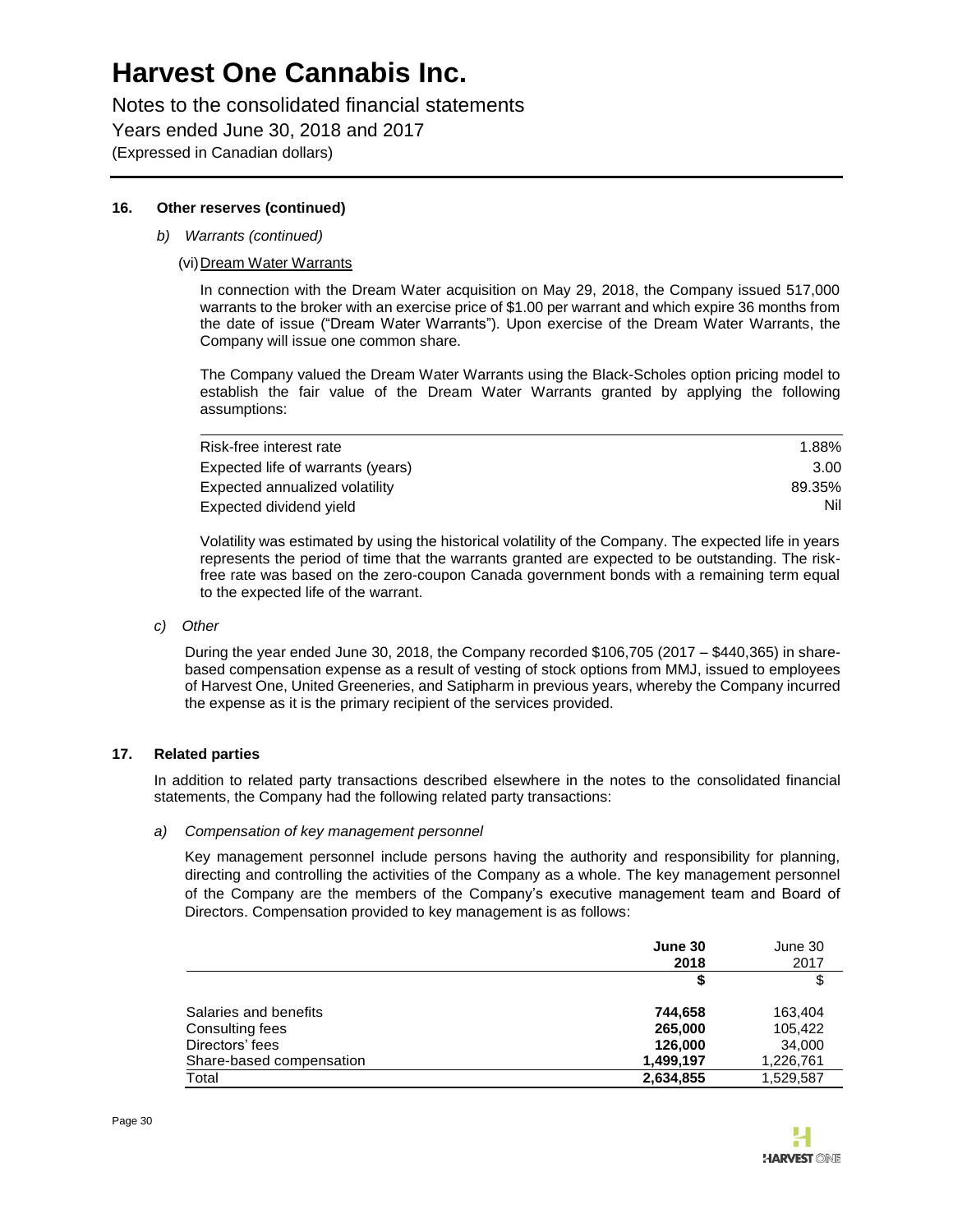Notes to the consolidated financial statements Years ended June 30, 2018 and 2017

(Expressed in Canadian dollars)

### **17. Related parties (continued)**

#### *b) Fees to related parties*

At June 30, 2018, there was \$27,000 directors' fees owing (June 30, 2017 – \$22,000) included in accounts payable and accrued liabilities.

During the year ended June 30, 2018, the Company paid \$41,298 (2017 – \$28,581) in legal fees to a law firm owned by a director of the Company and consulting fees of \$61,556 (2017 – \$nil) to individuals related to a director and an officer of the Company.

*c) Loans to/from related parties*

As part of the acquisition of Dream Water Canada, the Company assumed a \$400,000 shareholder loan. The former shareholder of Dream Water Canada was subsequently appointed as an officer of the Company. During the year ended June 30, 2018, the Company repaid the shareholder loan in full.

During the year ended June 30, 2017, a loan was repaid in full by a director of the Company for \$100,357, which included \$5,810 of interest receivable.

#### **18. Income taxes**

Income tax recovery differs from expected income tax recovery if the Canadian federal and provincial statutory income tax rates were applied to loss before taxes. The principal factors causing these differences are shown below:

|                                            | June 30<br>2018 | June 30<br>2017 |
|--------------------------------------------|-----------------|-----------------|
|                                            | \$              | \$              |
| Loss before income taxes                   | (12,606,733)    | (8,438,225)     |
| Statutory tax rates                        | 26.5%           | 26.0%           |
| Expected income tax recovery               | (3,341,000)     | (2, 194, 000)   |
| Difference in foreign tax rates            | 245,000         | 174,000         |
| Effect of change in tax rates              | (163,000)       |                 |
| Non-deductible expenses                    | 1,021,000       | 822,000         |
| Financing costs                            | (1,477,000)     | (839,000)       |
| Foreign currency translation               | (2,000)         | 32,000          |
| Change in unrecognized deferred tax assets | 3,639,000       | 2,005,000       |
| Other                                      | 78,000          |                 |
| Income tax recovery                        |                 |                 |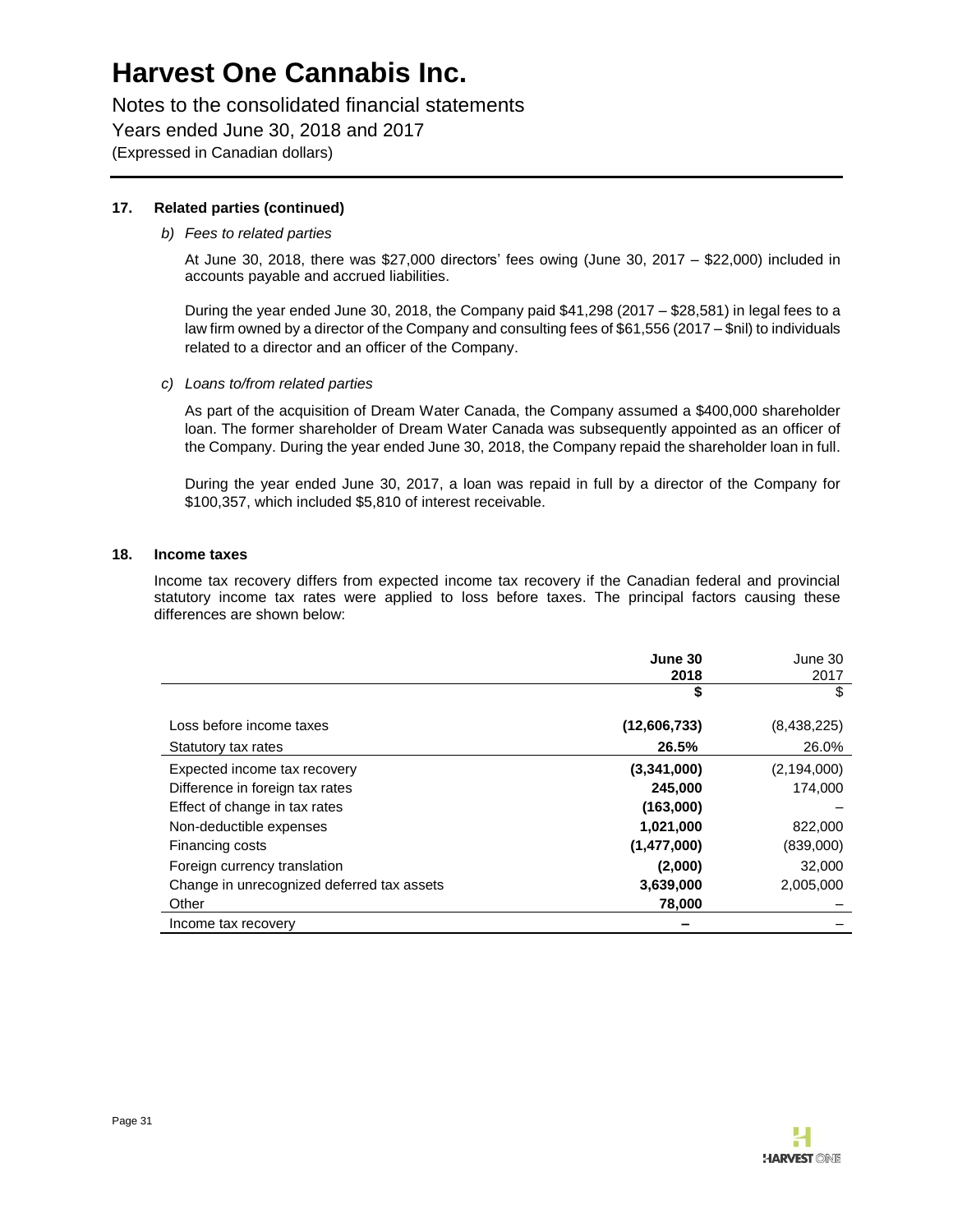Notes to the consolidated financial statements

Years ended June 30, 2018 and 2017

(Expressed in Canadian dollars)

### **18. Income taxes (continued)**

The nature and tax effect of the taxable temporary differences giving rise to deferred tax assets are summarized as follows:

|                                    | June 30<br>2017 | Deferred tax<br>assets (liabilities)<br>assumed from<br>acquisition | Recovered<br>through<br>(charged to)<br>earnings | Recovered<br>through<br>(charged to)<br>equity | June 30<br>2018 |
|------------------------------------|-----------------|---------------------------------------------------------------------|--------------------------------------------------|------------------------------------------------|-----------------|
|                                    | \$              | \$                                                                  | \$                                               | \$                                             | \$              |
| Deferred tax assets                |                 |                                                                     |                                                  |                                                |                 |
| Non-capital losses                 | 2,131           | 550                                                                 | 2,894                                            |                                                | 5,575           |
| Finance costs                      | 717             |                                                                     | (138)                                            | 1,477                                          | 2,056           |
| Property, plant and equipment      | 526             |                                                                     | 43                                               |                                                | 569             |
| Other                              | 56              |                                                                     | 32                                               |                                                | 88              |
| Total deferred tax assets          | 3,430           | 550                                                                 | 2,831                                            | 1,477                                          | 8,288           |
|                                    |                 |                                                                     |                                                  |                                                |                 |
| Deferred tax liabilities           |                 |                                                                     |                                                  |                                                |                 |
| Inventories                        |                 | (32)                                                                | (111)                                            |                                                | (143)           |
| <b>Biological assets</b>           |                 |                                                                     | (557)                                            |                                                | (557)           |
| Total deferred tax liabilities     |                 | (32)                                                                | (668)                                            |                                                | (700)           |
|                                    |                 |                                                                     |                                                  |                                                |                 |
| Net deferred tax assets            | 3,430           | 518                                                                 | 2,163                                            | 1,477                                          | 7,588           |
| Deferred tax assets not recognized | (3, 430)        | (518)                                                               | (2, 163)                                         | (1, 477)                                       | (7,588)         |
| Deferred tax liabilities           |                 |                                                                     |                                                  |                                                |                 |

The Company has accumulated non-capital losses from various jurisdictions for the year ended June 30, 2018 for income tax purposes, which may be deducted in the calculation of taxable income in future years. The Canadian non-capital losses will be expiring between 2032 and 2038.

|             | June 30<br>2018 | June 30<br>2017          |
|-------------|-----------------|--------------------------|
|             | \$              | \$                       |
| Canada      | 19,570,000      | 8,152,000                |
| Australia   | 40,000          | 39,000                   |
| <b>USA</b>  | 369,000         |                          |
| Switzerland | 1,531,000       |                          |
| Ireland     | 86,000          |                          |
| UK          | 27,000          | $\overline{\phantom{0}}$ |
| Total       | 21,623,000      | 8,191,000                |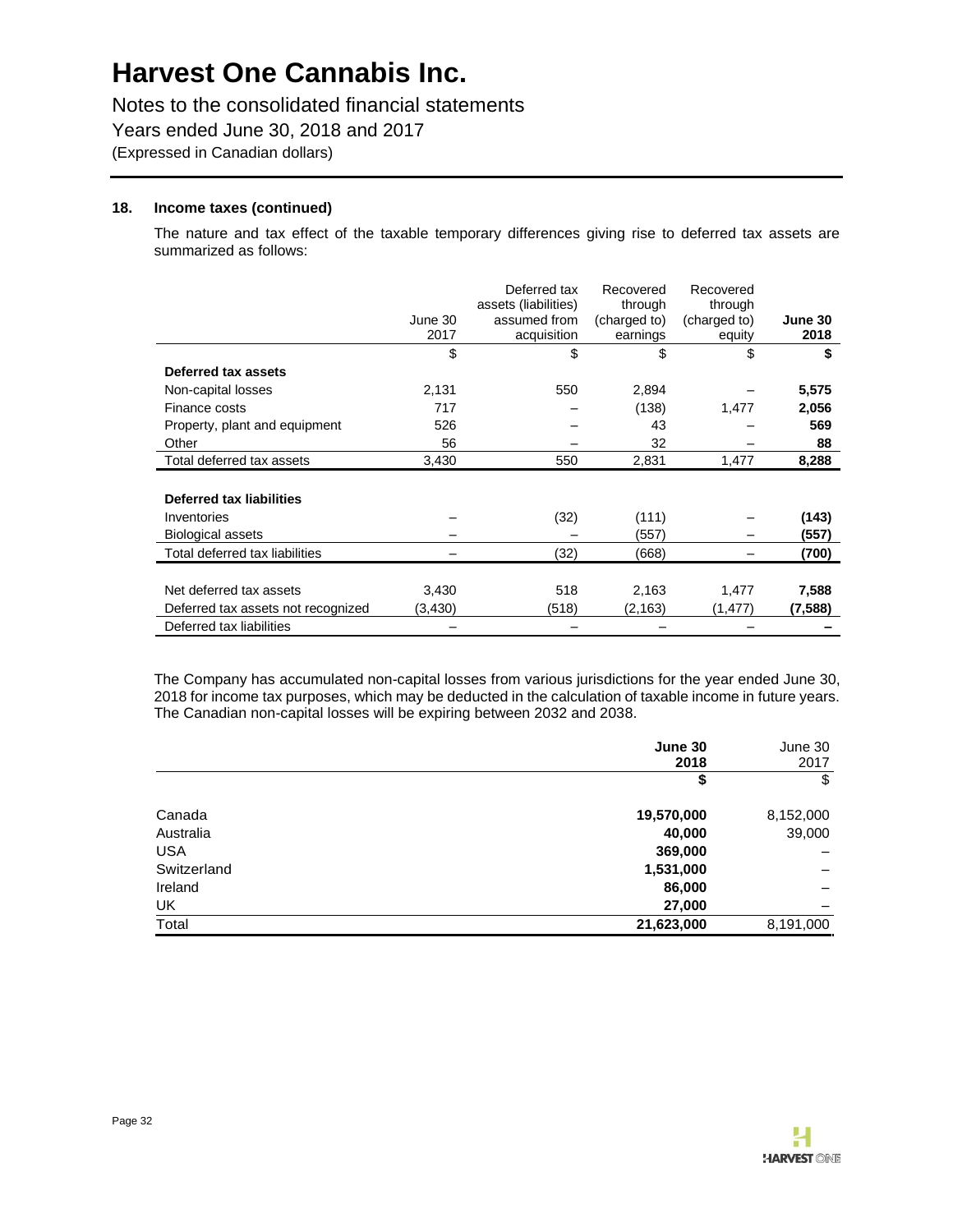Notes to the consolidated financial statements Years ended June 30, 2018 and 2017 (Expressed in Canadian dollars)

#### **19. Segmented information**

The Company operates in three reportable segments: Cultivation, Medical and Nutraceutical, and Consumer, which is the way the Company reports information to its chief operating decision maker.

The Cultivation segment includes the legal cultivation and distribution of cannabis under the federally regulated ACMPR license issued by Health Canada.

The Medical and Nutraceutical segment includes the processing, manufacturing and distribution of cannabis-based food supplement products throughout Europe and Australia.

The Consumer segment includes the marketing, distribution, and product development of liquid sleep shots and sleep powder packets through Canada and the United States of America ("USA").

The Company generates revenue in three geographical locations and has the following non-current assets in the respective locations:

|             | <b>Revenues</b> |        | <b>Non-Current Assets</b> |           |  |
|-------------|-----------------|--------|---------------------------|-----------|--|
|             | 2018            | 2017   | 2018                      | 2017      |  |
|             | \$              | \$     | \$                        | \$        |  |
| Canada      | 216,384         | -      | 27,662,576                | 8,256,679 |  |
| <b>USA</b>  | 402,718         |        | 16,193,811                |           |  |
| Switzerland | 106,873         | 75,950 | -                         |           |  |
| Total       | 725,975         | 75,950 | 43,856,387                | 8,256,679 |  |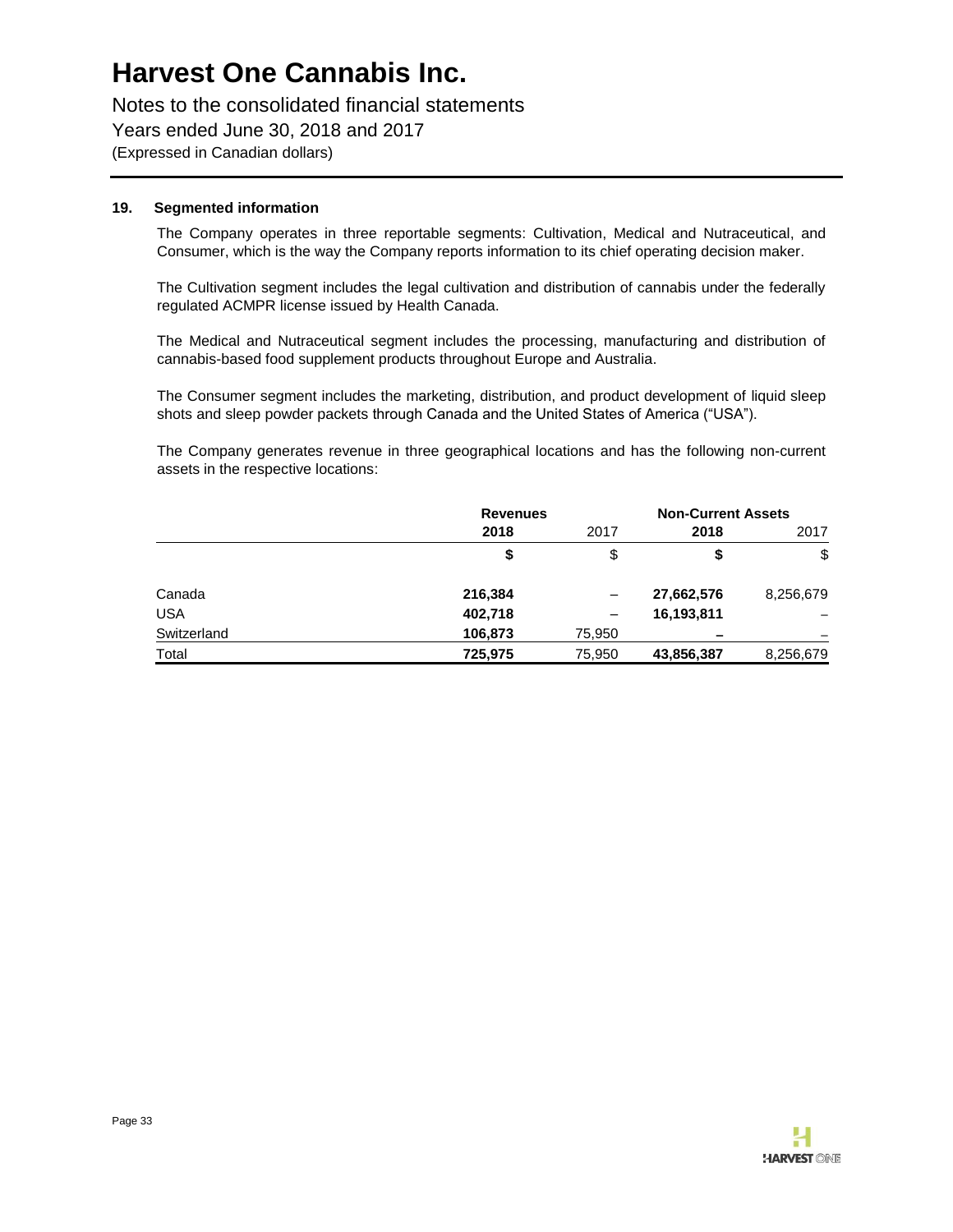Notes to the consolidated financial statements Years ended June 30, 2018 and 2017

(Expressed in Canadian dollars)

### **19. Segmented information (continued)**

The segments for the years ended June 30, 2018 and 2017 are as follows:

|                                                                            | Year ended June 30, 2018 |                      |                 | Year ended June 30, 2017 |                |                          |                          |                          |                          |               |
|----------------------------------------------------------------------------|--------------------------|----------------------|-----------------|--------------------------|----------------|--------------------------|--------------------------|--------------------------|--------------------------|---------------|
|                                                                            |                          | <b>Medical and</b>   |                 |                          |                |                          | Medical and              |                          |                          |               |
|                                                                            | <b>Cultivation</b>       | <b>Nutraceutical</b> | <b>Consumer</b> | Corporate                | Total          | Cultivation              | Nutraceutical            | Consumer                 | Corporate                | Total         |
|                                                                            | \$                       | \$                   | \$              | S                        | \$             | \$                       | \$                       | \$                       | \$                       | \$            |
| Revenue                                                                    | 177,236                  | 106,873              | 441,866         |                          | 725,975        |                          | 75,950                   |                          | $\overline{\phantom{0}}$ | 75,950        |
| Production costs                                                           | (2,020,603)              |                      |                 |                          | (2,020,603)    | (1,822,844)              |                          |                          | $\overline{\phantom{0}}$ | (1,822,844)   |
| Inventory expensed to cost<br>of sales                                     |                          | (156, 724)           | (409, 215)      | $\overline{\phantom{0}}$ | (565, 939)     | $\overline{\phantom{m}}$ | (102, 180)               |                          | $\overline{\phantom{0}}$ | (102, 180)    |
| (Loss) gain relating to<br>inventory impairment                            | (210,000)                | (463, 743)           |                 |                          | (673, 743)     |                          | 103,417                  |                          | $\overline{\phantom{0}}$ | 103,417       |
| Gross profit (loss) before<br>fair value adjustment<br>Realized fair value | (2,053,367)              | (513, 594)           | 32,651          |                          | (2,534,310)    | (1,822,844)              | 77,187                   |                          | $\overline{\phantom{0}}$ | (1,745,657)   |
| amounts included in<br>inventory sold                                      | (137, 413)               |                      |                 | $\overline{\phantom{0}}$ | (137, 413)     |                          |                          |                          |                          |               |
| Change in fair value of<br>biological assets                               | 3,595,541                |                      |                 | $\overline{\phantom{0}}$ | 3,595,541      | 670,366                  | $\overline{\phantom{0}}$ | $\overline{\phantom{m}}$ | $\qquad \qquad -$        | 670,366       |
| Gross profit (loss)                                                        | 1,404,761                | (513, 594)           | 32,651          |                          | 923,818        | (1, 152, 478)            | 77,187                   |                          | $\qquad \qquad -$        | (1,075,291)   |
| Other operating expenses                                                   | (1, 357, 996)            | (1,002,710)          | (538, 366)      | (8,623,032)              | (11,522,104)   | (1,770,989)              | (955, 885)               |                          | (2,344,837)              | (5,071,711)   |
| Profit (loss) from operations                                              | 46,765                   | (1,516,304)          | (505, 715)      | (8,623,032)              | (10, 598, 286) | (2,923,467)              | (878, 698)               | $\qquad \qquad -$        | (2,344,837)              | (6, 147, 002) |
| Net finance costs                                                          | (15, 469)                | (1, 287)             | (23, 254)       | (1,846,532)              | (1,886,542)    | (138, 407)               | (1, 472)                 |                          | 15,462                   | (124, 417)    |
| Foreign exchange                                                           |                          | (103, 394)           | (2,221)         | (16, 290)                | (121, 905)     |                          | (69, 297)                |                          |                          | (69, 297)     |
| Listing fee                                                                |                          |                      |                 |                          |                |                          |                          |                          | (2,097,509)              | (2,097,509)   |
| Net profit (loss)                                                          | 31,296                   | (1,620,985)          | (531, 190)      | (10, 485, 854)           | (12,606,733)   | (3,061,874)              | (949, 467)               | $\overline{\phantom{m}}$ | (4,426,884)              | (8,438,225)   |
| <b>Total Assets</b>                                                        | 18,829,620               | 1,058,115            | 35,548,475      | 53,584,887               | 109,021,097    | 23,021,539               | 839,094                  |                          | 301,549                  | 24, 162, 182  |
| <b>Total Liabilities</b>                                                   | 599,855                  | 250,679              | 1,274,062       | 1,984,769                | 4,109,365      | 778,261                  | 66,465                   |                          | 156,612                  | 1,001,338     |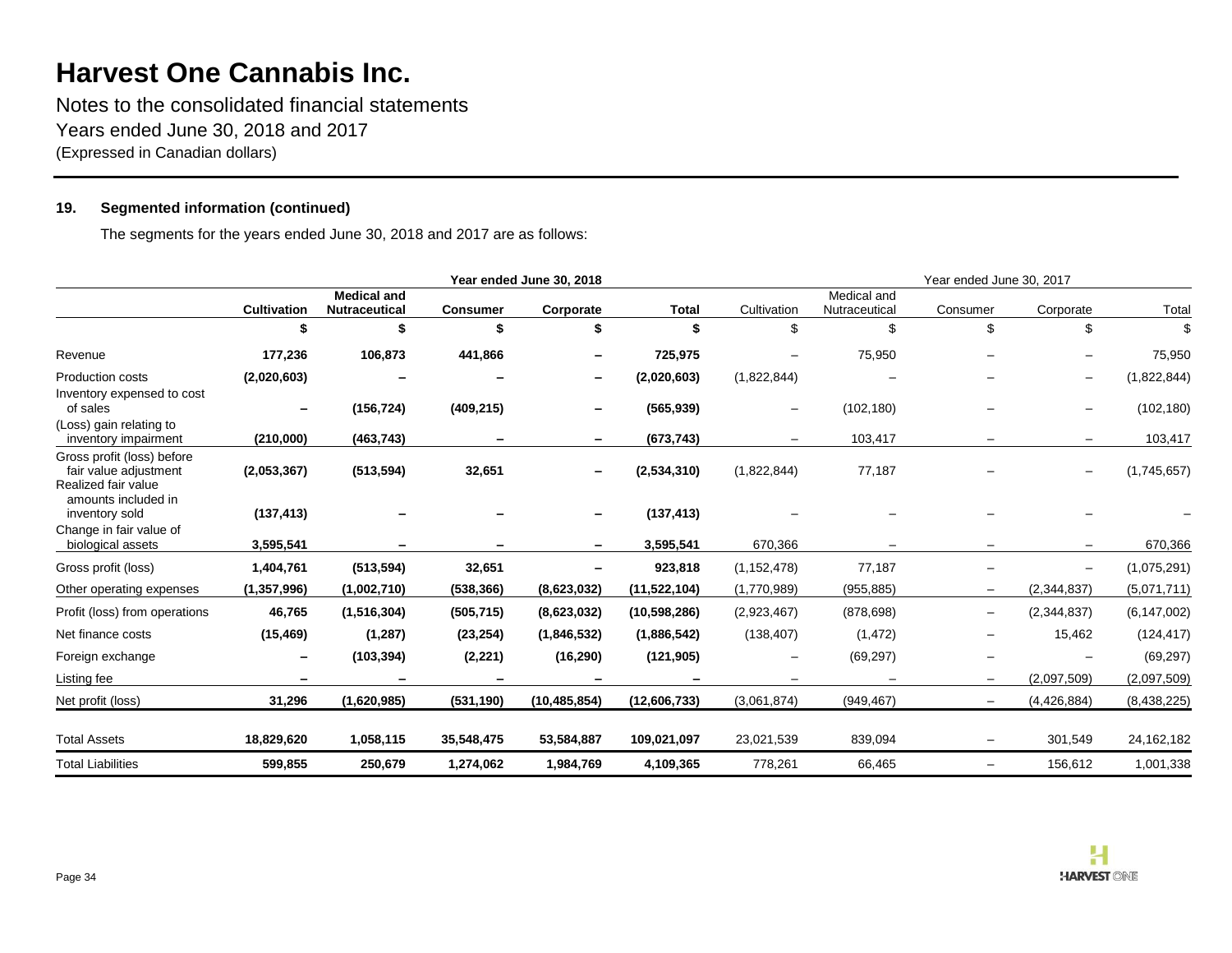Notes to the consolidated financial statements

Years ended June 30, 2018 and 2017

(Expressed in Canadian dollars)

### **20. Commitments**

As at June 30, 2018, the Company's commitments that have not been disclosed elsewhere in the consolidated financial statements were as follows:

|                             | Less than<br>1 vear | <b>Between</b><br>2 to 5 years | Over 5 years | Total     |
|-----------------------------|---------------------|--------------------------------|--------------|-----------|
|                             | \$                  |                                |              | S         |
| Operating lease commitments | 814,820             | 3,626,030                      | 246.936      | 4,687,786 |
| Purchase commitments        | 667,167             | 2,227,907                      |              | 2,895,074 |
|                             | 1,481,987           | 5,853,937                      | 246,936      | 7,582,860 |

On April 28, 2018, the Company entered into a five year lease agreement for land and property in Aldergrove, British Columbia. The Company pays monthly rent at a rate of \$65,910. On August 10, 2018, the Company terminated the lease in accordance with its terms.

### **21. Financial instruments and risk**

The Company thoroughly examines the various financial instruments and risks to which it is exposed and assesses the impact and likelihood of those risks. These risks include foreign exchange risk, credit risk, interest rate risk, and liquidity risk. Where material, these risks are reviewed and monitored by the Board of Directors.

The Board of Directors has overall responsibility for the determination of the Company's risk management objectives and policies. The overall objective of the Board is to set policies that seek to reduce risk as far as possible without unduly affecting the Company's competitiveness and flexibility.

#### *Foreign exchange risk*

Foreign exchange risk is the risk that the fair value of future cash flows will fluctuate as a result of changes in foreign exchange rates. As at June 30, 2018, the Company is exposed to foreign currency risk through its bank accounts denominated in Swiss Francs ('CHF"), Euros ("Euros"), and United States Dollars ("USD"). A 10% appreciation (depreciation) of the CHF, Euro, or USD against the CAD, with all other variables held constant, would result in an immaterial change in the Company's loss and comprehensive loss for the year.

#### *Credit risk*

Credit risk is the risk of financial loss to the Company if a customer or counterparty to a financial instrument fails to meet its contractual obligations and arises principally from the Company's trade accounts receivable. The Company's cash and accounts receivable are exposed to credit risk. The risk for cash is mitigated by holding these instruments with highly rated financial institutions. The Company provides credit to its customers in the normal course of business and has mitigated this risk by managing and monitoring the underlying business relationships. As at June 30, 2018, the Company is not exposed to any significant credit risk.

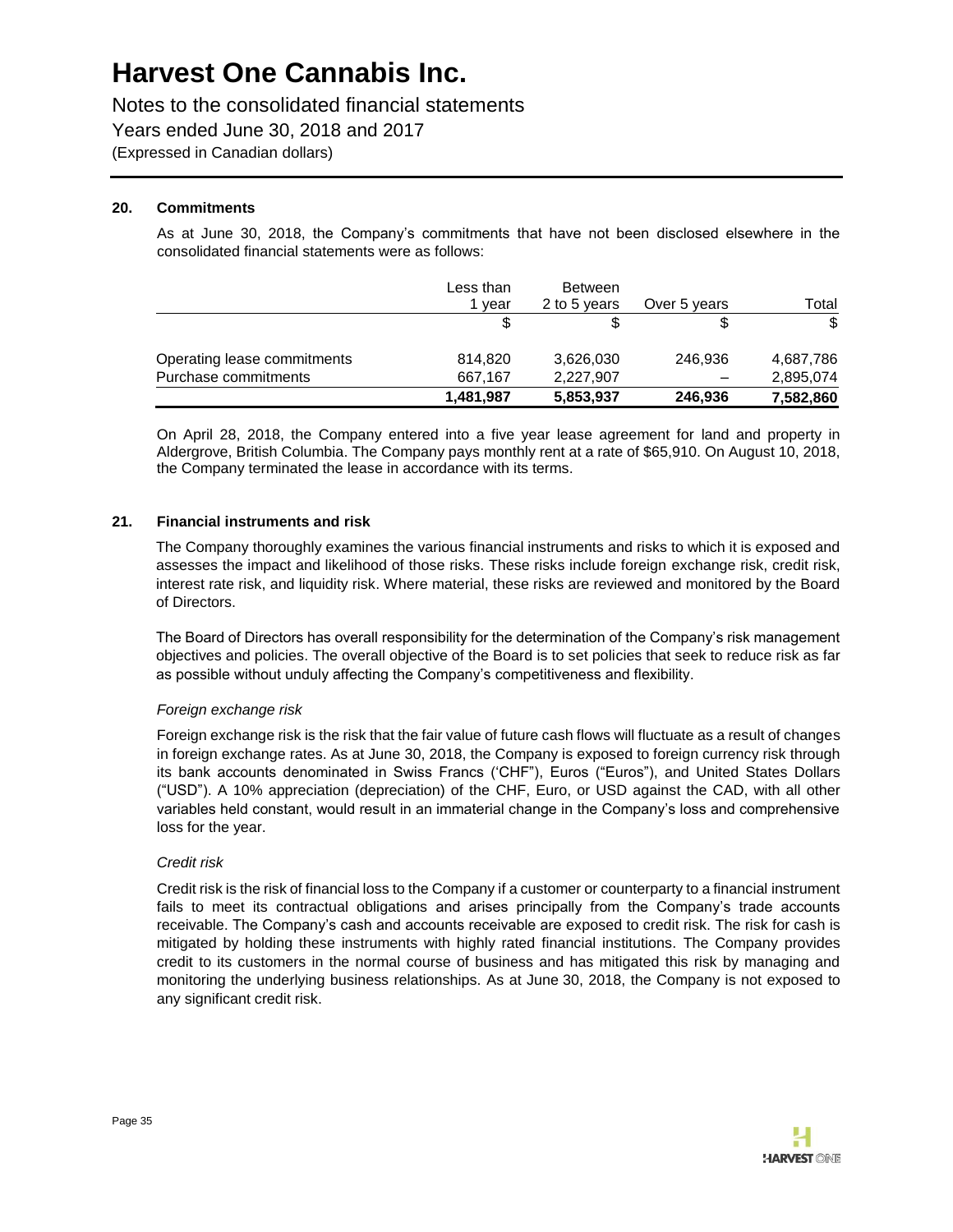Notes to the consolidated financial statements Years ended June 30, 2018 and 2017 (Expressed in Canadian dollars)

### **21. Financial instruments and risk (continued)**

#### *Interest rate risk*

Interest rate risk is the risk that the fair value or future cash flows of a financial instrument will fluctuate because of changes in market interest rates. Included in net loss for the year is interest expense on convertible debentures and interest income on Canadian dollar cash. As at June 30, 2018, the Company is not exposed to any significant interest rate risk.

#### *Liquidity risk*

Liquidity risk is the risk that the Company will encounter difficulty in meeting obligations associated with financial liabilities. The Company manages liquidity risk by maintaining sufficient cash balances to enable settlement of transactions on the due date. Accounts payable and accrued liabilities have maturities of 30 days or less or are due on demand and are subject to normal trade terms. The Company has current assets of \$65,164,710 and current liabilities of \$4,109,365. The Company addresses its liquidity through debt or equity financing obtained through the sale of convertible debentures and common shares. While the Company has been successful in securing financings in the past, there is no assurance that it will be able to do so in the future.

#### *Fair value hierarchy*

Financial instruments measured at fair value are classified into one of three levels in the fair value hierarchy according to the relative reliability of the inputs used to estimate the fair values. The three levels of the fair value hierarchy are:

- Level 1 Unadjusted quoted prices in active markets for identical assets or liabilities;
- Level 2 Inputs other than quoted prices that are observable for the asset or liability either directly or indirectly; and
- Level 3 Inputs that are not based on observable market data.

During the year ended June 30, 2018, there were no transfers of amounts between fair value levels.

Cash is classified as Level 1 financial instruments.

The Company's other financial instruments, including accounts receivable and accounts payable and accrued liabilities are carried at cost which approximates fair value due to the relatively short maturity of those instruments.

#### **22. Capital management**

The Company manages its capital to maintain its ability to continue as a going concern and to provide returns to shareholders and benefits to other stakeholders. The capital structure of the Company consists of the components of shareholders' equity.

The Company manages its capital structure and adjusts it in light of economic conditions. The Company, upon approval from its Board of Directors, will balance its overall capital structure through new share issues or by undertaking other activities as deemed appropriate under the specific circumstances. The Company is not subject to externally imposed capital requirements.